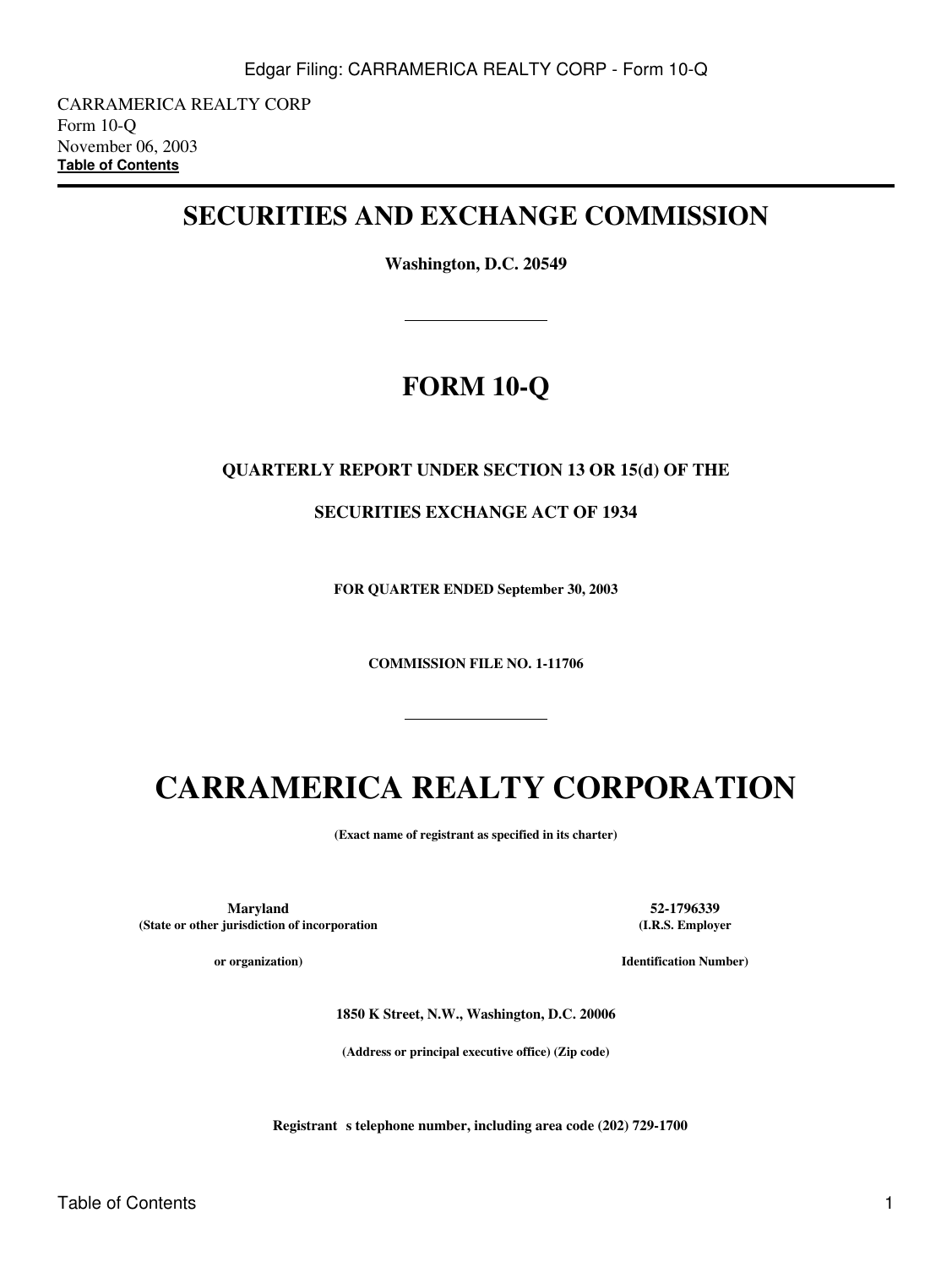**N/A**

**(Former name, former address and former fiscal year, if changed since last report)**

Number of shares outstanding of each of the registrant s

**classes of common stock, as of October 28, 2003:**

**Common Stock, par value \$.01 per share: 52,526,376 shares**

Indicate by check mark whether the registrant (1) has filed all reports required to be filed by Section 13 or 15(d) of the Securities Exchange Act of 1934 during the preceding twelve (12) months (or such shorter period that the Registrant was required to file such reports) and (2) has been subject to such filing requirements for the past ninety (90) days. YES x NO "

Indicate by check mark whether the registrant is an accelerated filer (as defined in Rule 12b-2 of the Exchange Act). YES x NO ¨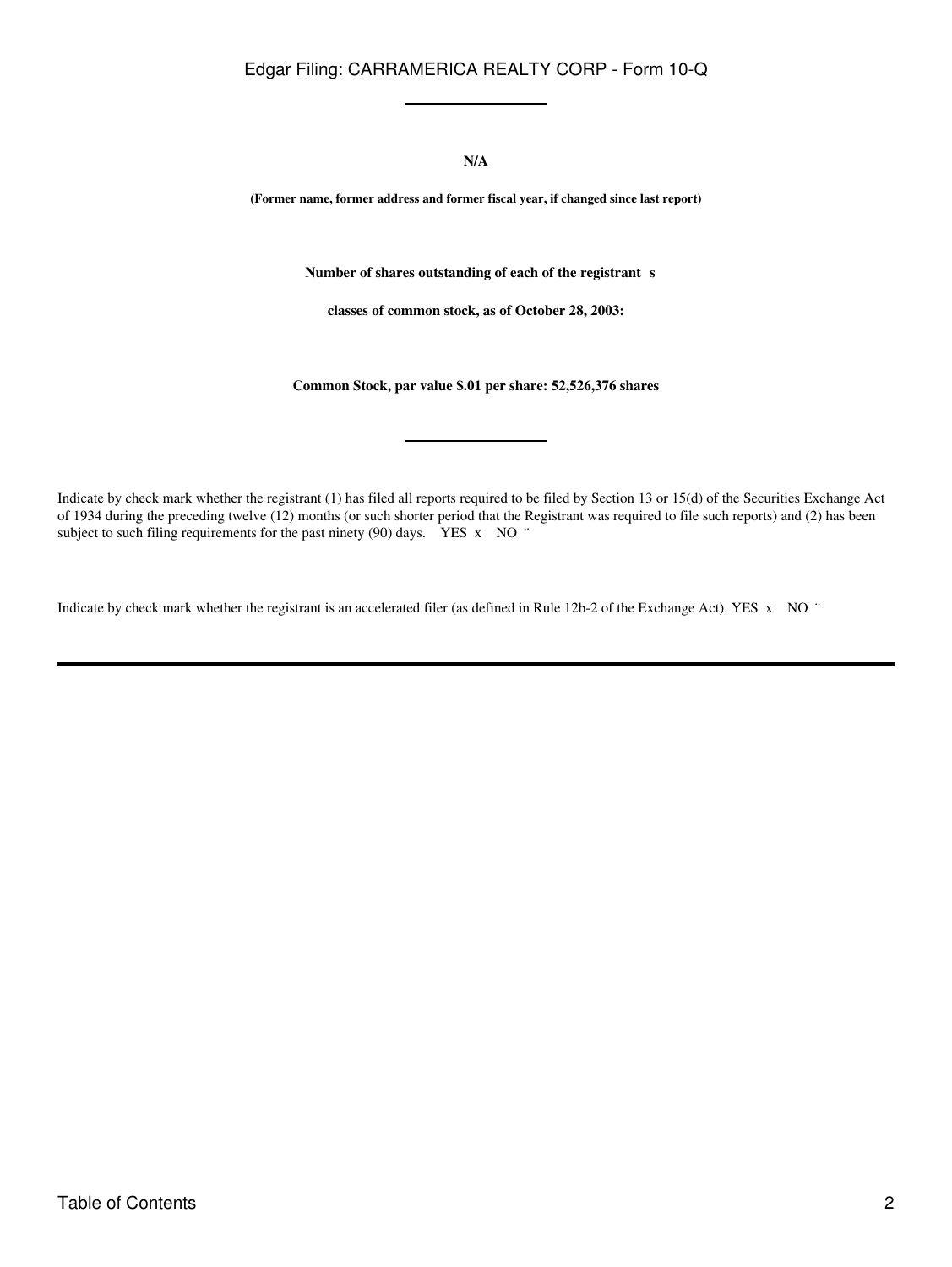# **Index**

<span id="page-2-0"></span>

|                               |                                                                                                                                                                            | Page     |
|-------------------------------|----------------------------------------------------------------------------------------------------------------------------------------------------------------------------|----------|
| Part I: Financial Information |                                                                                                                                                                            |          |
| Item 1.                       | <b>Financial Statements</b>                                                                                                                                                |          |
|                               | Consolidated balance sheets of CarrAmerica Realty Corporation and subsidiaries<br>as of September 30, 2003 (unaudited) and December 31, 2002                               | 4        |
|                               | Consolidated statements of operations of CarrAmerica Realty Corporation and<br>subsidiaries for the three and nine months ended September 30, 2003 and 2002<br>(unaudited) | 5        |
|                               | Consolidated statements of cash flows of CarrAmerica Realty Corporation and<br>subsidiaries for the nine months ended September 30, 2003 and 2002 (unaudited)              | 6        |
|                               | Notes to consolidated financial statements (unaudited)                                                                                                                     | $7 - 18$ |
| Item 2.                       | Management s Discussion and Analysis of Financial Condition and Results of<br><b>Operations</b>                                                                            | 19-35    |
| Item 3.                       | <b>Quantitative and Qualitative Disclosures About Market Risk</b>                                                                                                          | 36       |
| Item 4.                       | <b>Controls and Procedures</b>                                                                                                                                             | 36       |
| Part II: Other Information    |                                                                                                                                                                            |          |
| Item 1.                       | <b>Legal Proceedings</b>                                                                                                                                                   | 37-38    |
| Item 6.                       | Exhibits and Reports on Form 8-K                                                                                                                                           | 38-39    |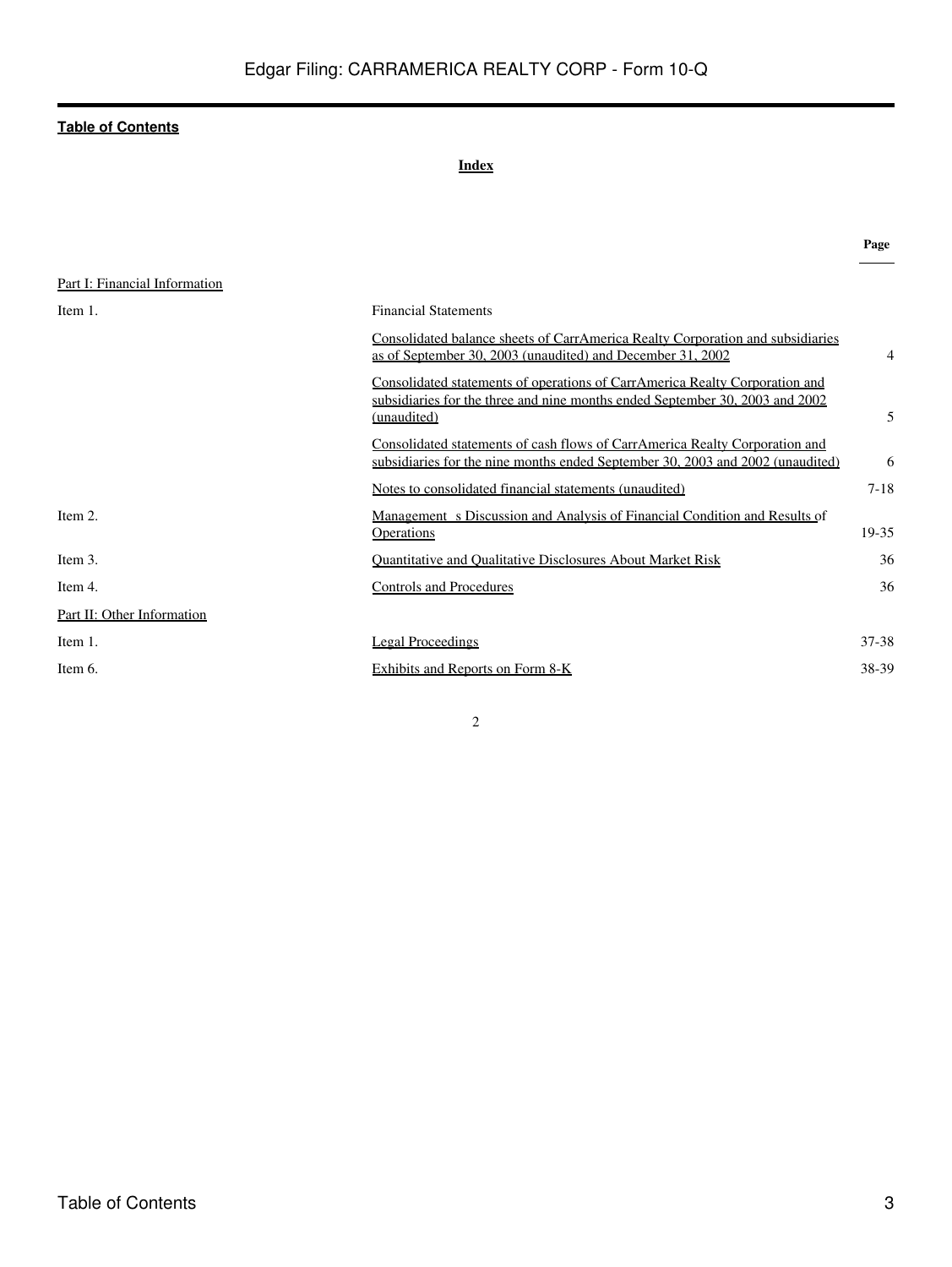# **Part I**

# **Item 1. Financial Information**

The information furnished in our accompanying consolidated balance sheets, consolidated statements of operations and consolidated statements of cash flows reflects all adjustments which are, in our opinion, necessary for a fair presentation of the aforementioned financial statements for the interim periods.

The financial statements should be read in conjunction with the notes to the financial statements and Management s Discussion and Analysis of Financial Condition and Results of Operations. The results of operations for the nine months ended September 30, 2003 are not necessarily indicative of the operating results to be expected for the full year.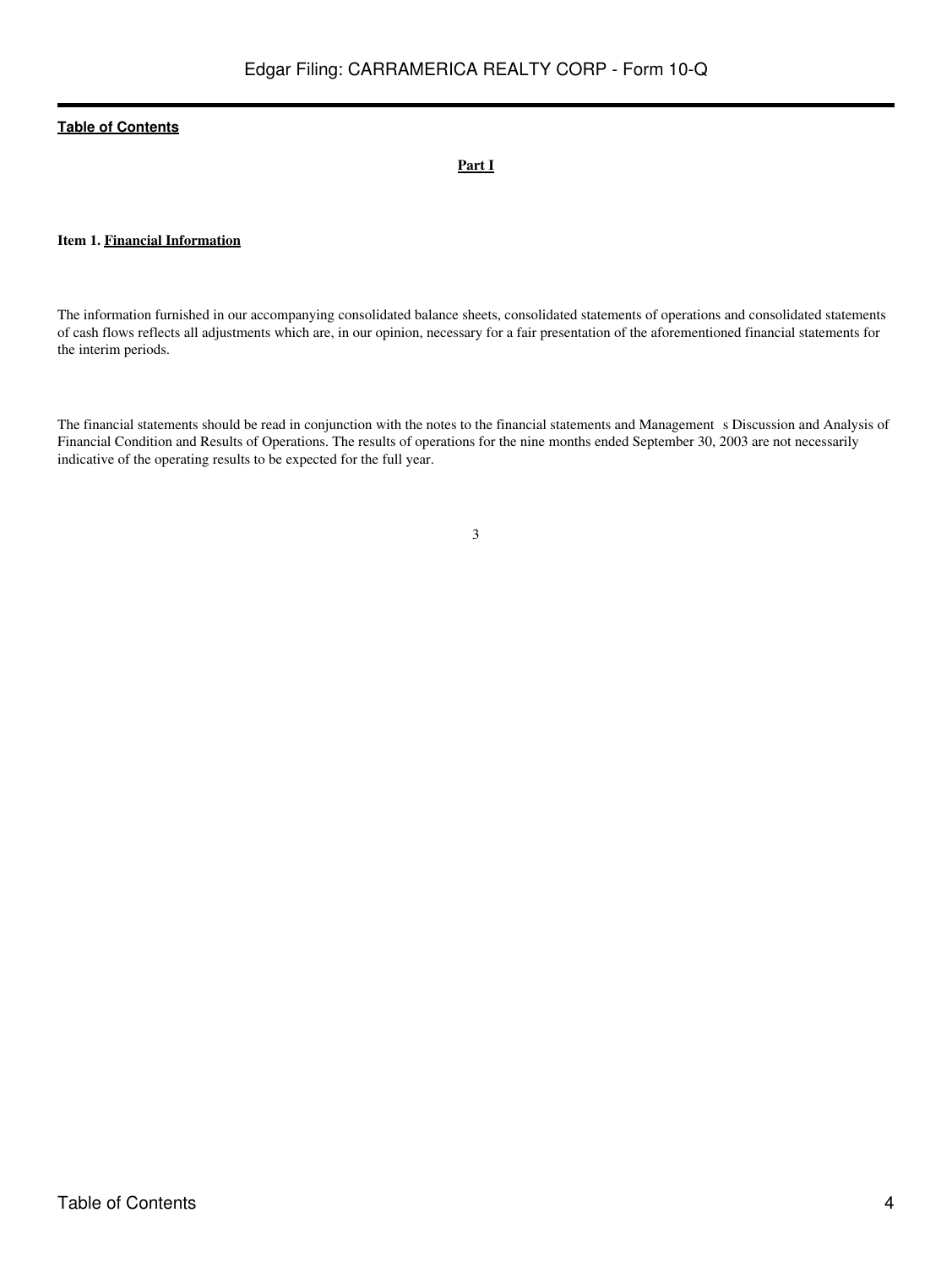# **CARRAMERICA REALTY CORPORATION AND SUBSIDIARIES**

Consolidated Balance Sheets As Of September 30, 2003 and December 31, 2002

<span id="page-4-0"></span>

|                                                                                                                                                                                            | September 30,           | December 31,      |
|--------------------------------------------------------------------------------------------------------------------------------------------------------------------------------------------|-------------------------|-------------------|
|                                                                                                                                                                                            | 2003                    | 2002              |
| (In thousands, except share and per share amounts)                                                                                                                                         | (unaudited)             |                   |
| <b>Assets</b>                                                                                                                                                                              |                         |                   |
| Rental property:                                                                                                                                                                           |                         |                   |
| Land                                                                                                                                                                                       | $\mathbb{S}$<br>672,596 | \$<br>668,223     |
| <b>Buildings</b>                                                                                                                                                                           | 1,962,915               | 1,954,840         |
| Tenant improvements                                                                                                                                                                        | 401,796                 | 367,901           |
| Furniture, fixtures and equipment                                                                                                                                                          |                         | 4,197<br>4,262    |
|                                                                                                                                                                                            | 3,041,504               | 2,995,226         |
| Less: Accumulated depreciation                                                                                                                                                             | (643,049)               | (569, 970)        |
| Total rental property                                                                                                                                                                      | 2,398,455               | 2,425,256         |
| Land held for development or sale                                                                                                                                                          |                         | 48,586<br>44,778  |
| Construction in progress                                                                                                                                                                   |                         | 12.989<br>12,732  |
| Cash and cash equivalents                                                                                                                                                                  |                         | 3,023<br>7.228    |
| <b>Restricted deposits</b>                                                                                                                                                                 |                         | 3,744<br>4,505    |
| Accounts and notes receivable, net                                                                                                                                                         |                         | 12,455<br>20,391  |
| Investments in unconsolidated entities                                                                                                                                                     | 132,580                 | 125,079           |
| Accrued straight-line rents                                                                                                                                                                |                         | 74,884<br>80,459  |
| Tenant leasing costs, net                                                                                                                                                                  |                         | 47,981<br>42,170  |
| Prepaid expenses and other assets, net                                                                                                                                                     |                         | 62,887<br>70,428  |
|                                                                                                                                                                                            | 2,814,905               | 2,815,705         |
|                                                                                                                                                                                            |                         |                   |
| <b>Liabilities, Minority Interest, and Stockholders Equity</b>                                                                                                                             |                         |                   |
| Liabilities:                                                                                                                                                                               |                         |                   |
| Mortgages and notes payable, net                                                                                                                                                           | 1,510,547<br>\$         | 1,603,949<br>\$   |
| Accounts payable and accrued expenses                                                                                                                                                      |                         | 86,541<br>102,153 |
| Rent received in advance and security deposits                                                                                                                                             |                         | 35,590<br>35,210  |
| <b>Total liabilities</b>                                                                                                                                                                   | 1,632,298               | 1,741,692         |
| Minority interest                                                                                                                                                                          |                         | 76,222<br>73,555  |
| Stockholders equity:                                                                                                                                                                       |                         |                   |
| Preferred stock, \$.01 par value, authorized 35,000,000 shares:                                                                                                                            |                         |                   |
| Series B, C and D Cumulative Redeemable Preferred Stock, at redemption value, issued and<br>outstanding, 1,574,615 shares at September 30, 2003 and 3,622,589 shares at December 31, 2002. | 196,325                 | 254,518           |
| Preferred stock, \$.01 par value, authorized 35,000,000 shares:                                                                                                                            |                         |                   |
| Series E Cumulative Redeemable Preferred Stock, at redemption value, issued and outstanding,                                                                                               |                         |                   |
| 8,050,000 shares at September 30, 2003.                                                                                                                                                    | 201,250                 |                   |
| Common Stock, \$.01 par value, authorized 180,000,000 shares: issued and outstanding 52,330,447                                                                                            |                         |                   |
| shares at September 30, 2003 and 51,835,647 shares at December 31, 2002.                                                                                                                   |                         | 523<br>518        |
| Additional paid-in capital                                                                                                                                                                 | 958,117                 | 951,281           |
| Cumulative dividends in excess of net income                                                                                                                                               | (247, 163)              | (208, 526)        |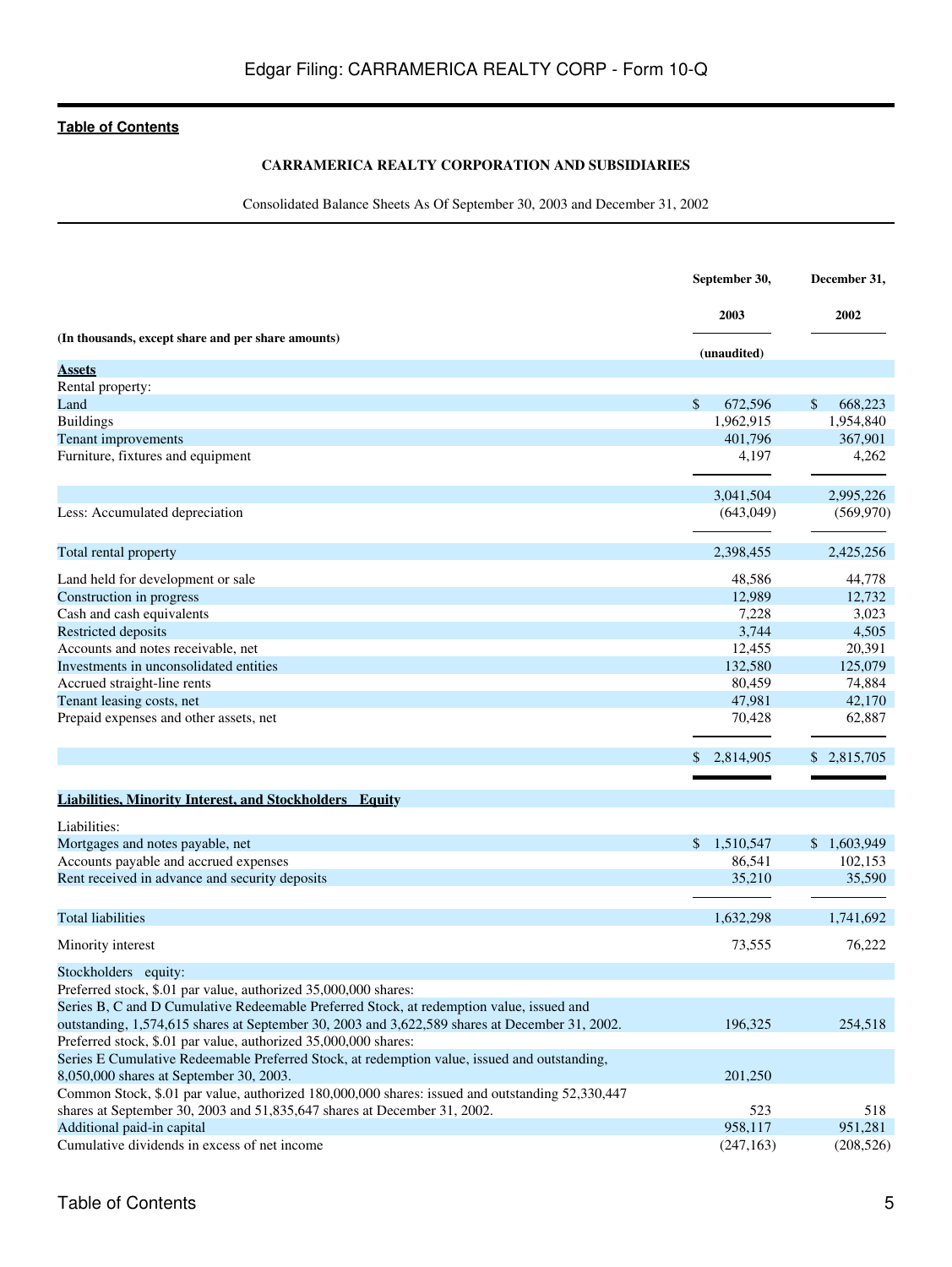| Total stockholders equity     | 1,109,052                 | 997,791 |
|-------------------------------|---------------------------|---------|
|                               |                           |         |
| Commitments and contingencies |                           |         |
|                               | $$2,814,905$ $$2,815,705$ |         |
|                               |                           |         |

See accompanying notes to consolidated financial statements.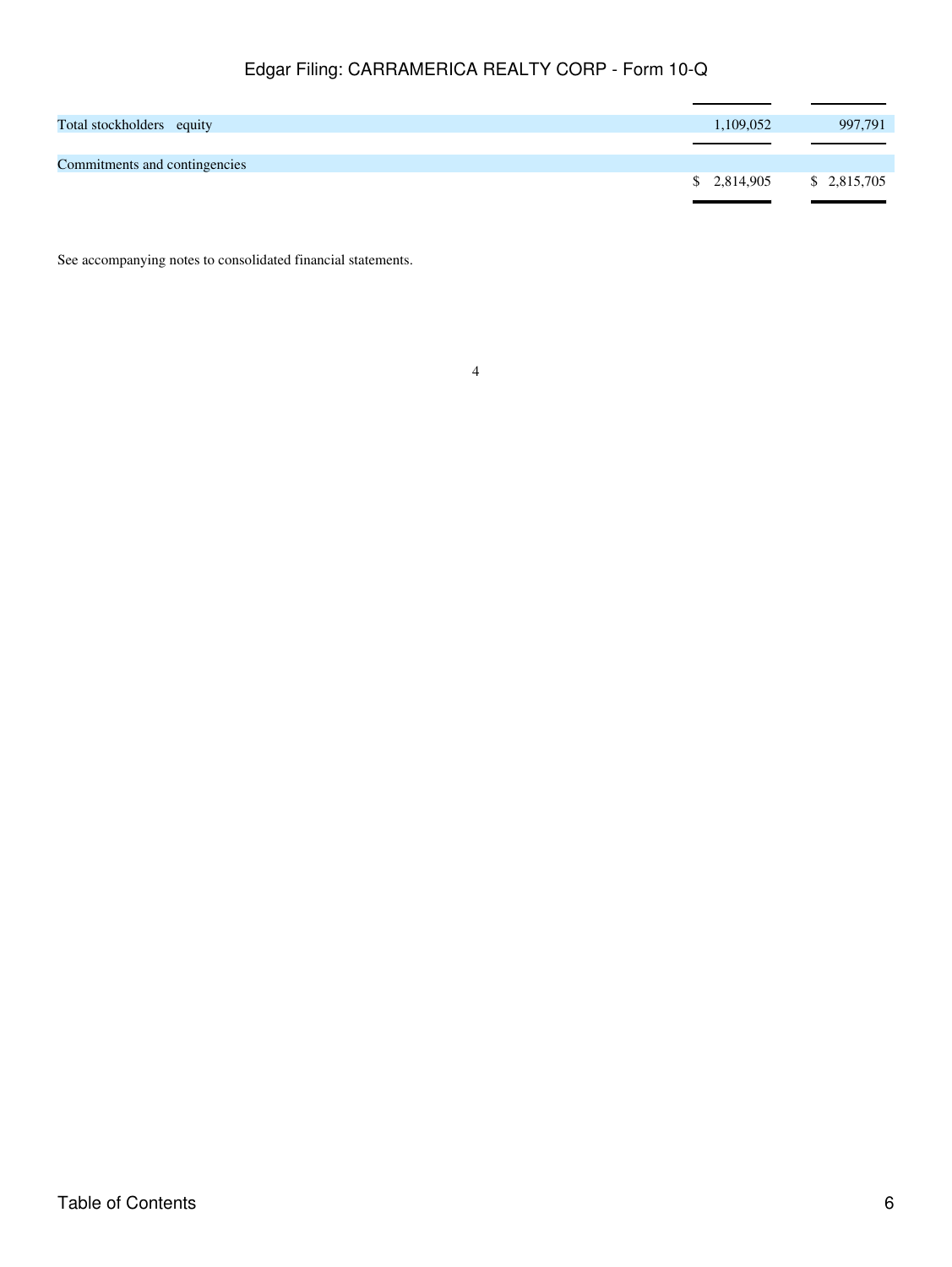# **CARRAMERICA REALTY CORPORATION AND SUBSIDIARIES**

Consolidated Statements of Operations

For the Three and Nine Months Ended September 30, 2003 and 2002

<span id="page-6-0"></span>(Unaudited and in thousands, except per share amounts)

|                                                                                                                                        |               | <b>Three Months Ended</b> |               | <b>Nine Months Ended</b> |  |  |  |
|----------------------------------------------------------------------------------------------------------------------------------------|---------------|---------------------------|---------------|--------------------------|--|--|--|
|                                                                                                                                        | September 30, |                           | September 30, |                          |  |  |  |
|                                                                                                                                        | 2003          | 2002                      | 2003          | 2002                     |  |  |  |
| Operating revenues:                                                                                                                    |               |                           |               |                          |  |  |  |
| Rental revenue:                                                                                                                        |               |                           |               |                          |  |  |  |
| Base rent                                                                                                                              | \$102,730     | \$103,880                 | \$310,679     | \$312,497                |  |  |  |
| Recoveries from tenants                                                                                                                | 15,292        | 19,407                    | 45,038        | 49,127                   |  |  |  |
| Parking and other tenant charges                                                                                                       | 3,629         | 3,717                     | 14,856        | 9,021                    |  |  |  |
| Total rental revenue                                                                                                                   | 121,651       | 127,004                   | 370,573       | 370,645                  |  |  |  |
| Real estate service revenue                                                                                                            | 6,518         | 5,560                     | 19,551        | 17,175                   |  |  |  |
| Total operating revenues                                                                                                               | 128,169       | 132,564                   | 390,124       | 387,820                  |  |  |  |
| Operating expenses:                                                                                                                    |               |                           |               |                          |  |  |  |
| Property expenses:                                                                                                                     |               |                           |               |                          |  |  |  |
| Operating expenses                                                                                                                     | 35,087        | 33,010                    | 98,927        | 93,076                   |  |  |  |
| Real estate taxes                                                                                                                      | 8,867         | 10,720                    | 31,899        | 33,709                   |  |  |  |
| General and administrative                                                                                                             | 10,028        | 10,227                    | 30,971        | 29,345                   |  |  |  |
| Depreciation and amortization                                                                                                          | 32,978        | 29,808                    | 98,029        | 92,039                   |  |  |  |
| Total operating expenses                                                                                                               | 86,960        | 83,765                    | 259,826       | 248,169                  |  |  |  |
| Real estate operating income                                                                                                           | 41,209        | 48,799                    | 130,298       | 139,651                  |  |  |  |
| Other (expense) income:                                                                                                                |               |                           |               |                          |  |  |  |
| Interest expense                                                                                                                       | (25,880)      | (24, 456)                 | (77, 788)     | (73, 573)                |  |  |  |
| Obligations under lease guarantees                                                                                                     | (811)         |                           | (811)         | (8,693)                  |  |  |  |
| Equity in earnings of unconsolidated entities                                                                                          | 1,772         | 1,644                     | 4,957         | 5,889                    |  |  |  |
| Other                                                                                                                                  | (96)          | 208                       | 95            | 618                      |  |  |  |
| Total other expense                                                                                                                    | (25,015)      | (22, 604)                 | (73, 547)     | (75, 759)                |  |  |  |
|                                                                                                                                        |               |                           |               |                          |  |  |  |
| Income from continuing operations before income taxes, minority interest,<br>impairment loss on real estate and gain on sale of assets | 16,194        | 26,195                    | 56,751        | 63,892                   |  |  |  |
| Income taxes                                                                                                                           | (63)          | (106)                     | (435)         | (200)                    |  |  |  |
| Minority interest                                                                                                                      | (2,616)       | (5,113)                   | (8,385)       | (11, 120)                |  |  |  |
| Impairment loss on real estate                                                                                                         |               |                           | (2,701)       | (1,325)                  |  |  |  |
| Gain on sale of assets                                                                                                                 | 120           | 7.042                     | 3,365         | 10,382                   |  |  |  |
|                                                                                                                                        |               |                           |               |                          |  |  |  |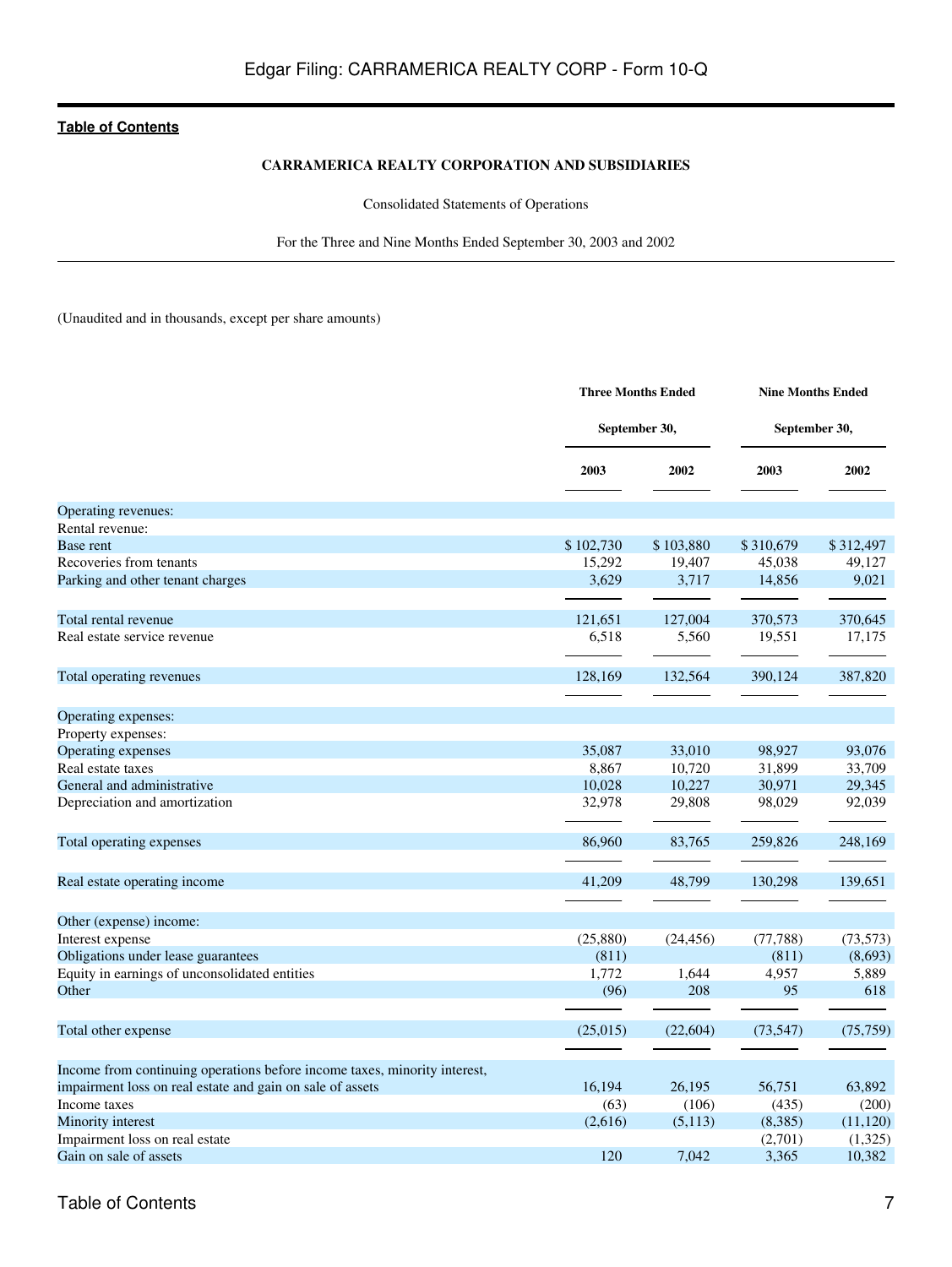| Income from continuing operations                           |     | 13,635 |     | 28,018   | 48,595     | 61,629     |
|-------------------------------------------------------------|-----|--------|-----|----------|------------|------------|
| Discontinued operations - Net operations of properties sold |     | 317    |     | 1,016    | 1,157      | 5,090      |
| Discontinued operations - Gain on sale of properties        |     | 10,035 |     | 19,085   | 10,035     | 19,085     |
| Net income                                                  | \$. | 23,987 |     | \$48,119 | \$59,787   | \$85,804   |
| Basic net income per common share:                          |     |        |     |          |            |            |
| Continuing operations                                       | \$  | 0.17   | \$  | 0.31     | \$<br>0.63 | \$<br>0.61 |
| Discontinued operations                                     |     | 0.01   |     | 0.03     | 0.02       | 0.11       |
| Gain on sale of discontinued operations                     |     | 0.19   |     | 0.36     | 0.20       | 0.36       |
| Net income                                                  |     | 0.37   | \$. | 0.70     | \$<br>0.85 | 1.08       |
| Diluted net income per common share:                        |     |        |     |          |            |            |
| Continuing operations                                       | \$  | 0.17   | \$  | 0.31     | \$<br>0.63 | \$<br>0.61 |
| Discontinued operations                                     |     | 0.01   |     | 0.02     | 0.02       | 0.10       |
| Gain on sale of discontinued operations                     |     | 0.19   |     | 0.36     | 0.19       | 0.35       |
| Net income                                                  |     | 0.37   |     | 0.69     | \$<br>0.84 | 1.06       |
|                                                             |     |        |     |          |            |            |

See accompanying notes to consolidated financial statements.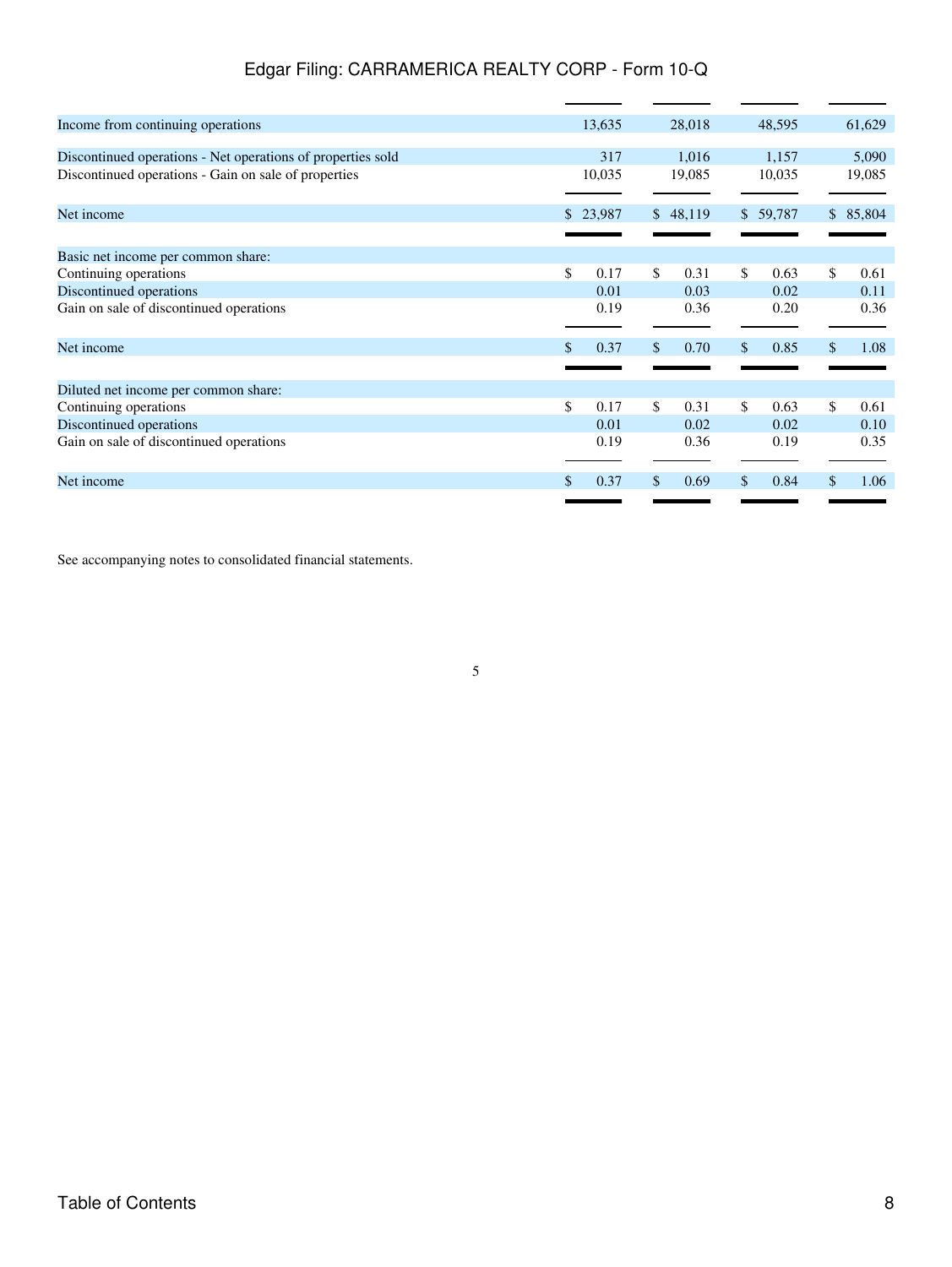### **CARRAMERICA REALTY CORPORATION AND SUBSIDIARIES**

Consolidated Statements of Cash Flows

For the Nine Months Ended September 30, 2003 and 2002

<span id="page-8-0"></span>(Unaudited and in thousands)

|                                                                                         | 2003         | 2002         |
|-----------------------------------------------------------------------------------------|--------------|--------------|
| Cash flows from operating activities:                                                   |              |              |
| Net income                                                                              | \$<br>59,787 | 85,804<br>\$ |
| Adjustments to reconcile net income to net cash provided by operating activities:       |              |              |
| Depreciation and amortization                                                           | 99,229       | 95,953       |
| Minority interest                                                                       | 8,385        | 11,120       |
| Equity in earnings of unconsolidated entities                                           | (4,957)      | (5,889)      |
| Gain on sale of assets                                                                  | (3,365)      | (10, 382)    |
| Gain on sale of discontinued operations                                                 | (10,035)     | (19,085)     |
| Impairment loss on real estate                                                          | 2,701        | 1,325        |
| Obligations under lease guarantees                                                      | 811          | 8,693        |
| Loss on sale of residential property                                                    | 263          |              |
| Provision for uncollectible accounts                                                    | 3,455        | 4,983        |
| Stock-based compensation                                                                | 2,937        | 3,501        |
| Other                                                                                   | (1,223)      | 1,887        |
| Changes in assets and liabilities:                                                      |              |              |
| Decrease in accounts receivable                                                         | 7,423        | 2,307        |
| Increase in accrued straight-line rents                                                 | (5,922)      | (7, 344)     |
| Additions to tenant leasing costs                                                       | (13,664)     | (8,235)      |
| Increase in prepaid expenses and other assets                                           | (16, 418)    | (12, 152)    |
| Decrease in accounts payable and accrued expenses                                       | (11, 542)    | (4,701)      |
| Decrease in rent received in advance and security deposits                              | (358)        | (1, 532)     |
|                                                                                         |              |              |
| Total adjustments                                                                       | 57,720       | 60,449       |
| Net cash provided by operating activities                                               | 117,507      | 146,253      |
|                                                                                         |              |              |
| Cash flows from investing activities:<br>Acquisition and development of rental property | (76, 804)    | (151, 257)   |
| Additions to land held for development or sale                                          | (3,808)      | (1,564)      |
| Additions to construction in progress                                                   | (10, 856)    | (4,739)      |
| Issuance of notes receivable                                                            | (3,031)      | (712)        |
| Distributions from unconsolidated entities                                              | 13,603       | 7,036        |
| Investments in unconsolidated entities                                                  | (14,350)     | (8,830)      |
| Acquisition of minority interest                                                        | (1,880)      | (8,261)      |
| Decrease (increase) in restricted deposits                                              | 761          | (13,271)     |
| Proceeds from sale of residential property                                              | 402          |              |
| Proceeds from sales of properties                                                       | 38,817       | 167,888      |
|                                                                                         |              |              |
| Net cash used by investing activities                                                   | (57, 146)    | (13,710)     |
| Cash flows from financing activities:                                                   |              |              |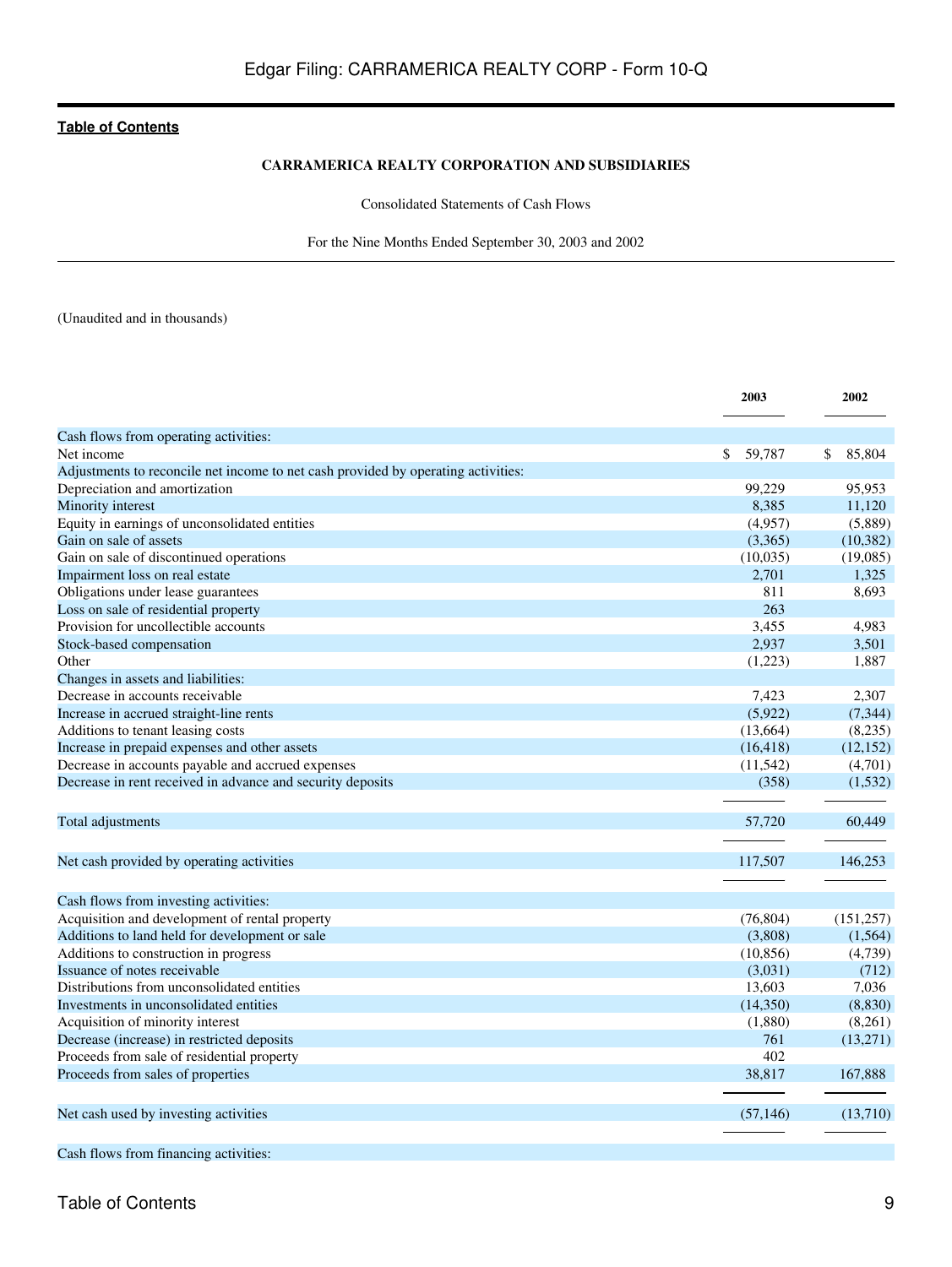| Repurchase of common shares                                                                                    | (7, 858)     |                  |
|----------------------------------------------------------------------------------------------------------------|--------------|------------------|
| Repurchase of preferred shares                                                                                 | (58,270)     | (139,309)        |
| Proceeds from the sale of Series E preferred stock, net of issuance costs                                      | 195,070      |                  |
| Exercises of stock options                                                                                     | 10,373       | 24,960           |
| Proceeds from issuance of unsecured notes, net of issuance costs                                               |              | 394,496          |
| Net repayments on unsecured credit facility                                                                    | (45,000)     | (259,000)        |
| Deferred financing costs                                                                                       |              | (1,063)          |
| Repayments of mortgages payable                                                                                | (49, 112)    | (40,056)         |
| Dividends and distributions to minority interests                                                              | (101, 359)   | (112,981)        |
| Net cash used by financing activities                                                                          | (56, 156)    | (132, 953)       |
| Increase (decrease) in cash and cash equivalents                                                               | 4,205        | (410)            |
| Cash and cash equivalents, beginning of the period                                                             | 3,023        | 5,041            |
| Cash and cash equivalents, end of the period                                                                   | 7,228        | \$<br>4,631      |
|                                                                                                                |              |                  |
| Supplemental disclosure of cash flow information:                                                              |              |                  |
| Cash paid for interest (net of capitalized interest of \$1,293 and \$2,486 for the nine months ended Sept. 30, |              |                  |
| 2003 and 2002, respectively)                                                                                   | \$<br>90,656 | 77,044           |
|                                                                                                                |              |                  |
| Cash paid for income taxes                                                                                     | \$<br>388    | \$<br><b>200</b> |
|                                                                                                                |              |                  |

See accompanying notes to consolidated financial statements.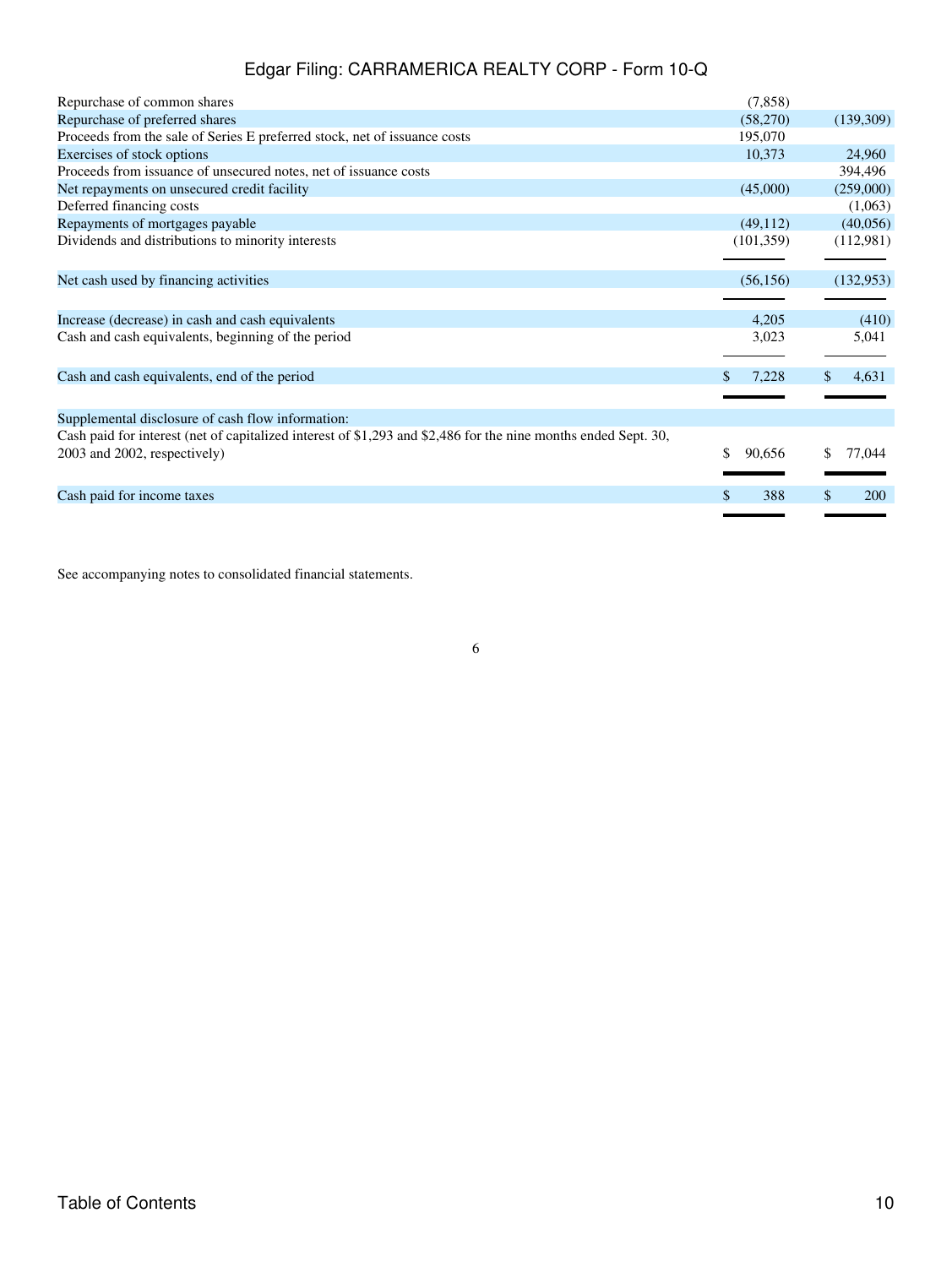### **CARRAMERICA REALTY CORPORATION AND SUBSIDIARIES**

Notes to Consolidated Financial Statements

(Unaudited)

#### <span id="page-10-0"></span>**(1) Description of Business and Summary of Significant Accounting Policies**

#### **(a) Business**

We are a fully integrated, self-administered and self-managed publicly traded real estate investment trust (REIT), organized as a corporation under the laws of Maryland. We focus on the acquisition, development, ownership and operation of office properties, located in selected markets across the United States.

#### **(b) Basis of Presentation**

The financial statements have been prepared using the accounting policies described in our 2002 annual report on Form 10-K, except for the following:

> As discussed in note 1(d), effective January 1, 2003, we began using the fair value method to account for future employee stock compensation awards on a prospective basis. The effect of the change on our financial statements was immaterial.

Our accounts and those of our controlled subsidiaries and affiliates are consolidated in the financial statements. We consolidate all entities in which we own a direct or indirect majority voting interest, and where the minority holders do not have rights to participate in significant decisions that are made in the ordinary course of business. If applicable, we would consolidate any variable interest entity of which we were the primary beneficiary. We use the equity or cost methods, as appropriate in the circumstances, to account for our investments in and our share of the earnings or losses of unconsolidated entities. These entities are not controlled by us. If events or changes in circumstances indicate that the fair value of an investment accounted for using the equity method or cost method has declined below its carrying value and we consider the decline to be other than temporary, the investment is written down to fair value and an impairment loss is recognized.

Management has made a number of estimates and assumptions that affect the reported amounts of assets, liabilities, revenues and expenses in the financial statements, and the disclosure of contingent assets and liabilities. Estimates are required in order for us to prepare our financial statements in conformity with accounting principles generally accepted in the United States of America. Significant estimates are required in a number of areas, including the evaluation of impairment of long-lived assets and investments, assessing our probable liability under lease guarantees for HQ Global Workplaces, Inc. and the evaluation of the collectibility of accounts receivable. Actual results could differ from these estimates.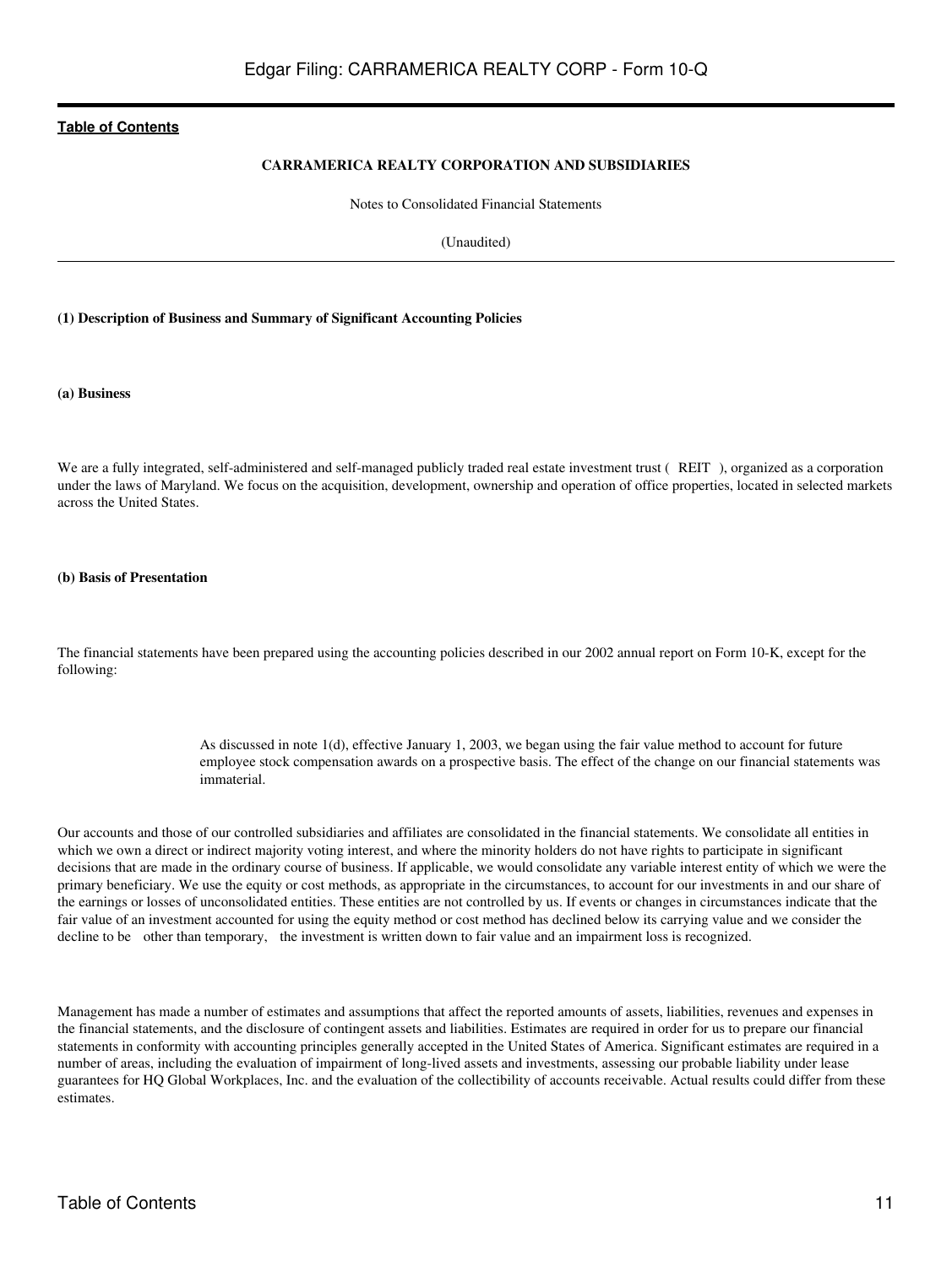#### **(c) Interim Financial Statements**

The financial statements reflect all adjustments, which are, in our opinion, necessary to reflect a fair presentation of the results for the interim periods, and all adjustments are of a normal, recurring nature.

#### **(d) New Accounting Pronouncements**

In November 2002, the Financial Accounting Standards Board (FASB) issued Interpretation No. 45, Guarantors Accounting and Disclosure Requirements for Guarantees, Including Indirect Guarantees of Indebtedness of Others. The Interpretation requires recognition of liabilities at their fair value for newly issued guarantees. In addition, the Interpretation requires certain disclosures, which we have included in note 5. The adoption of Interpretation No. 45 on January 1, 2003 did not have a material effect on our financial statements.

In December 2002, the FASB issued SFAS No. 148, Accounting for Stock-Based Compensation - Transition and Disclosure. SFAS No. 148 provides alternative methods of transition for a voluntary change to the fair value based method of accounting for stock-based compensation and requires disclosure in both annual and interim financial statements about the method of accounting for stock-based compensation and the effect of the method used on reported results. Effective January 1, 2003, we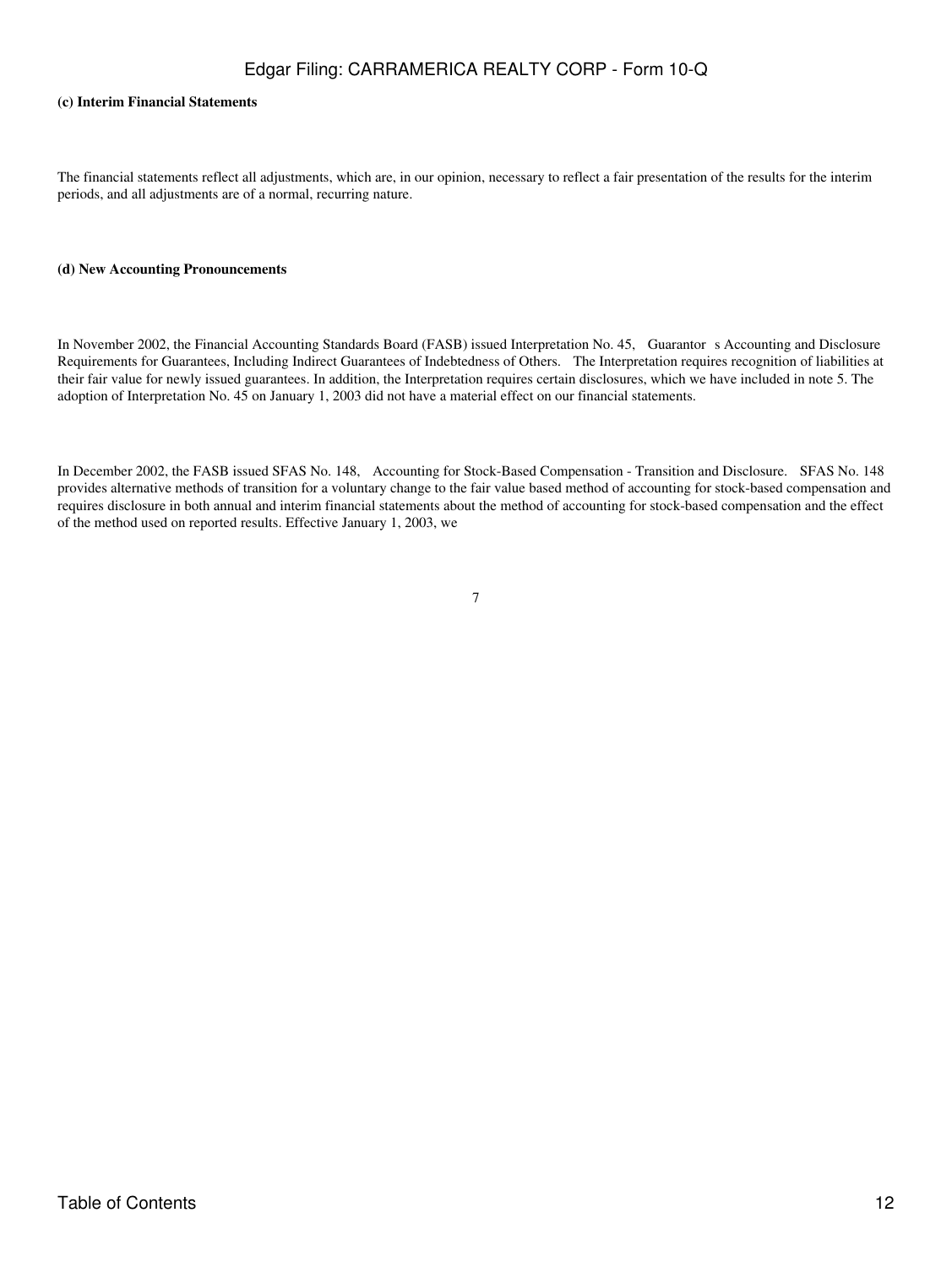### **CARRAMERICA REALTY CORPORATION AND SUBSIDIARIES**

Notes to Consolidated Financial Statements

(Unaudited)

adopted the fair value based method of accounting for stock-based compensation costs. We elected to use the prospective method of transition to the fair value method provided in SFAS No. 148 and, accordingly, the method is being applied for all employee stock compensation awards granted, modified or settled on or after January 1, 2003.

In January 2003, the FASB issued Interpretation No. 46, Consolidation of Variable Interest Entities. This Interpretation addresses the consolidation of variable interest entities (VIEs) in which the equity investors lack one or more of the essential characteristics of a controlling financial interest or where the equity investment at risk is not sufficient for the entity to finance its activities without subordinated financial support from other parties. The Interpretation initially applied to VIEs created after January 31, 2003 and to VIEs in which we acquired an interest after that date. Effective July 1, 2003, it also applied to VIEs in which we acquired an interest before February 1, 2003. The adoption of Interpretation No. 46 in 2003 had no effect on our financial statements as we concluded that we are not required to consolidate any of our unconsolidated real estate ventures that we have accounted for using the equity method or the VIEs described below.

We entered into two arrangements subsequent to January 31, 2003 which are VIEs. We have provided mezzanine loans and guarantees to third-parties for development management projects. The purpose of these entities is to build and own office buildings in Washington, D.C. Based upon our analysis, we believe that we are not the primary beneficiary of either entity and we are not consolidating them. Our maximum exposure to loss as of September 30, 2003 is \$41.3 million, the sum of our notes receivable and the maximum exposure under the guarantees.

#### **(e) Limited Life Partnership Interest Redemption Obligation**

In May 2003, the FASB issued SFAS No. 150, Accounting for Certain Financial Instruments with Characteristics of both Liabilities and Equity. SFAS No. 150 establishes standards for the classification and measurement of certain financial instruments with characteristics of both liabilities and equity. It requires that an issuer classify a financial instrument that is within its scope as a liability (or an asset in some circumstances). In particular, it requires that mandatorily redeemable financial instruments be classified as liabilities and reported at fair value and that changes in their fair values be reported as interest cost.

SFAS No. 150 was effective for us as of July 1, 2003. On October 29, 2003, the FASB indefinitely delayed the provision of the statement related to non-controlling interests in limited-life subsidiaries that are consolidated. Based on FASB s deferral of this provision, adoption did not affect our financial statements.

We had determined that one of our consolidated partnerships was a limited-life entity. We estimate the fair value of the minority interest in this partnership at September 30, 2003 was \$9.5 million.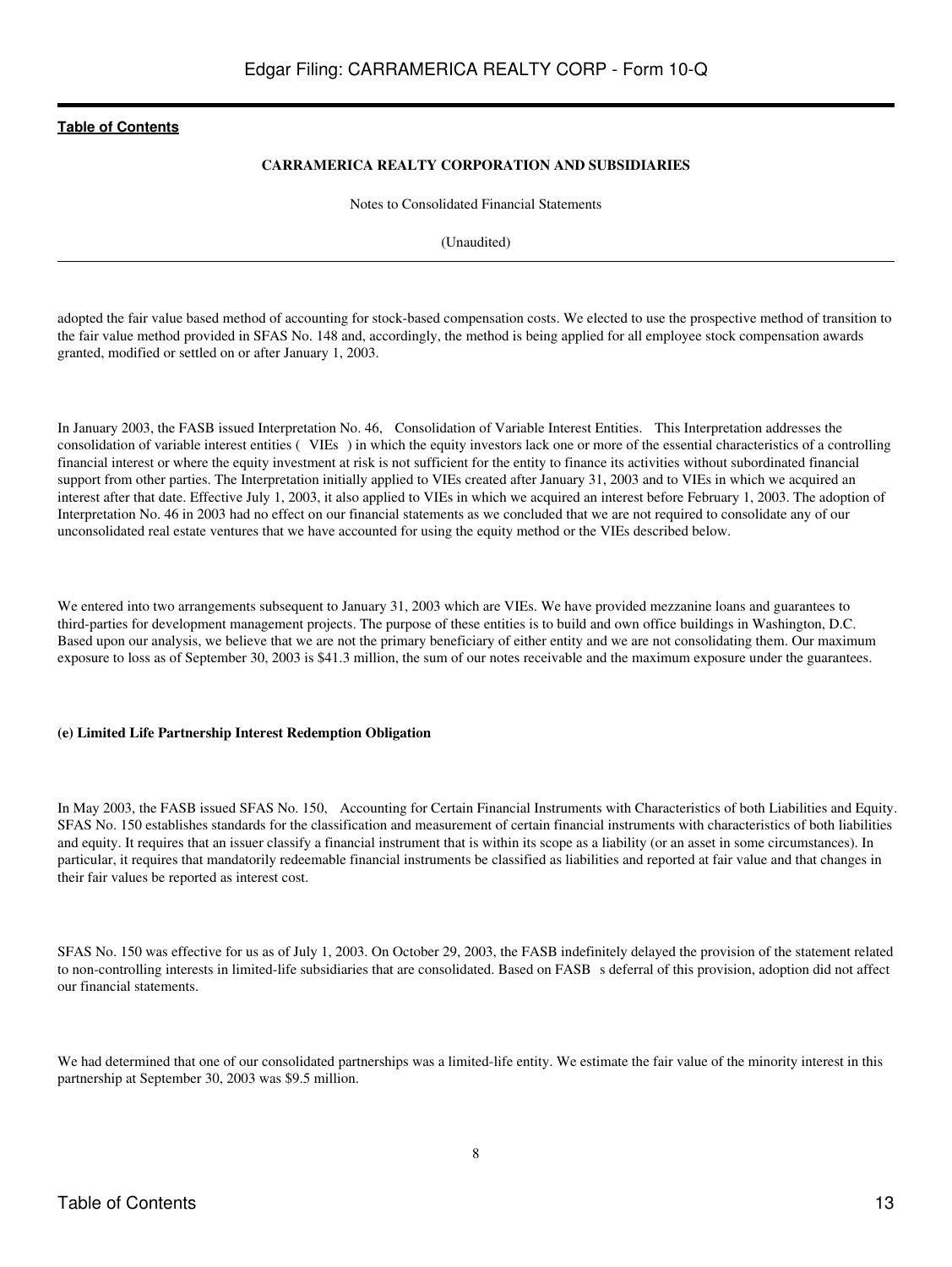### **CARRAMERICA REALTY CORPORATION AND SUBSIDIARIES**

Notes to Consolidated Financial Statements

(Unaudited)

# **(f) Earnings Per Share**

The following table sets forth information relating to the computations of our basic and diluted earnings per share (EPS) from continuing operations:

|                                                |                       | <b>Three Months Ended</b>      | <b>Three Months Ended</b>     |                              |                                |      |                               |  |
|------------------------------------------------|-----------------------|--------------------------------|-------------------------------|------------------------------|--------------------------------|------|-------------------------------|--|
|                                                |                       | September 30, 2003             | <b>September 30, 2002</b>     |                              |                                |      |                               |  |
|                                                | <b>Income</b>         | <b>Shares</b>                  | <b>Per Share</b>              | <b>Income</b>                | <b>Shares</b>                  |      | <b>Per Share</b>              |  |
|                                                | (Numerator)           | (Denominator)                  | Amount                        | (Numerator)                  | (Denominator)                  |      | Amount                        |  |
| (In thousands, except per share amounts)       |                       |                                |                               |                              |                                |      |                               |  |
| <b>Basic EPS</b>                               | \$8,996               | 51,925                         | \$<br>0.17                    | \$16,924                     | 53,124                         | \$   | 0.31                          |  |
|                                                |                       |                                |                               |                              |                                |      |                               |  |
| <b>Effect of Dilutive Securities</b>           |                       |                                |                               |                              |                                |      |                               |  |
| Adjustment to dividends on unvested restricted |                       |                                |                               |                              |                                |      |                               |  |
| stock                                          | 132                   |                                |                               |                              |                                |      |                               |  |
| Stock options and restricted stock             |                       | 732                            |                               |                              | 694                            |      |                               |  |
|                                                |                       |                                |                               |                              |                                |      |                               |  |
| <b>Diluted EPS</b>                             | \$9,128               | 52,657                         | \$<br>0.17                    | \$16,924                     | 53,818                         | \$   | 0.31                          |  |
|                                                |                       |                                |                               |                              |                                |      |                               |  |
|                                                |                       | <b>Nine Months Ended</b>       |                               |                              | <b>Nine Months Ended</b>       |      |                               |  |
|                                                |                       | September 30, 2003             |                               |                              | <b>September 30, 2002</b>      |      |                               |  |
|                                                | Income<br>(Numerator) | <b>Shares</b><br>(Denominator) | Per<br><b>Share</b><br>Amount | <b>Income</b><br>(Numerator) | <b>Shares</b><br>(Denominator) |      | Per<br><b>Share</b><br>Amount |  |
| (In thousands, except per share amounts)       |                       |                                |                               |                              |                                |      |                               |  |
| <b>Basic EPS</b>                               | \$32,599              | 51,750                         | 0.63<br>S                     | \$32,758                     | 52,824                         | \$   | 0.61                          |  |
|                                                |                       |                                |                               |                              |                                |      |                               |  |
| <b>Effect of Dilutive Securities</b>           |                       |                                |                               |                              |                                |      |                               |  |
| Adjustment to dividends on unvested restricted |                       |                                |                               |                              |                                |      |                               |  |
| stock                                          | 396                   |                                |                               |                              |                                |      |                               |  |
| Stock options and restricted stock             |                       | 629                            |                               |                              | 1,059                          |      |                               |  |
|                                                |                       |                                |                               |                              |                                |      |                               |  |
| <b>Diluted EPS</b>                             | \$32,995              | 52,379                         | \$<br>0.63                    | \$32,758                     | 53,883                         | $\$$ | 0.61                          |  |
|                                                |                       |                                |                               |                              |                                |      |                               |  |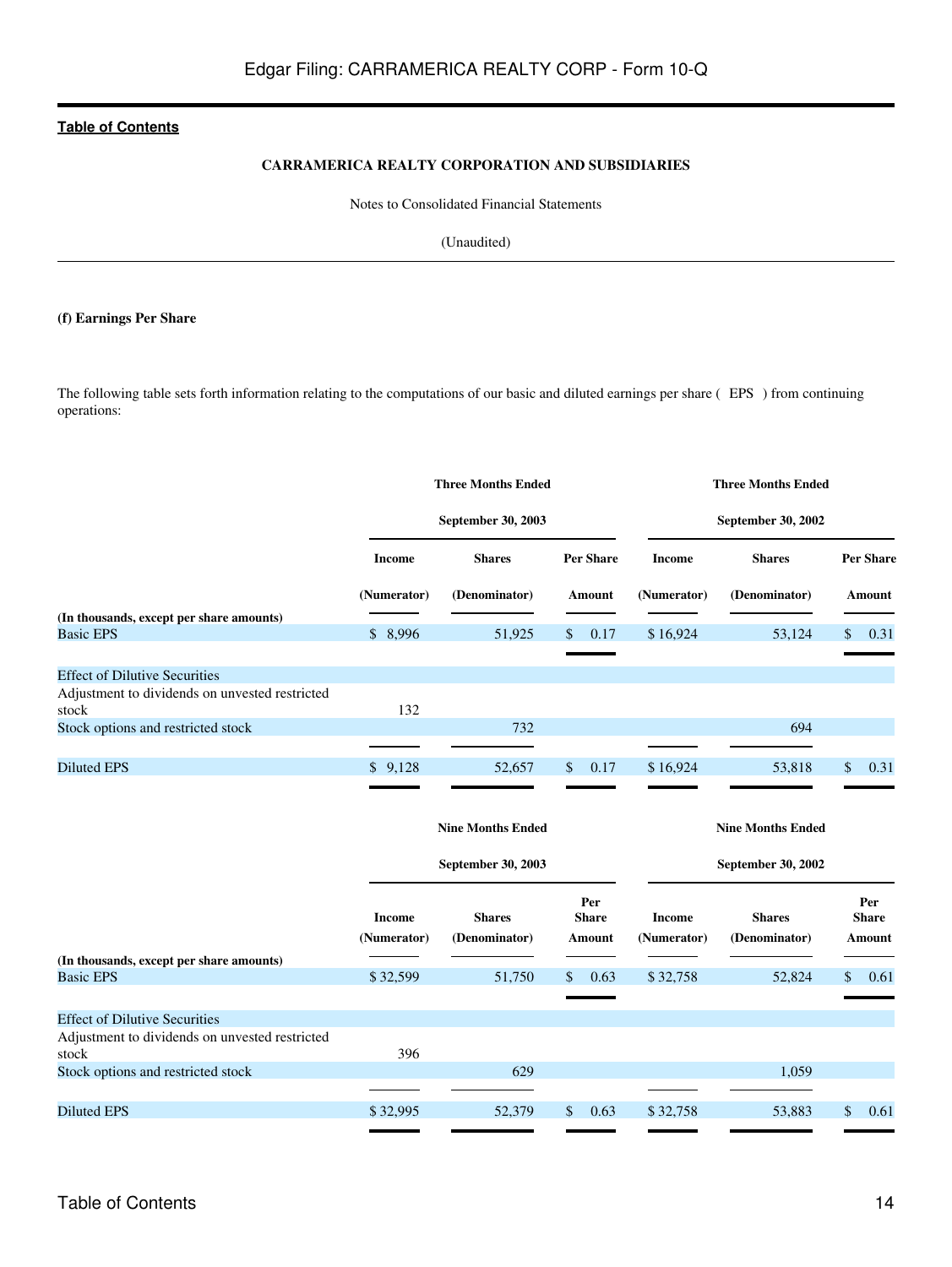Income from continuing operations has been reduced by preferred stock dividends and dividends paid on unvested restricted stock of approximately \$4,395,000 and \$7,351,000 for the three months ended September 30, 2003 and 2002, respectively and \$13,765,000 and \$24,483,000 for the nine months ended September 30, 2003 and 2002, respectively. Income from continuing operations has also been reduced by preferred stock redemption premiums, as discussed below, of \$112,000 and \$3,743,000 for the three months ended September 30, 2003 and 2002, respectively, and \$1,835,000 and \$4,388,000 for the nine months ended September 30, 2003 and 2002, respectively.

On July 31, 2003, the Securities and Exchange Commission (SEC) issued a clarification of Emerging Issues Task Force Topic D-42, The Effect on the Calculation of Earnings per Share for the Redemption or Induced Conversion of Preferred Stock. Topic D-42 provides, among other things, that any excess of the fair value of the consideration transferred to the holders of preferred stock redeemed over the carrying amount of the preferred stock should be subtracted from net earnings to determine net earnings available to common stockholders in the calculation of earnings per share (EPS). The SEC s clarification of the guidance in Topic D-42 provides that the carrying amount of the preferred stock should be reduced by the related issuance costs.

The July 2003 clarification of Topic D-42 is effective for us for the quarter ending September 30, 2003 and is required to be reflected retroactively in the financial statements of prior periods. We have not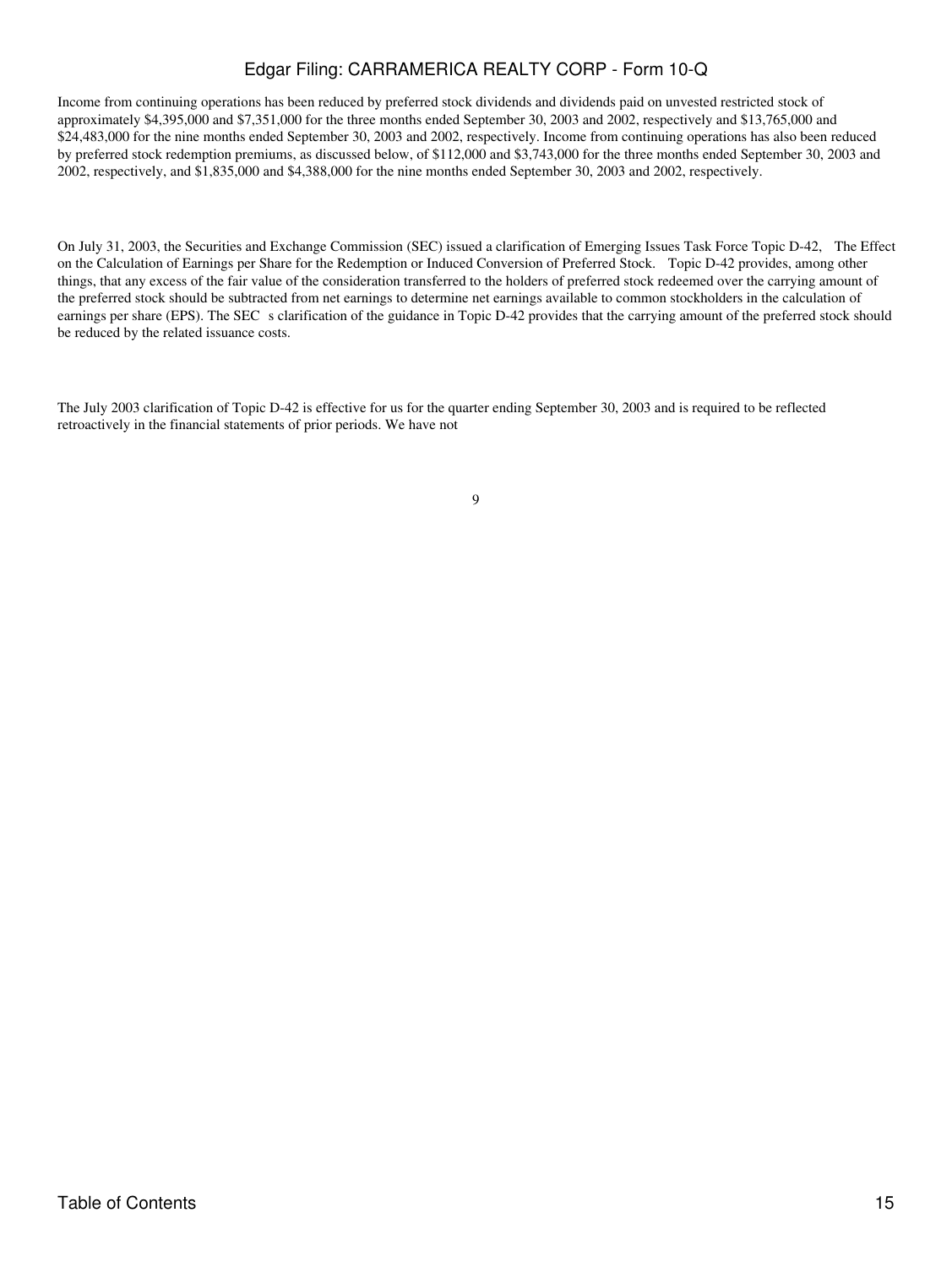### **CARRAMERICA REALTY CORPORATION AND SUBSIDIARIES**

Notes to Consolidated Financial Statements

(Unaudited)

previously considered issuance costs in determining the carrying amount of the preferred stock we redeemed, and accordingly, implementation of the clarification of Topic D-42 affects our previously reported EPS. In particular, our previously reported basic and diluted EPS (from continuing operations and in total) for the three and nine months ended September 30, 2002 were reduced by \$0.07 per share and \$0.08 per share, respectively. Implementation of the clarification of Topic D-42 reduced our reported EPS (from continuing operations and in total) for the nine months ended September 30, 2003 by \$0.03 per share.

The effects of units in CarrAmerica Realty, L.P. and Carr Realty, L.P. that are redeemable for shares of our common stock are not included in the computation of diluted earnings per share as their effect is antidilutive.

#### **(g) Derivative Financial Instruments and Hedging**

We manage our capital structure to reflect a long-term investment approach, generally seeking to match the generally stable return nature of our assets with a mix of equity and various debt instruments. With respect to the use of debt instruments, we use fixed rate debt of varying maturities as well as variable rate debt. The mix of fixed and variable rate debt is determined by assessing their relative prices as well as economic conditions. Over the last two years we have increased variable rate exposure as we believe it has provided a more cost effective source of debt financing than fixed rate debt. We believe that our exposure to weaker operating conditions including higher vacancies necessitates the increased use of variable rate instruments.

At times, our mix of variable and fixed rate debt may not suit our needs. At those times, we may use derivative financial instruments, including interest rate caps and swaps, forward interest rate options or interest rate options in order to assist us in managing our debt mix. We either will hedge our variable rate debt to give it a fixed interest rate or hedge fixed rate debt to give it a variable interest rate.

Under interest rate cap agreements, we make initial premium payments to the counterparties in exchange for the right to receive payments from them if interest rates exceed specified levels during the agreement period. Under interest rate swap agreements, we and the counterparties agree to exchange the difference between fixed rate and variable rate interest amounts calculated by reference to specified notional principal amounts during the agreement period. Notional principal amounts are used to express the volume of these transactions, but the cash requirements and amounts subject to credit risk are substantially less. Parties to interest rate cap and swap agreements are subject to market risk for changes in interest rates and credit risk in the event of nonperformance by the counterparty. We do not require any collateral under these agreements but deal only with highly rated institutional counterparties and expect that they will meet their obligations.

Derivative financial instruments are recognized as either assets or liabilities on our balance sheet at their fair values. Subject to certain qualifying conditions, we may designate a derivative as either a hedge of the cash flows from a variable rate debt instrument or anticipated transaction (cash flow hedge) or a hedge of the fair value of a fixed rate debt instrument (fair value hedge). For those derivatives designated as a cash flow hedge, we report the fair value gains and losses in accumulated other comprehensive income in stockholders equity to the extent the hedge is effective. We recognize these fair value gains or losses in earnings during the period(s) in which the hedged item affects earnings. For derivatives qualifying as fair value hedges, we report fair value gains and losses in earnings along with fair value gains or losses on the hedge item

# Table of Contents 16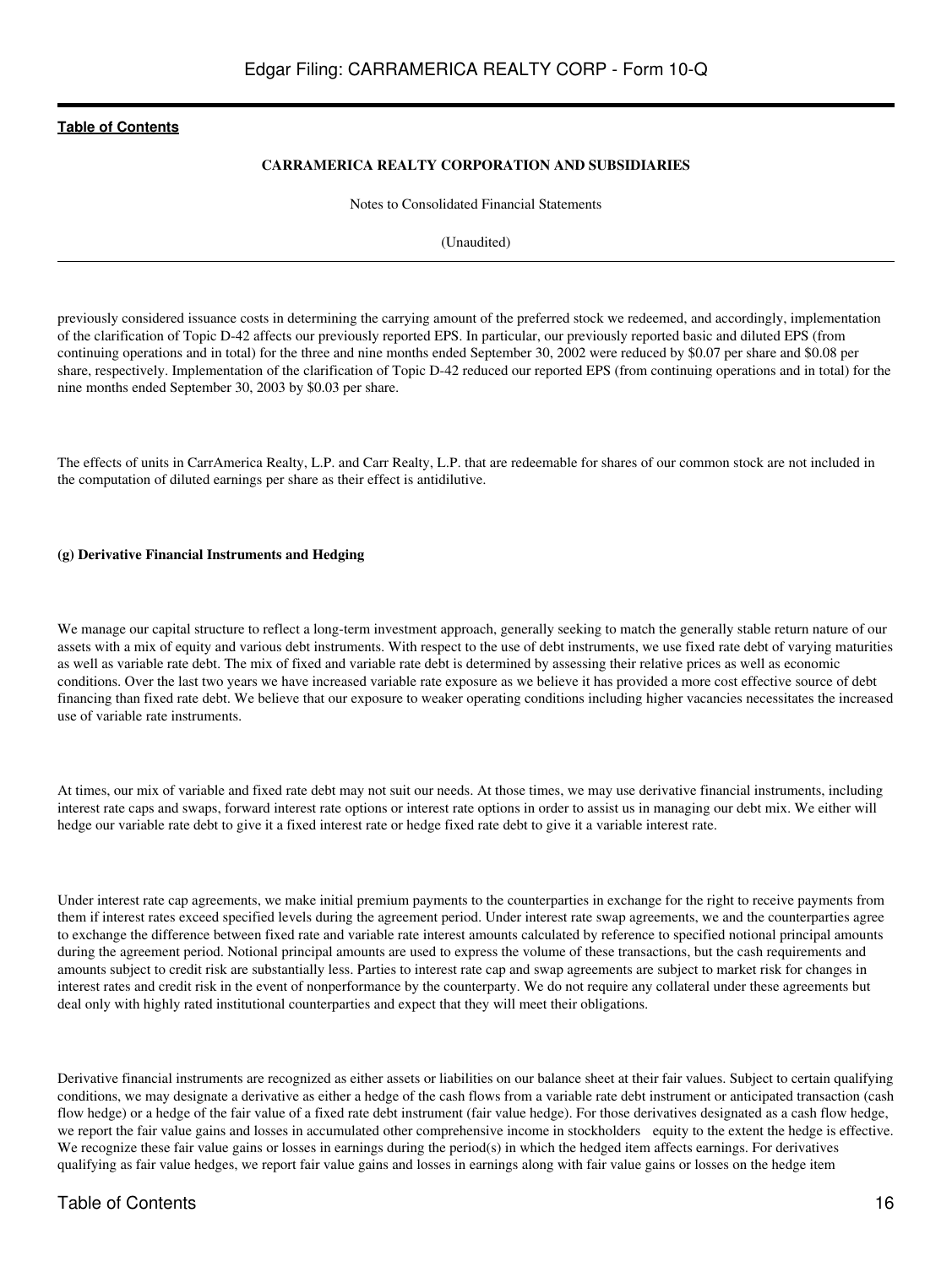attributable to the risk being hedged. Most of our derivative financial instruments qualify as fair value hedges. Derivatives that do not qualify for hedge accounting are marked to market through earnings. Amounts receivable or payable under interest rate cap and swap agreements are accounted for as adjustments to interest expense on the related debt.

On May 8, 2002, we entered into interest rate swap agreements with JP Morgan Chase and Bank of America, N.A. hedging \$150.0 million of senior unsecured notes due July 2004. We receive interest at a fixed rate of 7.2% and pay interest at a variable rate of six-month LIBOR in arrears plus 2.72%. The interest rate swaps mature at the same time the notes are due. The swaps qualify as fair value hedges for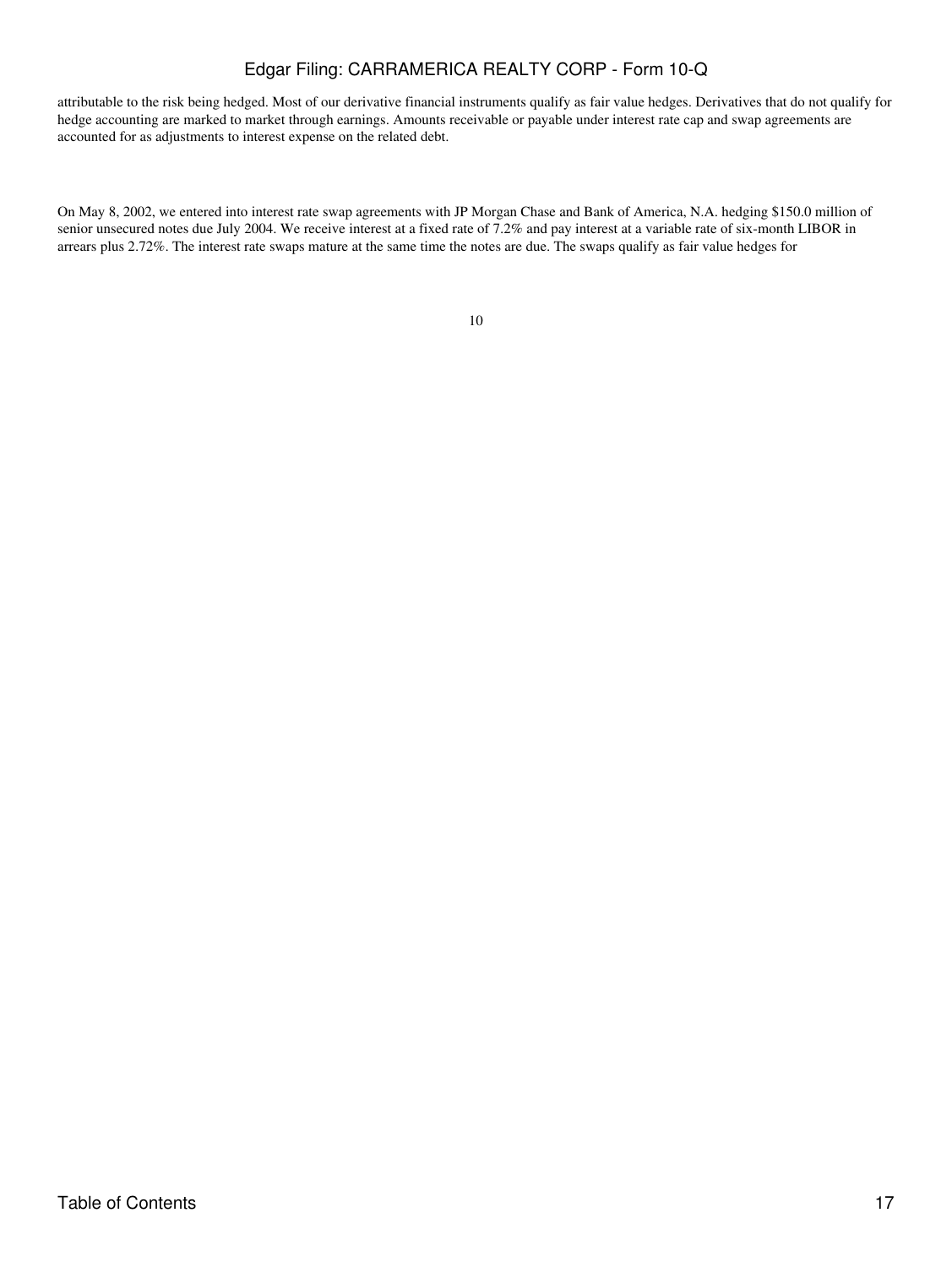### **CARRAMERICA REALTY CORPORATION AND SUBSIDIARIES**

Notes to Consolidated Financial Statements

(Unaudited)

accounting purposes. The fair value of the interest rate swaps is recognized on our balance sheet and the carrying value of the senior unsecured notes is increased or decreased by an offsetting amount. As of September 30, 2003, the fair value of the interest rate swaps was approximately \$3.2 million. We recognized reductions in interest expense for the three months ended September 30, 2003 and 2002 of approximately \$1.2 million and \$1.0 million, respectively, and for the nine months ended September 30, 2003 and 2002 of approximately \$3.7 million and \$1.5 million, respectively, related to the swaps. As of September 30, 2003, taking into account the effect of the interest rate swaps, the effective interest rate on the notes was reduced to 3.94%.

On November 20, 2002, in conjunction with the issuance of \$175.0 million of senior unsecured notes, we entered into interest rate swap agreements with JP Morgan Chase, Bank of America, N.A. and Goldman, Sachs & Co. We receive interest at a fixed rate of 5.25% and pay interest at a variable rate of six-month LIBOR in arrears plus 1.405%. The interest rate swaps mature at the same time the notes are due. The swaps qualify as fair value hedges for accounting purposes. The fair value of the interest rate swaps is recognized on our balance sheet and the carrying value of the senior unsecured notes is increased or decreased by an offsetting amount. As of September 30, 2003, the fair value of the interest rate swaps was approximately \$3.3 million. We recognized reductions in interest expense for the three and nine months ended September 30, 2003 of approximately \$1.1 million and \$3.4 million, respectively, related to the swaps. As of September 30, 2003, taking into account the effect of the interest rate swaps, the effective interest rate on the notes was reduced to 2.63%.

As part of the assumption of \$63.5 million of debt associated with the purchase of two operating properties in August 2002, we purchased interest rate caps with a notional amount of \$97.0 million and LIBOR capped at 6.75%. As of September 30, 2003, the fair market value of these interest rate caps was not material.

#### **(h) Stock/Unit Compensation Plans**

Through 2002, we applied the intrinsic value method of accounting prescribed by Accounting Principles Board Opinion No. 25, Accounting for Stock Issued to Employees, and related interpretations to account for our stock/unit compensation plans. Under this method, we recorded compensation expense for awards of stock, options or units to employees only if the market price of the unit or stock on the grant date exceeded the amount the employee was required to pay to acquire the unit or stock. Effective January 1, 2003, we adopted the fair value based method of accounting for stock-based compensation costs. We elected to use the prospective method of transition to the fair value method provided in SFAS No. 148 and, accordingly, the method is being applied for all employee stock compensation awards granted, modified or settled on or after January 1, 2003.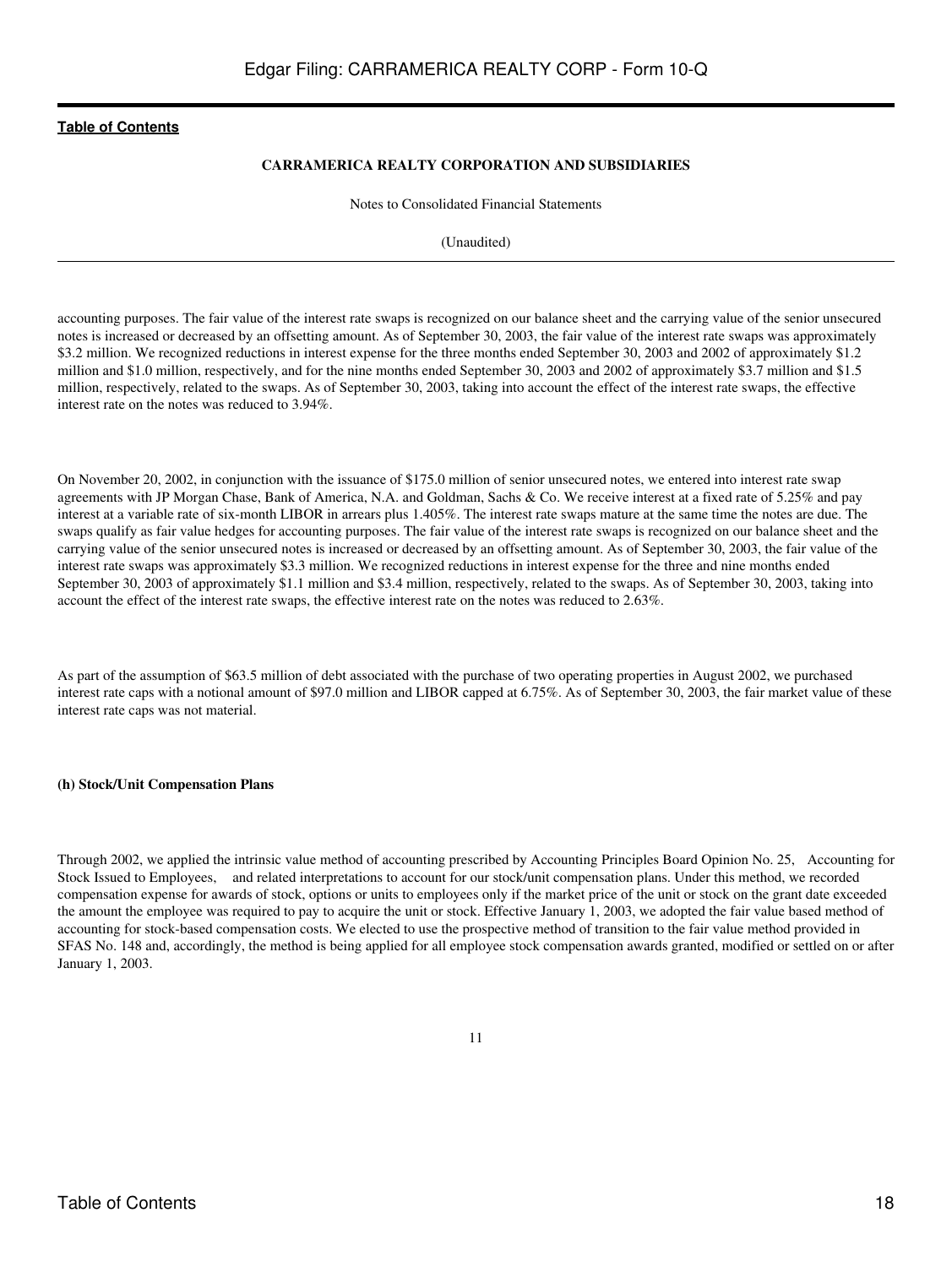### **CARRAMERICA REALTY CORPORATION AND SUBSIDIARIES**

Notes to Consolidated Financial Statements

(Unaudited)

The following table summarizes pro forma effects on net income and earnings per share if the fair value method had been used to account for all stock-based compensation awards made between 1995 and 2002.

|                                                                                 |            | <b>Three Months Ended</b><br>September 30, | <b>Nine Months Ended</b><br>September 30, |             |  |
|---------------------------------------------------------------------------------|------------|--------------------------------------------|-------------------------------------------|-------------|--|
|                                                                                 | 2003       | 2002                                       | 2003                                      | 2002        |  |
| (In thousands, except per share data)                                           |            |                                            |                                           |             |  |
| Net income as reported                                                          | \$23,987   | \$48,119                                   | \$59,787                                  | \$85,804    |  |
| Stock-based compensation cost from stock option plans<br>included in net income | 47         |                                            | 104                                       |             |  |
| Stock-based compensation cost from restricted stock plan                        |            |                                            |                                           |             |  |
| included in net income                                                          | 522        | 1,239                                      | 2,833                                     | 3,501       |  |
| Fair value of stock-based compensation                                          | (1,142)    | (2,052)                                    | (4,656)                                   | (5,940)     |  |
| Pro forma net income                                                            | \$23,414   | \$47,306                                   | \$58,068                                  | \$83,365    |  |
|                                                                                 |            |                                            |                                           |             |  |
| Earnings per share as reported:                                                 |            |                                            |                                           |             |  |
| <b>Basic</b>                                                                    | \$<br>0.37 | \$<br>0.70                                 | \$<br>0.85                                | \$.<br>1.08 |  |
| Diluted                                                                         | 0.37       | 0.69                                       | 0.84                                      | 1.06        |  |
| Earnings per share, pro forma:                                                  |            |                                            |                                           |             |  |
| Basic                                                                           | 0.36<br>\$ | \$.<br>0.68                                | \$.<br>0.82                               | \$.<br>1.03 |  |
| Diluted                                                                         | 0.36       | 0.67                                       | 0.81                                      | 1.01        |  |

#### **(i) Reclassifications**

Certain reclassifications of prior period amounts have been made to conform to the current period s presentation.

#### **(2) HQ Global Workplaces, Inc.**

In 1997, we began making investments in HQ Global Workplaces, Inc. (HQ Global), a provider of executive office suites. On June 1, 2000, we, along with HQ Global, VANTAS Incorporated (VANTAS) and FrontLine Capital Group (FrontLine), consummated several transactions including (i) the merger of VANTAS with and into HQ Global, (ii) the acquisition by FrontLine of shares of HQ Global common stock from us and other stockholders of HQ Global, and (iii) the acquisition by VANTAS of our debt and equity interests in OmniOffices (UK) Limited and OmniOffices LUX 1929 Holding Company S.A. We received \$377.3 million in cash in connection with these transactions. In addition, \$140.5 million of debt which we had guaranteed was repaid with a portion of the cash proceeds. Following the transaction, we owned approximately 16% of the equity of HQ Global on a diluted basis and our investment had a carrying value of \$42.2 million. In 2001, based on a number of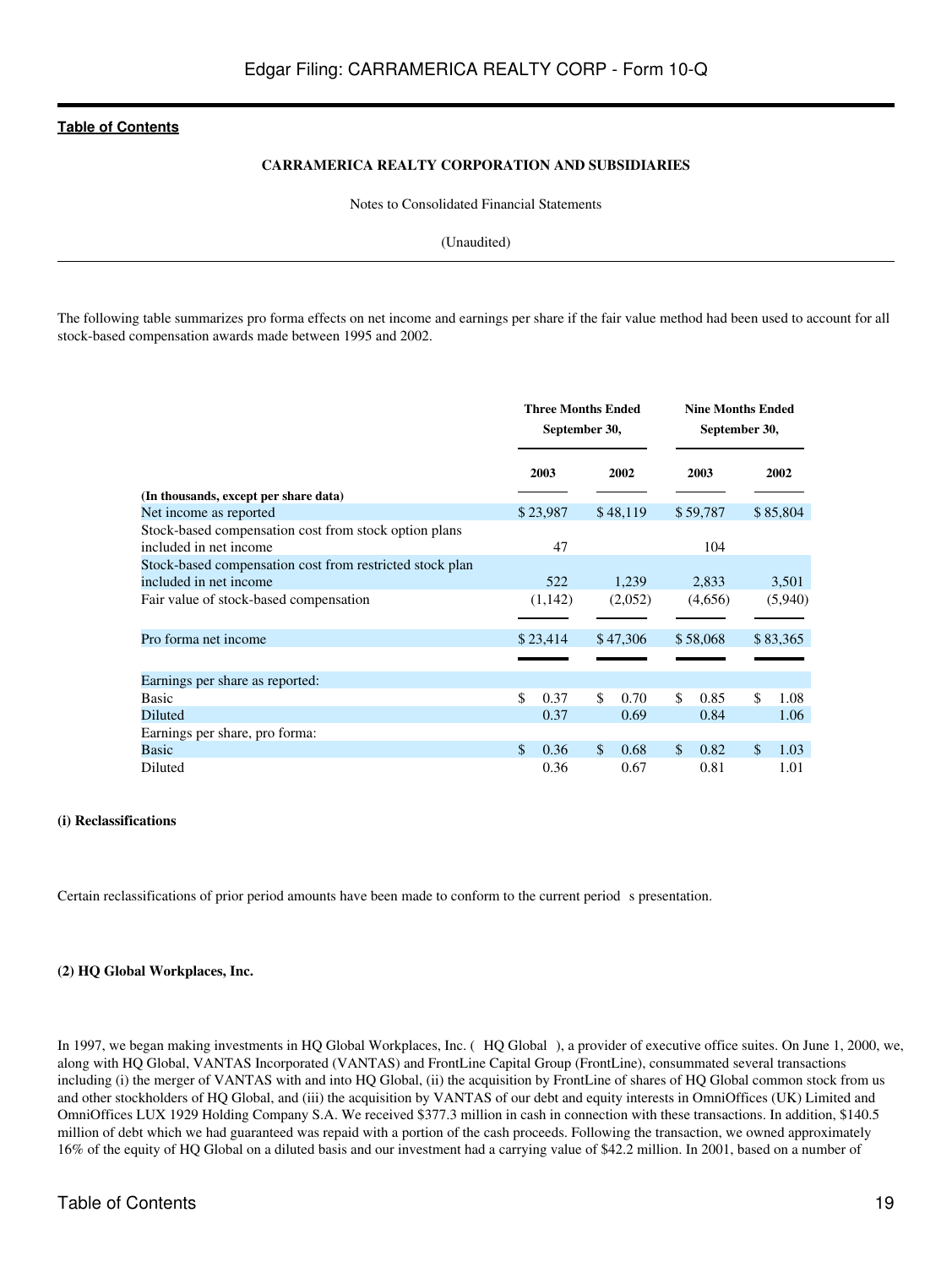considerations, we recorded an impairment charge that reduced the carrying value of our remaining investment in HQ Global to zero.

On March 13, 2002, HQ Global filed for bankruptcy protection under Chapter 11 of the federal bankruptcy laws. During 1997 and 1998, to assist HQ Global as it grew its business, we provided guarantees of HQ Global s performance under four office leases. In the course of the bankruptcy proceedings, which were concluded in September 2003, HQ Global rejected two of these four leases. One lease was for approximately 22,000 square feet of space at two adjacent buildings in San Jose, California. Our liability under this guarantee was limited to approximately \$2.0 million. We reached agreement with the landlord of this lease under which we paid \$1.75 million in full satisfaction of the guarantee in January 2003. We recognized this expense in 2002.

The second lease rejected by HQ Global is a sublease, which runs through March 2008, for approximately 26,000 square feet of space in downtown Manhattan. In June 2002, we received a demand for payment of the full amount of the guarantee. We joined with HQ Global in filing suit on July 24, 2002 in HQ Global s bankruptcy proceedings asking the bankruptcy court to declare that, due to the surrender of the premises by HQ Global and the deemed acceptance by the landlord under the sublease of that surrender by virtue of its use of the premises, the lease was terminated by the landlord under the sublease not later than February 28, 2003. In light of our defenses and the uncertainity of these proceedings, we had not previously accrued any expense related to the guarantee. However, on September 16, 2003, the bankruptcy court ruled that HQ Global did not effectively surrender the premises under the sublease and that the landlord under the sublease therefore could not be deemed to have accepted a surrender. In October 2003, we entered into a tentative settlement agreement with the landlord under the sublease, agreeing to pay \$5.4 million in cash in one payment. We accrued a provision for loss for this settlement in the third quarter of 2003 and we anticipate making this payment prior to the end of 2003.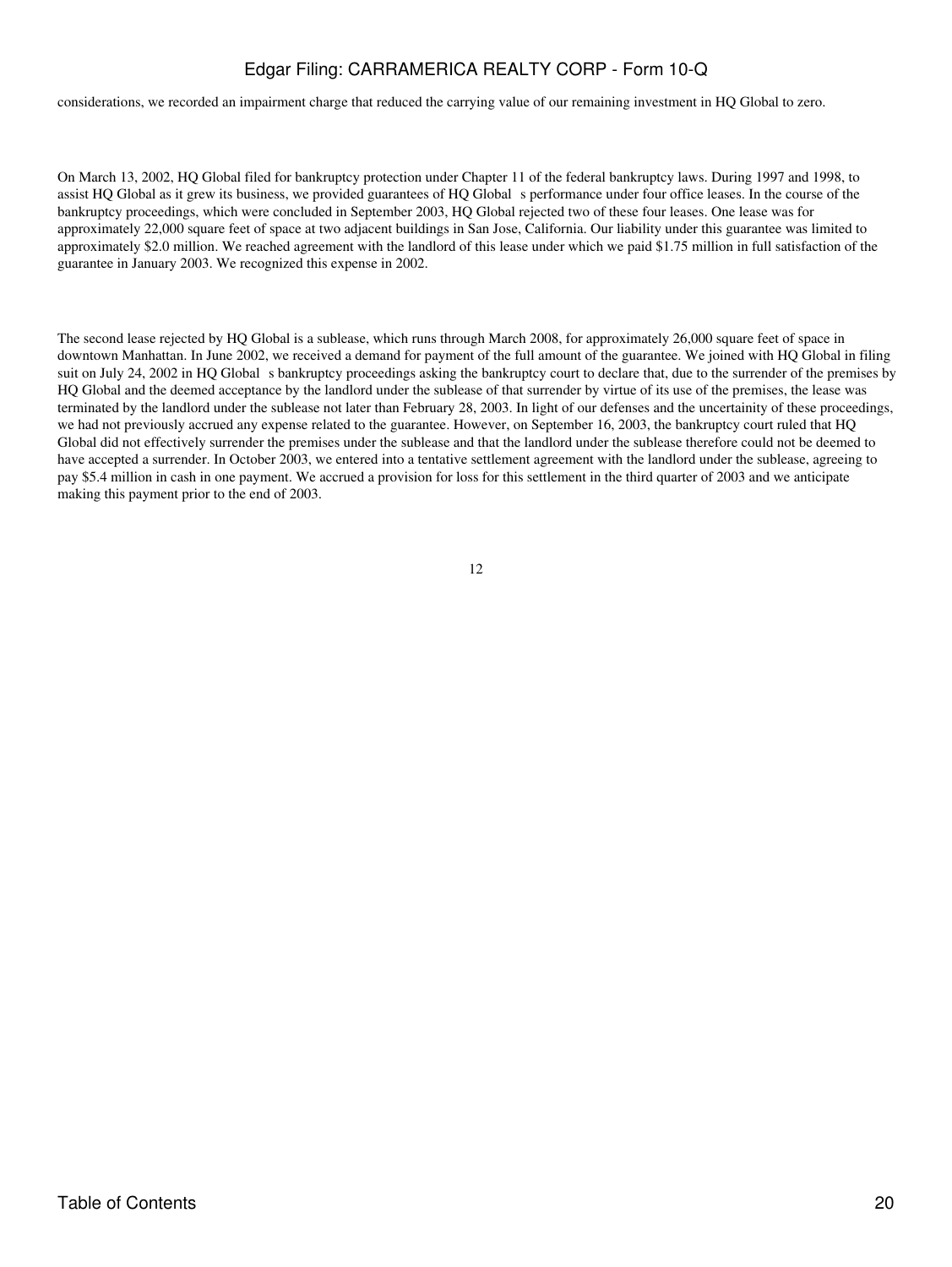### **CARRAMERICA REALTY CORPORATION AND SUBSIDIARIES**

Notes to Consolidated Financial Statements

(Unaudited)

One of the guaranteed leases that was not rejected by HQ Global runs though January 2013, and is for approximately 19,000 square feet of space in San Mateo, California. In the second quarter of 2002, we accrued a provision for loss under this guarantee of \$6.9 million based on the assumption that HQ Global would reject this lease and based on our estimates of the mitigated damages that would be incurred under the lease. In January 2003, HQ Global assigned its interest as a tenant in this lease to us and we in turn subleased the space back to HQ Global at current market rates together with the right to participate in a portion of HQ Global s future profits, if any, generated by its operations in the space. These agreements were subject to approval by the bankruptcy court and would have been enforceable only if HQ Global successfully reorganized and emerged from bankruptcy proceedings. On September 15, 2003, HQ Global s plan of reorganization was approved by the bankruptcy court. Based on HQ Global s reorganization plan being approved and HQ Global s current operating performance in the space, we reevaluated our estimated loss related to the guarantee and reduced our provision for loss under this guarantee by \$4.6 million in the third quarter of 2003 to \$2.3 million. As of September 30, 2003, we had paid \$150,000 under this guarantee.

#### **(3) Gain on Sale of Assets, Impairment Loss on Real Estate and Discontinued Operations**

The table below summarizes property sales for the nine months ended September 30, 2003 and 2002:

| 2003                 |                     |                          | 2002                  |                     |                          |  |  |
|----------------------|---------------------|--------------------------|-----------------------|---------------------|--------------------------|--|--|
| <b>Property Name</b> | <b>Sale</b><br>Date | <b>Square</b><br>Footage | <b>Property Name</b>  | <b>Sale</b><br>Date | <b>Square</b><br>Footage |  |  |
| Wateridge            | $May-03$            | 62.194                   | Wasatch 17            | $Mav-02$            | 72,088                   |  |  |
| Katella              | Aug- $03$           | 80,609                   | Commons @ Las Colinas | Aug- $02$           | 604,234                  |  |  |
| Pacificare           | $Sep-03$            | 104,377                  | <b>Braker Point</b>   | Aug- $02$           | 195,230                  |  |  |
| Lakewood             | $Sep-03$            | 80,816                   |                       |                     |                          |  |  |
|                      |                     |                          |                       |                     |                          |  |  |
| Total                |                     | 327,996                  |                       |                     | 871,552                  |  |  |
|                      |                     |                          |                       |                     |                          |  |  |

We dispose of assets from time to time that are inconsistent with our long-term strategic or return objectives. During the three months ended September 30, 2003 we disposed of three operating properties, recognizing a gain of \$10.2 million, \$10.0 million of which is classified as discontinued operations. We continue to manage the Lakewood property under a management agreement and the gain on this sale and the operating results of the property are not classified as discontinued operations due to our continuing involvement. We have no continuing involvement with the Katella and Pacificare properties and, accordingly, the gains on these sales and the operating results of the properties are classified as discontinued operations. For the three months ended September 30, 2002, we disposed of two operating properties, recognizing a gain of \$26.1 million, \$19.1 million of which is classified as discontinued operations. We continue to manage the Braker Point property under a management agreement and the gain on this sale and the operating results of the property are not classified as discontinued operations due to our continuing involvement. We have no continuing involvement with Commons at Las Colinas and, accordingly, the gain on sale and results of operations of the property are classified as discontinued operations.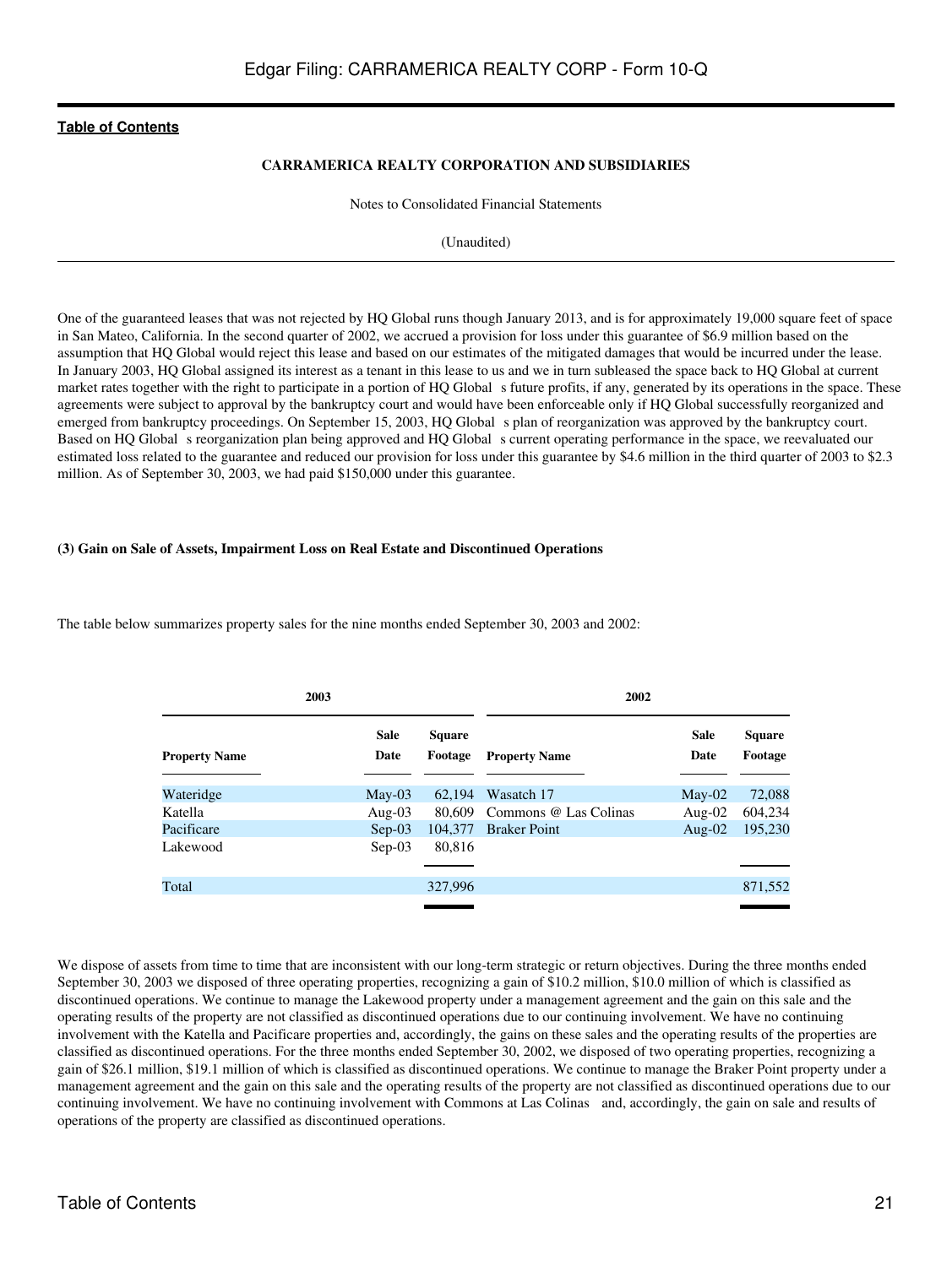During the nine months ended September 30, 2003, we disposed of four operating properties, recognizing a gain of \$13.4 million, \$10.0 million of which is classified as discontinued operations. We continue to manage two properties (Wateridge and Lakewood) under management agreements and the gain on these sales and the operating results of these properties are not classified as discontinued operations due to our continuing involvement. We have no continuing involvement with the Katella and Pacificare properties and, accordingly, the gains on these sales and the operating results of the properties are classified as discontinued operations. We also recognized an impairment loss of \$2.7 million on the Lakewood property in the second quarter of 2003 as its estimated fair market value less costs to sell was less than its carrying amount. During the nine months ended September 30, 2002, we disposed of three operating properties, recognizing a gain of \$29.5 million, \$19.1 million of which is classified as discontinued operations. We continued to manage two of the properties (Wasatch 17 and Braker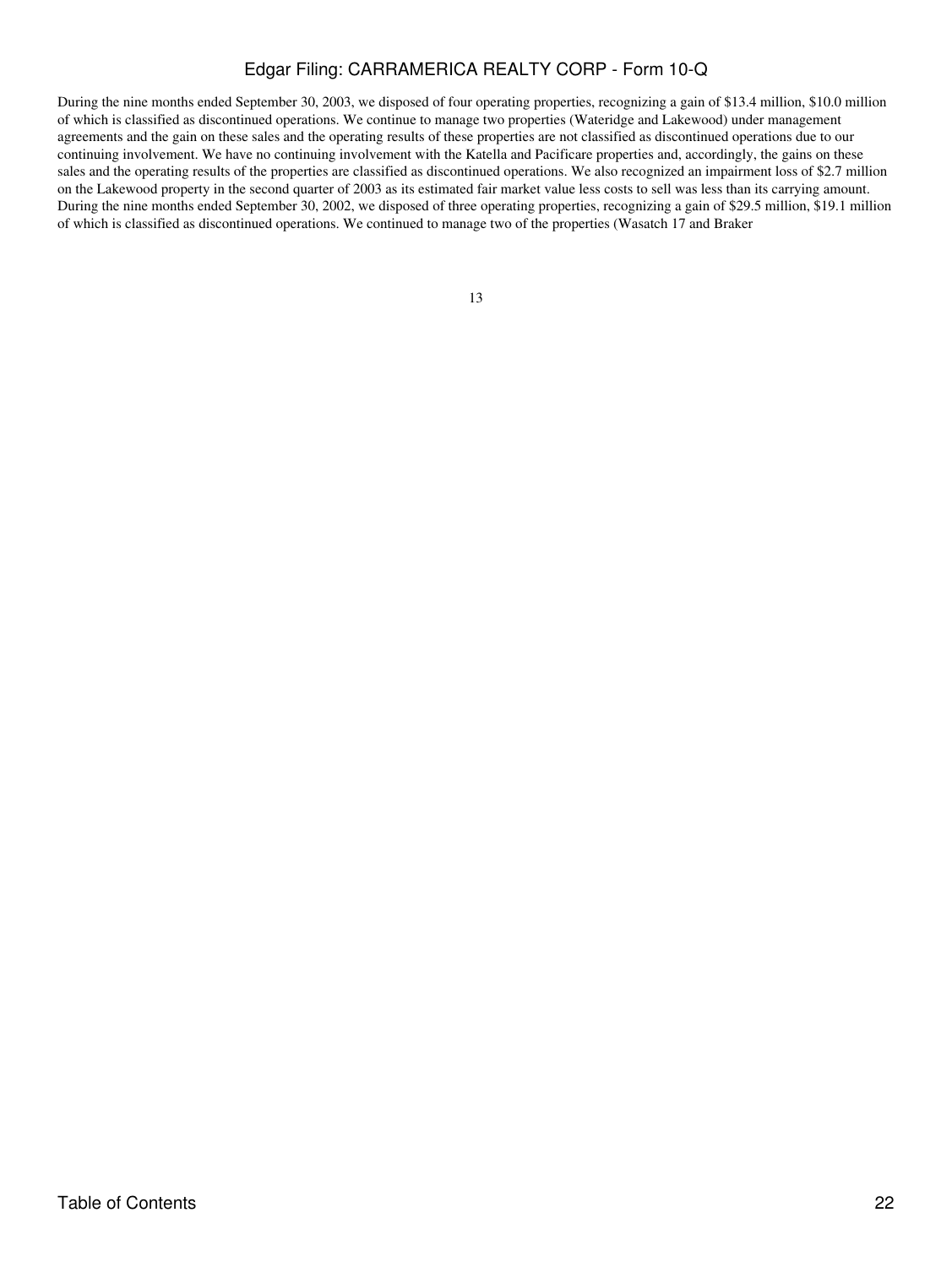### **CARRAMERICA REALTY CORPORATION AND SUBSIDIARIES**

Notes to Consolidated Financial Statements

(Unaudited)

Point) under management agreements and, accordingly, the operating results of the properties and the gains on the sales are not classified as discontinued operations due to our continuing involvement. We have no continuing involvement with Commons at Las Colinas and, accordingly, the gain on sale and results of operations of the property are classified as discontinued operations. We recognized an impairment loss of \$1.3 million on parcels of land held for development during the nine months ended September 30, 2002.

Operating results of the properties classified as discontinued operations are summarized as follows:

|                                   |       | For the three months<br>ended September 30, | For the nine months<br>ended September 30, |         |  |
|-----------------------------------|-------|---------------------------------------------|--------------------------------------------|---------|--|
| (In thousands)                    | 2003  | 2002                                        | 2003                                       | 2002    |  |
| Revenue                           | \$423 | \$2,147                                     | \$1,980                                    | \$9,730 |  |
| Property expenses                 | 106   | 305                                         | 511                                        | 726     |  |
| Depreciation and amortization     |       | 826                                         | 312                                        | 3,914   |  |
|                                   |       |                                             |                                            |         |  |
| Net operations of properties sold | \$317 | \$1,016                                     | \$1,157                                    | \$5,090 |  |

#### **(4) Acquisitions**

For the nine months ended September 30, 2003, we acquired an operating property with 156,000 net rentable square feet for approximately \$51.1 million. This acquisition was funded using our unsecured credit facility and proceeds from the sale of properties. For the nine months ended September 30, 2002, we acquired four operating properties with 773,000 net rentable square feet for approximately \$185.1 million. We funded those acquisitions using our unsecured credit facility, proceeds from the sale of properties and the assumption of debt.

We allocate the purchase cost of acquired properties to the related physical assets and in-place leases based on their fair values.

The fair values of acquired office buildings are determined on an if-vacant basis considering a variety of factors, including the physical condition and quality of the buildings, estimated rental and absorption rates, estimated future cash flows and valuation assumptions consistent with current market conditions. The if-vacant fair value is allocated to land, where applicable, buildings, tenant improvements and equipment based on property tax assessments and other relevant information obtained in connection with the acquisition of the property.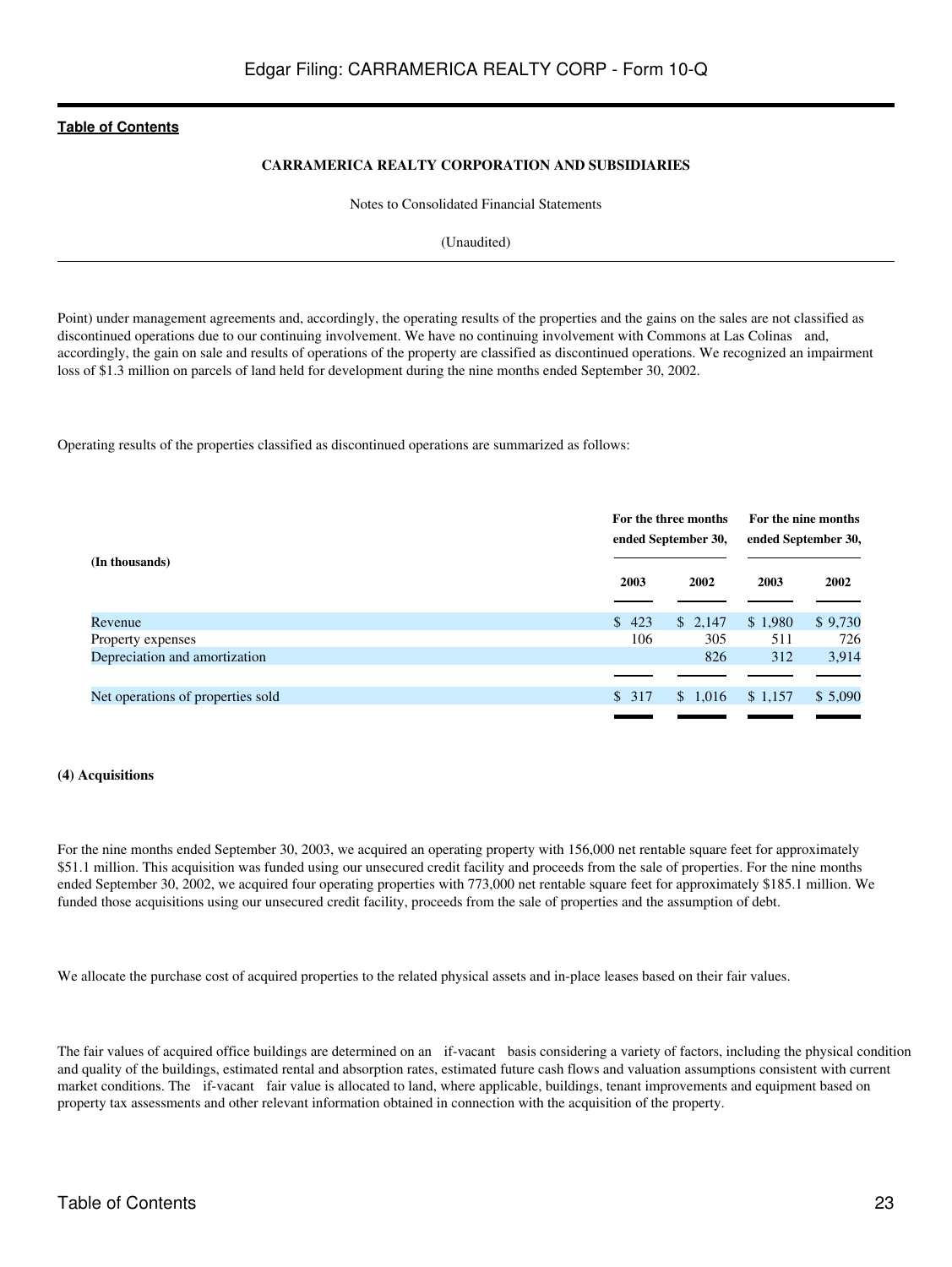The fair value of in-place leases includes the effect of leases with above or below-market rents and where applicable, customer relationship value at the date of acquisition. Above-market and below-market in-place lease values are determined on a lease-by-lease basis based on the present value (using an interest rate which reflects the risks associated with the leases acquired) of the difference between (a) the contractual amounts to be paid under the lease and (b) our estimate of fair market lease rate for the corresponding space over the remaining non-cancellable term of the lease. The capitalized above-market lease values are amortized as a reduction of rental income over the remaining non-cancellable terms of the related leases. The capitalized below-market lease values are amortized as an increase to rental income over the initial term and any below-market renewal periods of the related leases. Customer relationship values are determined based on our evaluation of the specific characteristics of each tenant s lease and our overall relationship with the tenant. Characteristics we consider include the nature and extent of our existing business relationships with the tenant, growth prospects for developing new business with the tenant, the tenant s credit quality and expectations of lease renewals. The value of customer relationship intangibles is amortized to expense over the lessor of the initial lease term and any expected renewal periods or the remaining useful life of the building. The remaining fair value of in-place leases is amortized to expense over the initial term of the respective leases. Should a tenant terminate its lease, the unamortized portion of the in-place lease value is charged to expense.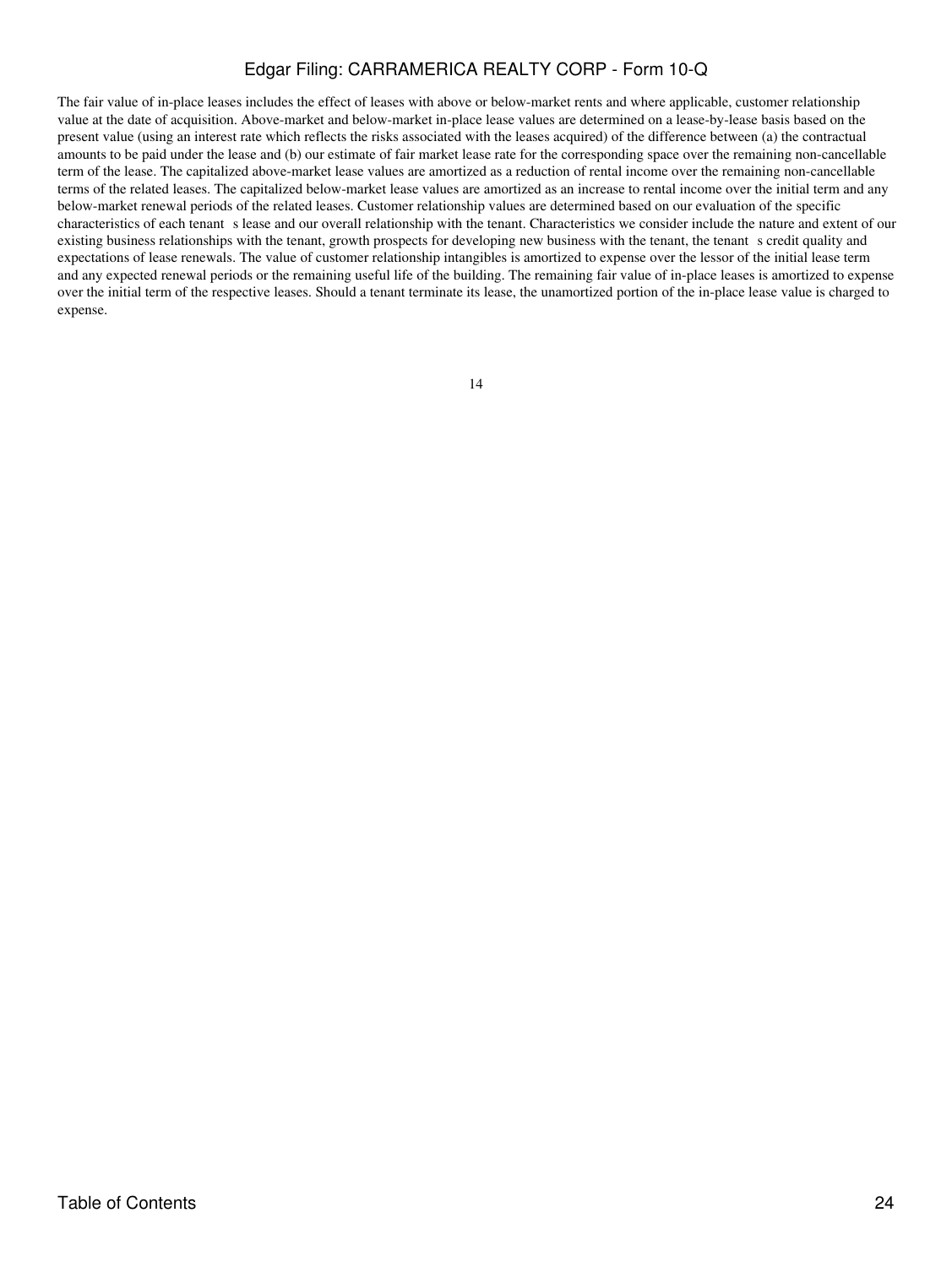# **CARRAMERICA REALTY CORPORATION AND SUBSIDIARIES**

Notes to Consolidated Financial Statements

(Unaudited)

We allocated the \$51.1 million purchase price of the building we acquired in the nine months ended September 30, 2003 based on the above criteria as follows:

| (In thousands)            |          |
|---------------------------|----------|
| Land                      | \$11,676 |
| In-place lease intangible | 6,096    |
| Tenant improvements       | 18,275   |
| <b>Building</b>           | 15,075   |
|                           |          |
|                           | \$51,122 |
|                           |          |

#### **(5) Guarantees**

Our obligations under guarantee agreements at September 30, 2003 are summarized as follows:

| Type of<br><b>Guarantee</b>   | <b>Project Relationship</b> | <b>Term</b> | <b>Maximum</b><br><b>Exposure</b> | Carrying<br><b>Value</b> |
|-------------------------------|-----------------------------|-------------|-----------------------------------|--------------------------|
| $\mathrm{LOan}^1$             | 575 7th Street              | Apr-05      | \$40,000,000                      | \$                       |
| L <sub>oan</sub> <sup>2</sup> | <b>Atlantic Building</b>    | $Dec-03$    | 21,000,000                        |                          |
| $\mathrm{LOan}^3$             | <b>Shakespeare Theater</b>  | $Dec-04$    | 16,500,000                        | 175,000                  |
| $\text{Lease}^4$              | <b>HO</b> Global            | $Jan-13$    | 16,400,000                        | 8,069,000                |
| Indemnification <sup>5</sup>  | <b>HO</b> Global            |             | unknown                           |                          |
| Loan <sup>6</sup>             | Square 320                  | Mar- $05$   | 16,070,000                        | 135,000                  |

- 1. Loan guarantee relates to a joint venture in which we have a 30% interest and for which we are the developer. It is a payment guarantee to the lender on behalf of the joint venture. If the joint venture defaults on the loan, we may be required to perform under the guarantee. We have a reimbursement guarantee from the other joint venture partner to repay us its proportionate share (70%) of any monies we pay under the guarantee.
- 2. Loan guarantee relates to a third party project for which we are the developer. It is a payment guarantee to the lender. If the third party defaults on the loan, we may be required to perform under the guarantee. We have a security interest in the third party sinterest in the underlying property. In the event of a default, we can exercise our rights under the security agreement to take title to the property and sell the property to mitigate our exposure under the guarantee. We have entered into an agreement with the lender that permits us to acquire the lender s first position mortgage securing the loan if the third party defaults on the loan and we then make payment in full to the lender under the guarantee.
- 3. Represents a payment guarantee on a third party project for which we are the developer. We have entered into an agreement with the lender that permits us to acquire the lender s first position mortgage securing the loan if the third party defaults on the loan and we then make payment in full to the lender under the guarantee.
- 4. See note 2 for further discussion.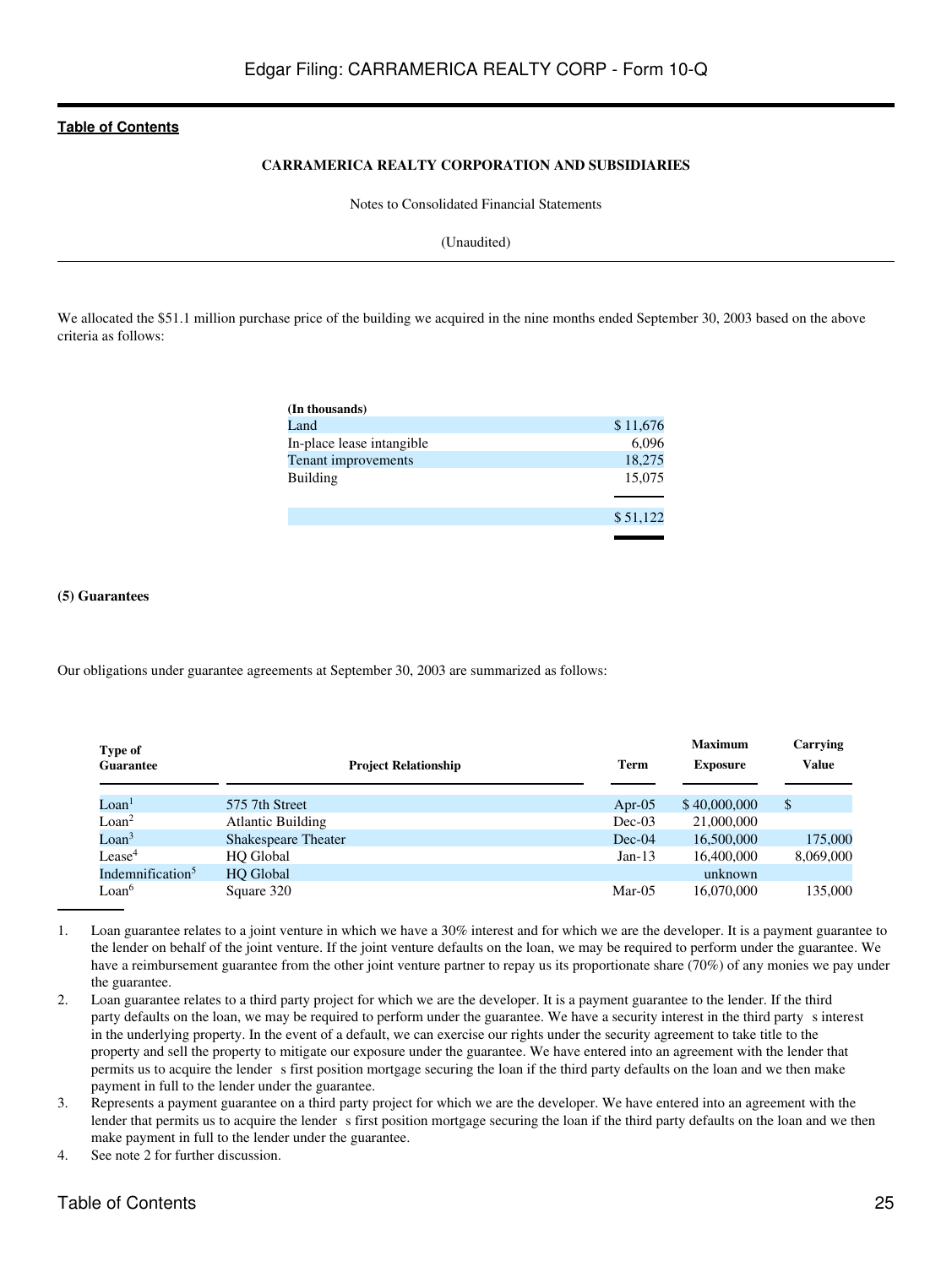- 5. See Part II, Item 1 for further discussion.
- 6. Loan guarantee relates to a third party project for which we are the developer. It is a payment guarantee to the lender. If the third party defaults on the loan, we may be required to perform under the guarantee. We have a security interest in the third party s interest in the underlying property. In the event of a default, we can exercise our rights under the security agreement to take title to the property and sell the property to mitigate our exposure under the guarantee. We have entered into an agreement with the lender that permits us to acquire the lender s first position mortgage securing the loan if the third party defaults on the loan and we then make payment in full to the lender under the guarantee.

#### **(6) Segment Information**

Our only reportable operating segment is real estate property operations. Other business activities and operating segments that are not reportable are included in other operations. The performance measure we use to assess results for real estate property operations is segment operating income. We define segment operating income as total rental revenue less property expenses, which include property operating expenses (other than depreciation and amortization) and real estate taxes. The real estate property operations segment includes the operation and management of consolidated rental properties including those classified as discontinued operations. The accounting policies of the segments are the same as those described in note 1.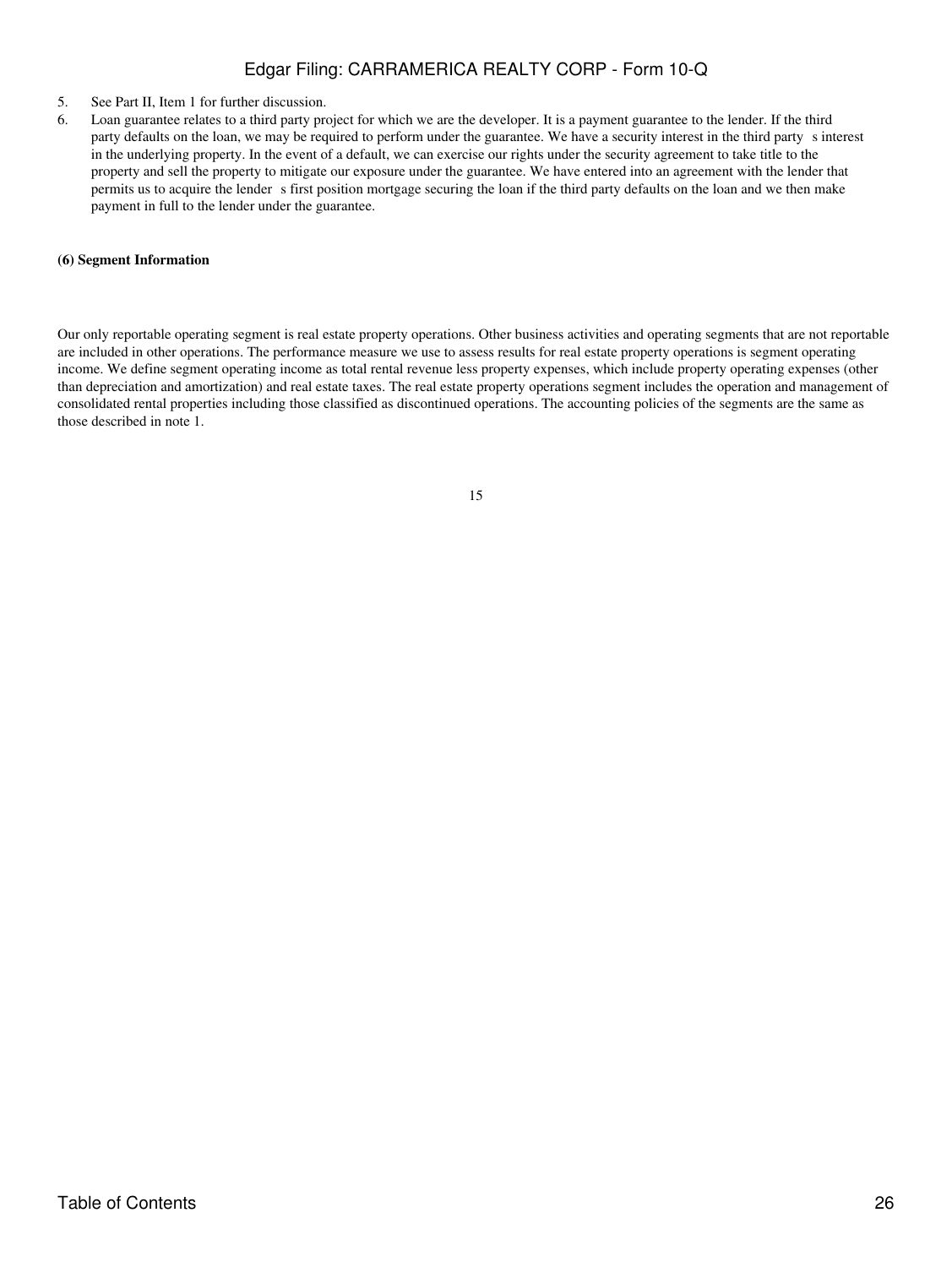### **CARRAMERICA REALTY CORPORATION AND SUBSIDIARIES**

Notes to Consolidated Financial Statements

(Unaudited)

Operating results of our reportable segment and our other operations for the three and nine months ended September 30, 2003 and 2002 are summarized as follows:

|                                           |                                                            | For the three months ended September 30, 2003        |                                                                      |              |  |  |  |
|-------------------------------------------|------------------------------------------------------------|------------------------------------------------------|----------------------------------------------------------------------|--------------|--|--|--|
|                                           | <b>Real Estate</b><br><b>Property</b><br><b>Operations</b> | Other<br><b>Operations and</b><br><b>Unallocated</b> | <b>Reclassifications</b><br><b>Discontinued</b><br><b>Operations</b> | <b>Total</b> |  |  |  |
| (In millions)<br>Revenue                  | \$122.1                                                    | $\mathbb{S}$<br>6.5                                  | (0.4)                                                                | \$128.2      |  |  |  |
| Segment expense                           | 44.1                                                       | 10.0                                                 | (0.1)                                                                | 54.0         |  |  |  |
| Segment operating income (loss)           | 78.0                                                       | (3.5)                                                | (0.3)                                                                | 74.2         |  |  |  |
| Depreciation expense                      |                                                            |                                                      |                                                                      | 33.0         |  |  |  |
| Operating income                          |                                                            |                                                      |                                                                      | 41.2         |  |  |  |
| Interest expense                          |                                                            |                                                      |                                                                      | (25.9)       |  |  |  |
| Other income                              |                                                            |                                                      |                                                                      | 0.9          |  |  |  |
| Gain on sale of assets                    |                                                            |                                                      |                                                                      | 0.1          |  |  |  |
| Minority interest and taxes               |                                                            |                                                      |                                                                      | (2.7)        |  |  |  |
| Discontinued operations - properties sold |                                                            |                                                      |                                                                      | 10.4         |  |  |  |
| Net income                                |                                                            |                                                      |                                                                      | \$24.0       |  |  |  |

# **For the three months ended September 30, 2002**

|                                 | Real<br><b>Estate</b><br><b>Property</b><br><b>Operations</b> | Other<br><b>Operations</b><br>and<br><b>Unallocated</b> | <b>Reclassification</b><br>$\blacksquare$<br><b>Discontinued</b><br><b>Operations</b> | <b>Total</b> |  |
|---------------------------------|---------------------------------------------------------------|---------------------------------------------------------|---------------------------------------------------------------------------------------|--------------|--|
| (In millions)                   |                                                               |                                                         |                                                                                       |              |  |
| Revenue                         | \$129.1                                                       | $\mathbb{S}$<br>5.6                                     | $\mathbb{S}$<br>(2.1)                                                                 | \$132.6      |  |
| Segment expense                 | 44.1                                                          | 10.2                                                    | (0.3)                                                                                 | 54.0         |  |
|                                 |                                                               |                                                         |                                                                                       |              |  |
| Segment operating income (loss) | 85.0                                                          | (4.6)                                                   | (1.8)                                                                                 | 78.6         |  |
|                                 |                                                               |                                                         |                                                                                       |              |  |
| Depreciation expense            |                                                               |                                                         |                                                                                       | 29.8         |  |
|                                 |                                                               |                                                         |                                                                                       |              |  |
| Operating income                |                                                               |                                                         |                                                                                       | 48.8         |  |
| Interest expense                |                                                               |                                                         |                                                                                       | (24.5)       |  |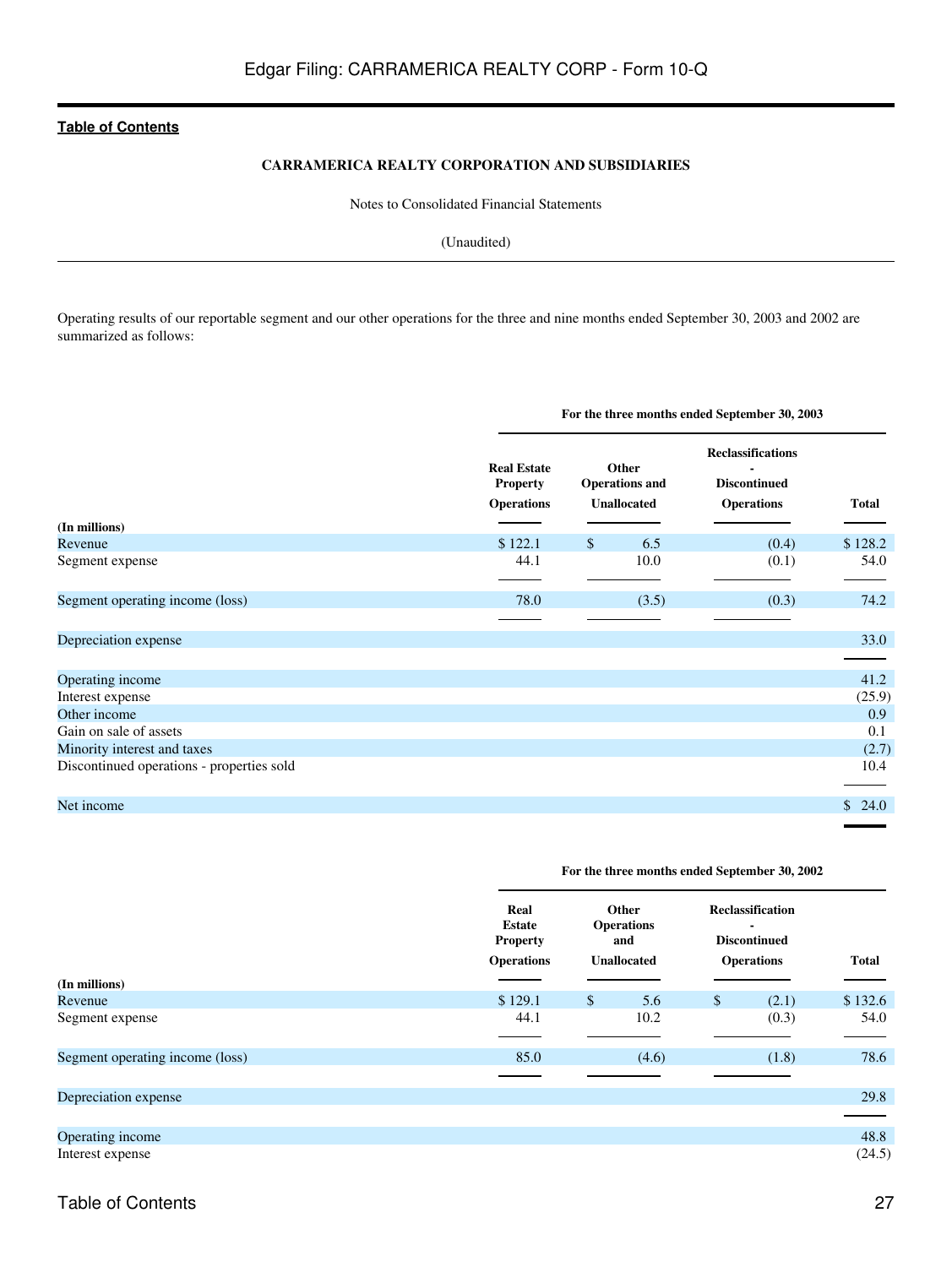| Other income                              | 1.9    |
|-------------------------------------------|--------|
| Gain on sale of assets                    | 7.0    |
| Minority interest and taxes               | (5.2)  |
| Discontinued operations - properties sold | 20.1   |
|                                           |        |
| Net income                                | \$48.1 |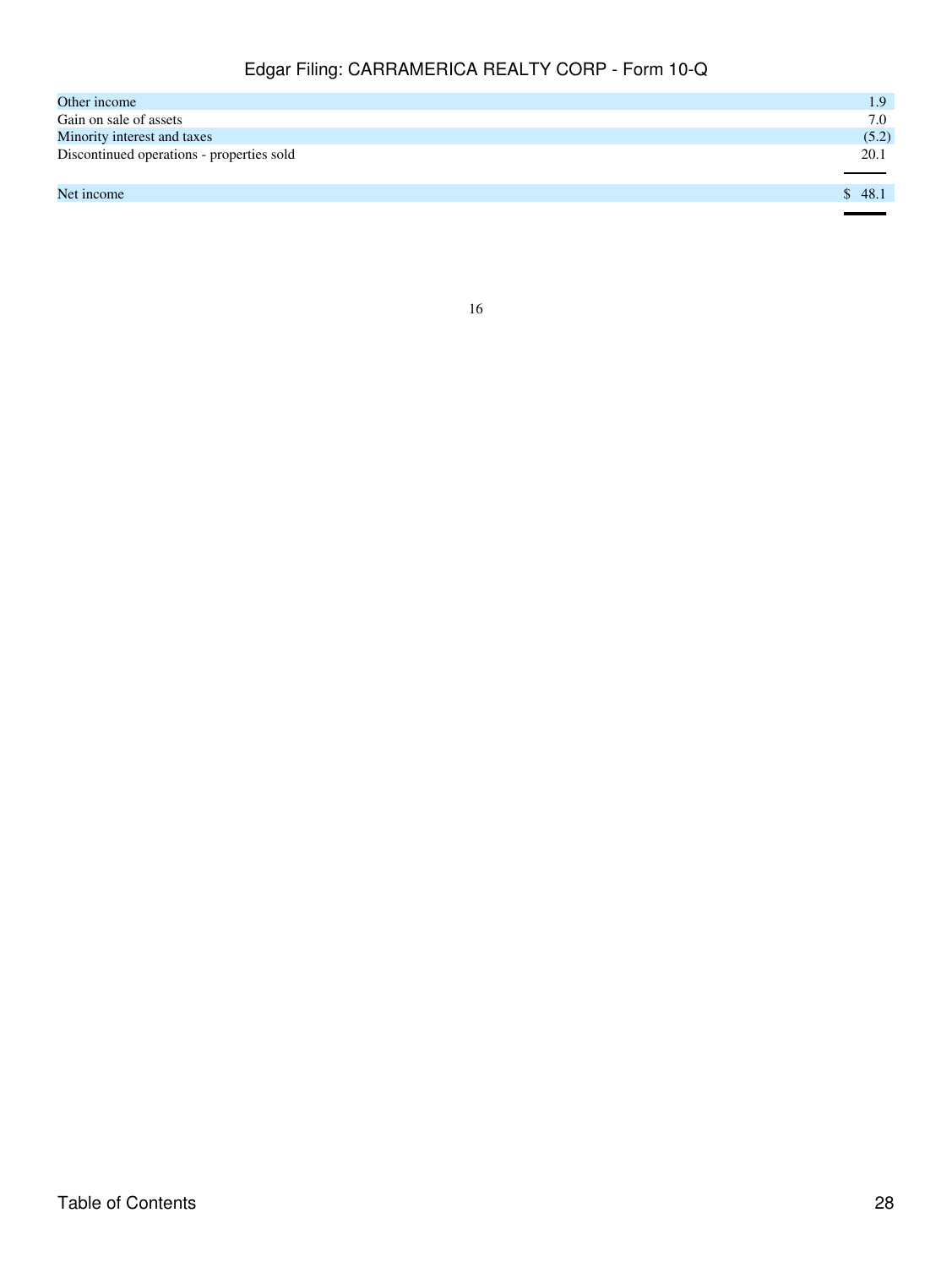# **CARRAMERICA REALTY CORPORATION AND SUBSIDIARIES**

Notes to Consolidated Financial Statements

# (Unaudited)

|                                              | For the nine months ended September 30, 2003               |                                                      |        |                                                                     |       |              |  |
|----------------------------------------------|------------------------------------------------------------|------------------------------------------------------|--------|---------------------------------------------------------------------|-------|--------------|--|
|                                              | <b>Real Estate</b><br><b>Property</b><br><b>Operations</b> | Other<br><b>Operations and</b><br><b>Unallocated</b> |        | <b>Reclassification</b><br><b>Discontinued</b><br><b>Operations</b> |       | <b>Total</b> |  |
| (In millions)                                |                                                            |                                                      |        |                                                                     |       |              |  |
| Revenue                                      | \$372.6                                                    | $\mathcal{S}$                                        | 19.6   | $\mathbb{S}$                                                        | (2.0) | \$390.2      |  |
| Segment expense                              | 131.3                                                      |                                                      | 31.0   |                                                                     | (0.4) | 161.9        |  |
| Segment operating income (loss)              | 241.3                                                      |                                                      | (11.4) |                                                                     | (1.6) | 228.3        |  |
|                                              |                                                            |                                                      |        |                                                                     |       |              |  |
| Depreciation expense                         |                                                            |                                                      |        |                                                                     |       | 98.0         |  |
|                                              |                                                            |                                                      |        |                                                                     |       |              |  |
| Operating income                             |                                                            |                                                      |        |                                                                     |       | 130.3        |  |
| Interest expense                             |                                                            |                                                      |        |                                                                     |       | (77.8)       |  |
| Other income                                 |                                                            |                                                      |        |                                                                     |       | 4.2          |  |
| Gain on sale of assets and impairment losses |                                                            |                                                      |        |                                                                     |       | 0.7          |  |
| Minority interest and taxes                  |                                                            |                                                      |        |                                                                     |       | (8.8)        |  |
| Discontinued operations - properties sold    |                                                            |                                                      |        |                                                                     |       | 11.2         |  |
| Net income                                   |                                                            |                                                      |        |                                                                     |       | 59.8<br>\$   |  |

# **For the nine months ended September 30, 2002**

|                                              | Real<br><b>Estate</b><br><b>Property</b> | Other<br><b>Operations</b><br>and | <b>Reclassification</b><br><b>Discontinued</b> |              |
|----------------------------------------------|------------------------------------------|-----------------------------------|------------------------------------------------|--------------|
|                                              | <b>Operations</b>                        | <b>Unallocated</b>                | <b>Operations</b>                              | <b>Total</b> |
| (In millions)                                |                                          |                                   |                                                |              |
| Revenue                                      | \$380.3                                  | $\mathbb{S}$<br>17.2              | $\mathbb{S}$<br>(9.7)                          | \$387.8      |
| Segment expense                              | 127.5                                    | 29.3                              | (0.7)                                          | 156.1        |
|                                              |                                          |                                   |                                                |              |
| Segment operating income (loss)              | 252.8                                    | (12.1)                            | (9.0)                                          | 231.7        |
|                                              |                                          |                                   |                                                |              |
| Depreciation expense                         |                                          |                                   |                                                | 92.0         |
|                                              |                                          |                                   |                                                |              |
| Operating income                             |                                          |                                   |                                                | 139.7        |
| Interest expense                             |                                          |                                   |                                                | (73.6)       |
| Other expense                                |                                          |                                   |                                                | (2.2)        |
| Gain on sale of assets and impairment losses |                                          |                                   |                                                | 9.1          |
| Minority interest and taxes                  |                                          |                                   |                                                | (11.3)       |
| Discontinued operations - properties sold    |                                          |                                   |                                                | 24.1         |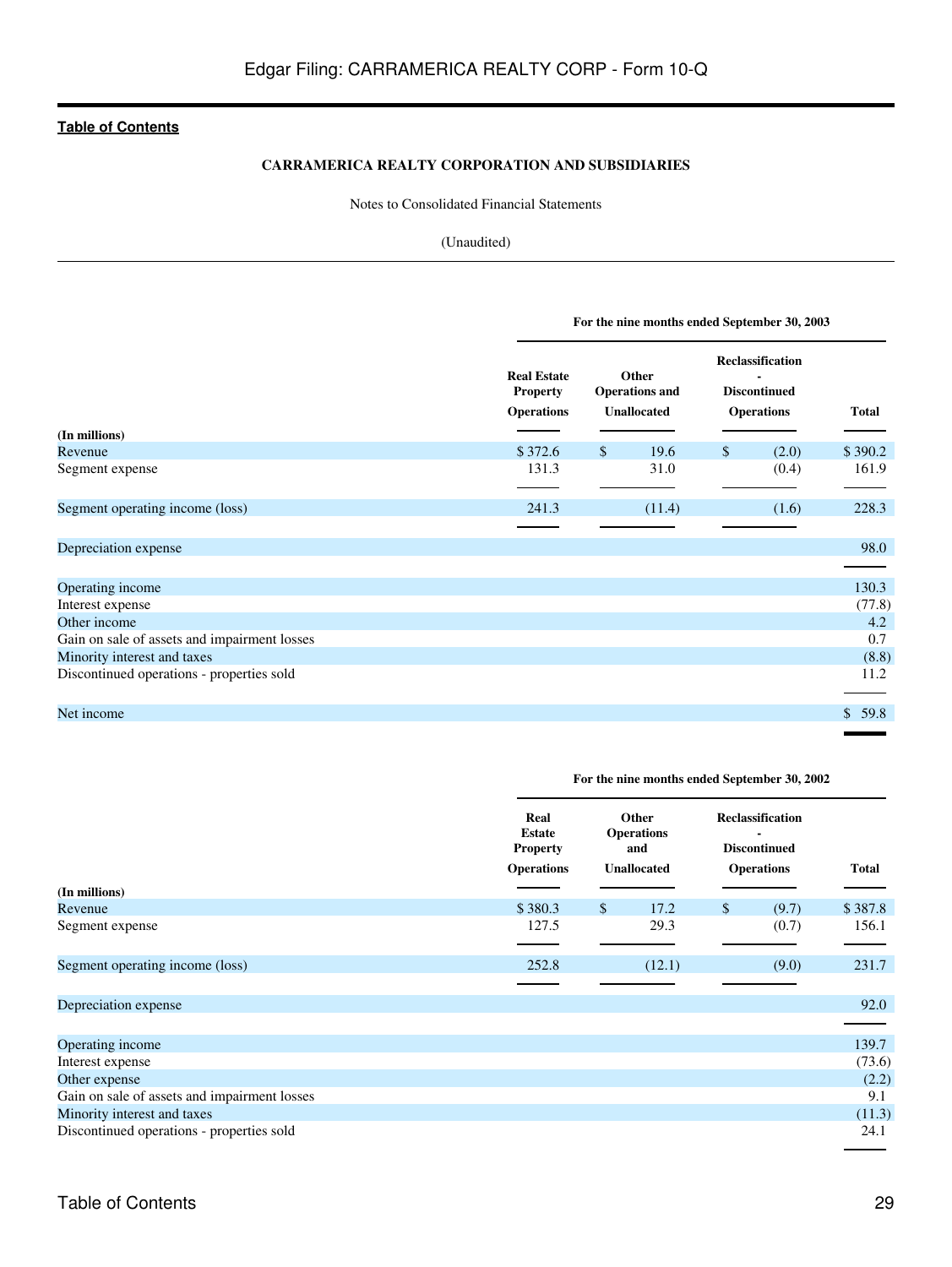#### Net income  $\sim$  85.8

#### **(7) Supplemental Cash Flow Information**

In the first quarter of 2002, 80,000 shares of our Series A Cumulative Convertible Redeemable Preferred Stock were converted to shares of common stock, retiring all remaining shares of Series A Cumulative Convertible Redeemable Preferred Stock.

Our employees converted approximately \$0.6 million and \$1.0 million in restricted units to 25,978 shares and 41,544 shares of common stock during the nine months ended September 30, 2003 and 2002, respectively.

# **(8) Preferred and Common Stock**

On March 18, 2003, we redeemed 2,000,000 shares of our Series B Cumulative Redeemable Preferred Stock at a redemption price of \$25.00 per share plus \$0.107125 per share in accrued and unpaid dividends for the period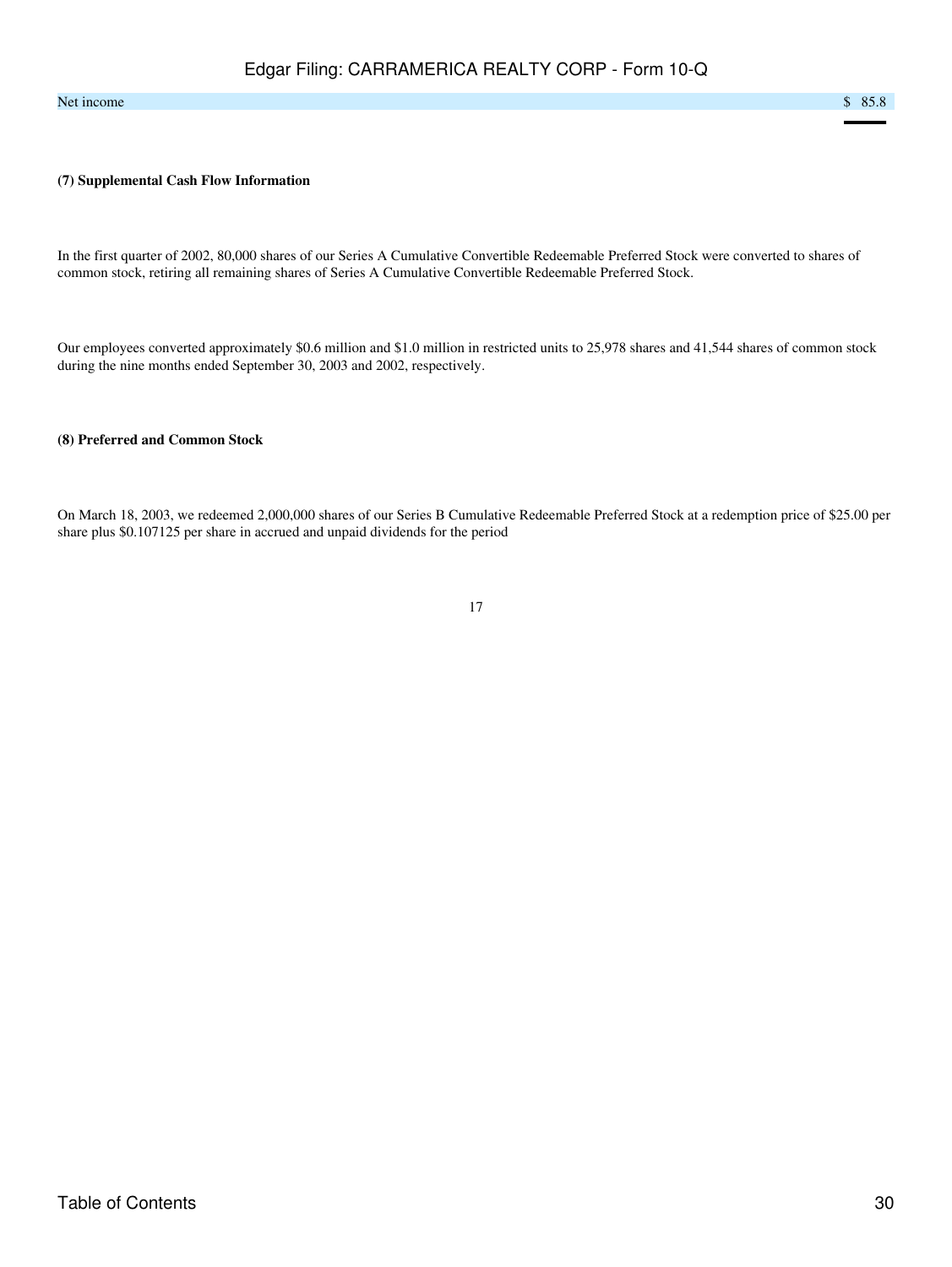# **CARRAMERICA REALTY CORPORATION AND SUBSIDIARIES**

Notes to Consolidated Financial Statements

(Unaudited)

from March 1, 2003 through and including the redemption date. This resulted in a cash expenditure of approximately \$50.2 million in March 2003, which we funded by drawing on our \$500 million unsecured credit facility. Including this redemption, for the nine months ended September 30, 2003, we repurchased or redeemed 2,331,670 shares of our preferred stock for approximately \$58.3 million, excluding accrued and unpaid dividends.

On September 25, 2003, we issued 8,050,000 shares of 7.5% Series E cumulative preferred stock with net proceeds of \$195.1 million. These shares are not redeemable before September 25, 2008 unless redemption is necessary to maintain our status as a REIT.

During the first nine months of 2003, we repurchased 322,600 shares of our common stock for approximately \$7.9 million.

#### **(9) Subsequent Event**

On October 12, 2003, we redeemed the remaining outstanding shares of our Series B, C and D preferred stock for \$196.3 million plus \$1.3 million of accrued dividends.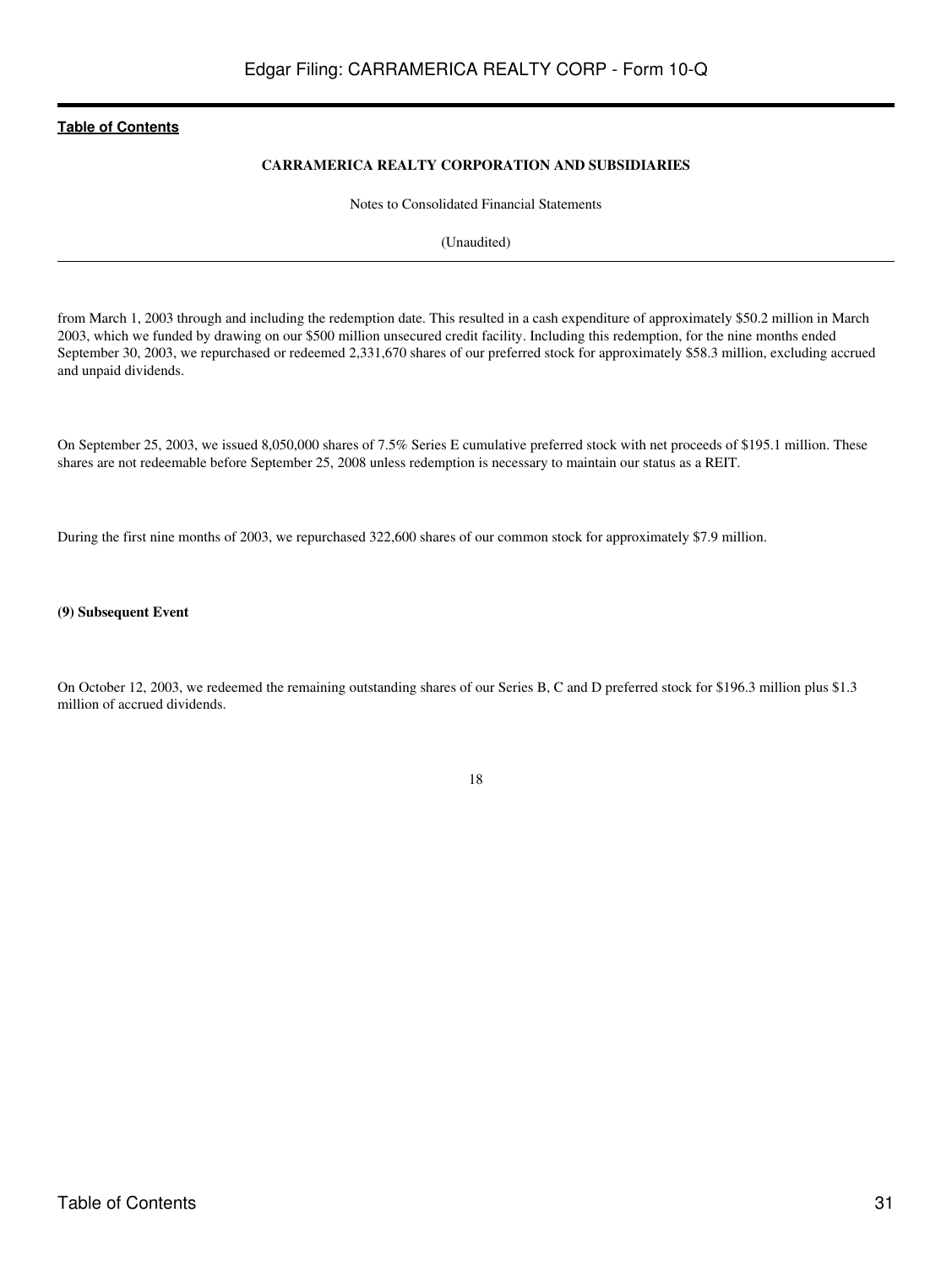### **Management** s Discussion and Analysis

#### <span id="page-31-0"></span>Item 2. Management s Discussion and Analysis of Financial Condition and Results of Operations

The discussion that follows is based primarily on our consolidated financial statements as of September 30, 2003 and December 31, 2002 and for the three and nine months ended September 30, 2003 and 2002 and should be read along with the consolidated financial statements and related notes. The ability to compare one period to another may be significantly affected by acquisitions completed, development properties placed in service and dispositions made during those periods.

#### **General**

During the nine months ended September 30, 2003 we completed the following significant transactions:

We repurchased or redeemed an aggregate of 2.3 million shares of our preferred stock for approximately \$58.3 million.

We repurchased 322,600 shares of our common stock for approximately \$7.9 million.

We disposed of four operating properties generating net proceeds of approximately \$38.8 million.

We acquired a 20% interest in a joint venture which purchased a \$190.0 million operating property.

We acquired a 156,000 square foot building in California for \$51.1 million.

We issued 8.05 million shares of preferred stock with net proceeds of approximately \$195.1 million.

During the nine months ended September 30, 2002 we completed the following significant transactions:

We issued \$400.0 million of 7.125% senior unsecured notes in January 2002.

We entered into an interest rate swap against \$150.0 million of our senior unsecured notes effectively converting our fixed rate debt to variable rate debt.

We repurchased and redeemed an aggregate of 5,571,718 shares of our preferred stock for approximately \$139.3 million.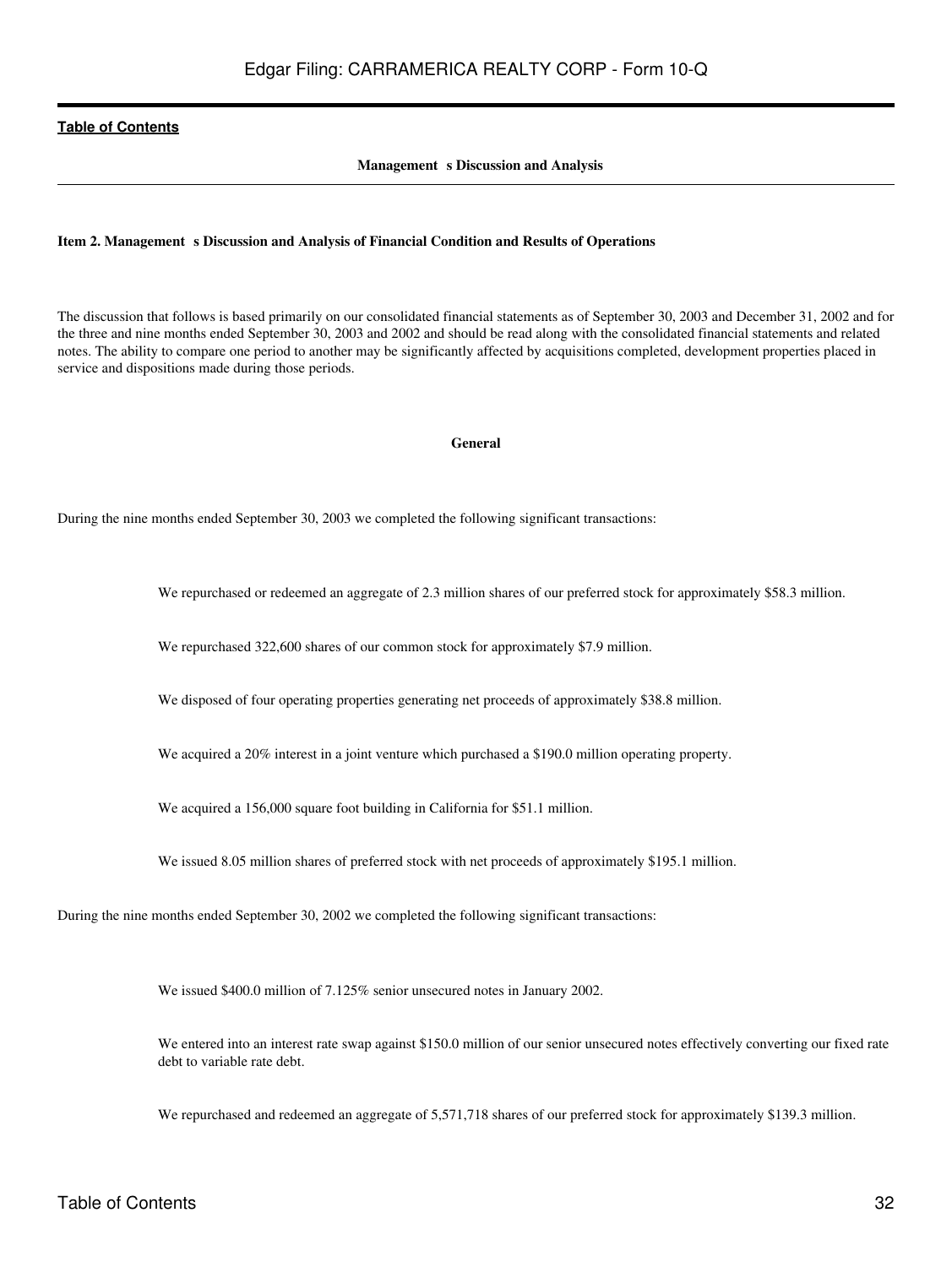We purchased four operating properties for an aggregate purchase price of approximately \$185.1 million.

We disposed of three operating properties generating net proceeds of approximately \$167.9 million.

#### **Critical Accounting Policies and Estimates**

Critical accounting policies and estimates are those that are both important to the presentation of our financial condition and results of operations and require management s most difficult, complex or subjective judgments. Our critical accounting policies and estimates relate to evaluating the impairment of long-lived assets and investments, allocating the purchase cost of acquired properties, assessing our probable liability under lease guarantees for HQ Global Workplaces, Inc. (HQ Global) and evaluating the collectibility of accounts receivable.

If events or changes in circumstances indicate that the carrying value of a rental property to be held and used or land held for development may be impaired, we perform a recoverability analysis based on estimated undiscounted cash flows to be generated from the property in the future. If the analysis indicates that the carrying value is not recoverable from future cash flows, the property and related assets such as tenant improvements and lease commissions, are written down to estimated fair value and an impairment loss is recognized. If we decide to sell rental properties or land holdings, we evaluate the recoverability of the carrying amounts of the assets. If the evaluation indicates that the carrying value is not recoverable from estimated net sales proceeds, the property is written down to estimated fair value less costs to sell and an impairment loss is recognized. Our estimates of cash flows and fair values of the properties are based on current market conditions and consider matters such as rental rates and occupancies for comparable properties, recent sales data for comparable properties and, where applicable, contracts or the results of negotiations with purchasers or prospective purchasers. Changes in estimated future cash flows due to changes in our plans or views of market and economic conditions could result in recognition of additional impairment losses which, under applicable accounting guidance, could be substantial.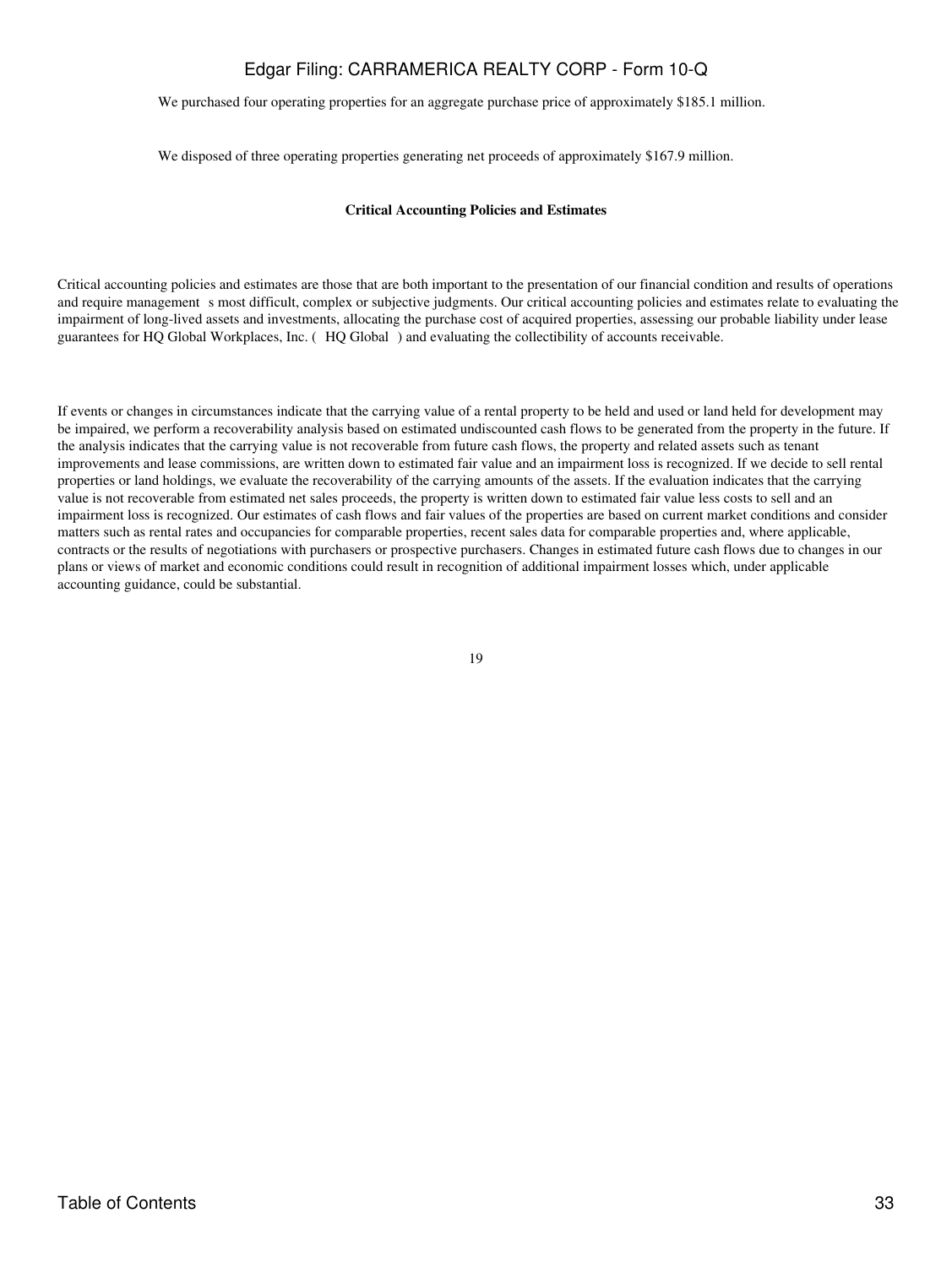# **Management** s Discussion and Analysis

If events or circumstances indicate that the fair value of an investment has declined below its carrying value and we consider the decline to be other than temporary, the investment is written down to fair value and an impairment loss is recognized.

We allocate the purchase cost of acquired properties to the related physical assets and in-place leases based on their fair values. The estimated fair values are based on a number of factors and judgments including estimates of future cash flows of properties, market analysis of in-place tenant leases and our assessment of the value of tenant relationships. The estimated lives of the purchased tangible and intangible assets vary. A change in the allocation of the purchase cost among the purchased assets would affect the timing of recognition of the related revenue and expenses.

As a result of the bankruptcy of HQ Global, we were required to make estimates regarding our probable liability under guarantees of HQ Global s performance under four office leases. After carefully evaluating the facts and circumstances of each property and developments in the bankruptcy proceedings, we accrued a loss of \$8.7 million in 2002, our best estimate of the probable liability related to these guarantees. Our estimated loss was based on such factors as the expected period of vacancy for the space before it could be relet, expected rental rates and other factors. Circumstances changed regarding these guarantees and we accrued a net additional loss of \$0.8 million in September 2003. In the future, circumstances could cause us to further reevaluate our liability under these guarantees and adjust our estimate as appropriate.

Our allowance for doubtful accounts receivable is established based on analysis of the risk of loss on specific accounts. The analysis places particular emphasis on past-due accounts and considers information such as the nature and age of the receivable, the payment history of the tenant or other debtor, the amount of security we hold, the financial condition of the tenant and our assessment of its ability to meet its lease obligations, the basis for any disputes and the status of related negotiations, etc. Our estimate of the required allowance, which is reviewed on a quarterly basis, is subject to revision as these factors change and is sensitive to the effects of economic and market conditions on our tenants, particularly in our largest markets (i.e., the San Francisco Bay and Washington, D.C. Metro areas). For example, due to economic conditions and analysis of our accounts receivable, we increased our provision for uncollectible accounts (and related accrued straight-line rents) by approximately \$3.5 million for the nine months ended September 30, 2003.

#### **Results Of Operations**

**Property Operations Revenue**

Property operations revenue is summarized as follows:

| For the               | <b>Variance</b>                   | For the              | <b>Variance</b>                   |
|-----------------------|-----------------------------------|----------------------|-----------------------------------|
| three months<br>ended | and the control of the control of | nine months<br>ended | the control of the control of the |
| September 30,         |                                   | September 30,        |                                   |
|                       |                                   |                      |                                   |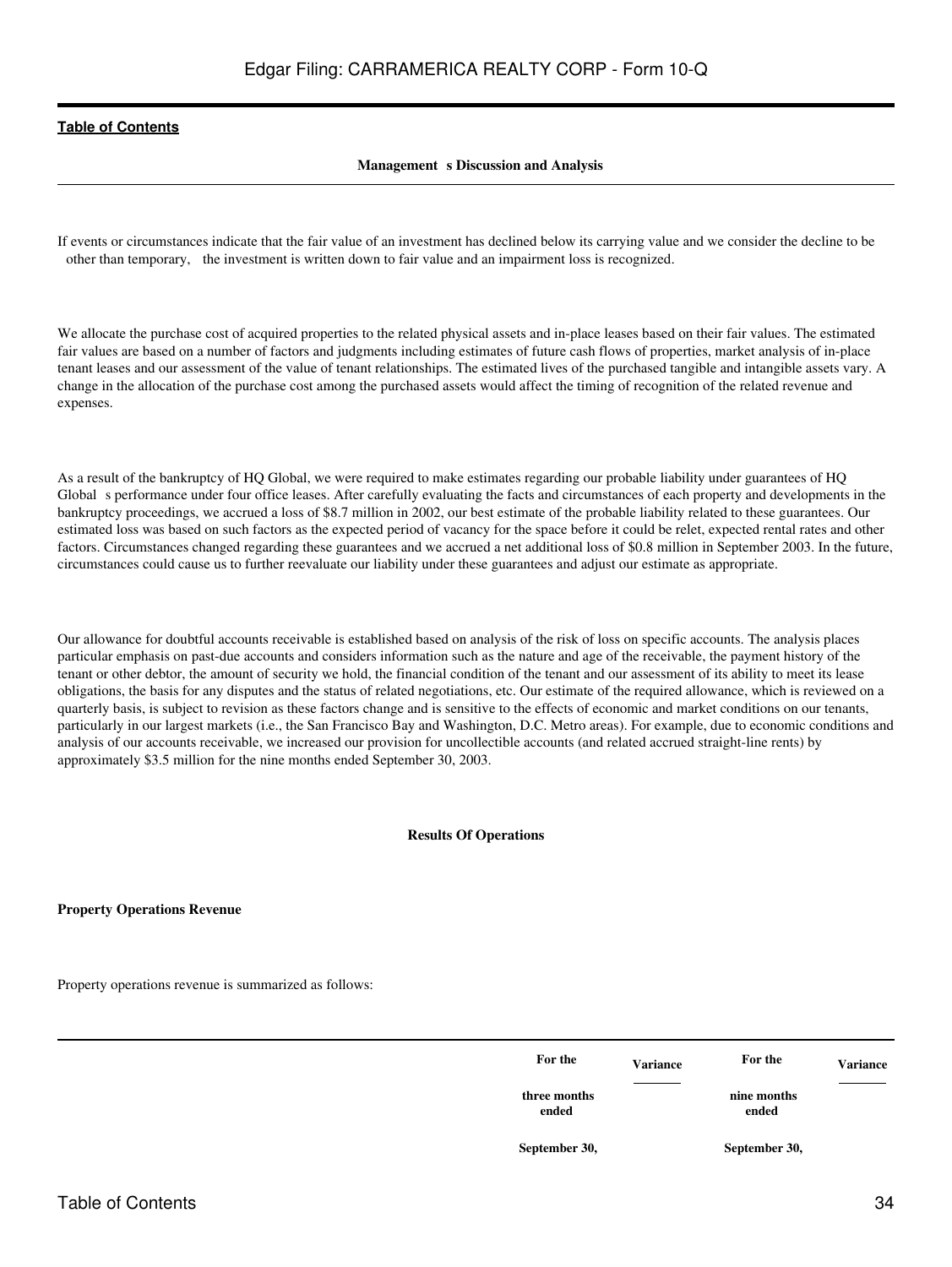|                                  |         | 2003 vs. |       |         |         |      | 2003 vs. |
|----------------------------------|---------|----------|-------|---------|---------|------|----------|
|                                  | 2003    | 2002     | 2002  | 2003    | 2002    | 2002 |          |
| (in millions)                    |         |          |       |         |         |      |          |
| Minimum base rent                | \$102.7 | \$103.9  | (1.2) | \$310.7 | \$312.5 | \$   | (1.8)    |
| Recoveries from tenants          | 15.3    | 19.4     | (4.1) | 45.0    | 49.1    |      | (4.1)    |
| Parking and other tenant charges | 3.6     | 3.7      | (0.1) | 14.9    | 9.0     |      | 5.9      |

Property operations revenue is composed of minimum base rent from our office buildings, revenue from the recovery of operating expenses from our tenants and other revenue such as parking and termination fees. Occupancy rates in our buildings began to decline in most of our markets in late 2001 and have continued to decline into 2003. This decline has negatively affected our operating revenue. Occupancy in stabilized buildings (buildings in operation more than one year) by market as of September 30, 2003 and 2002 is as follows: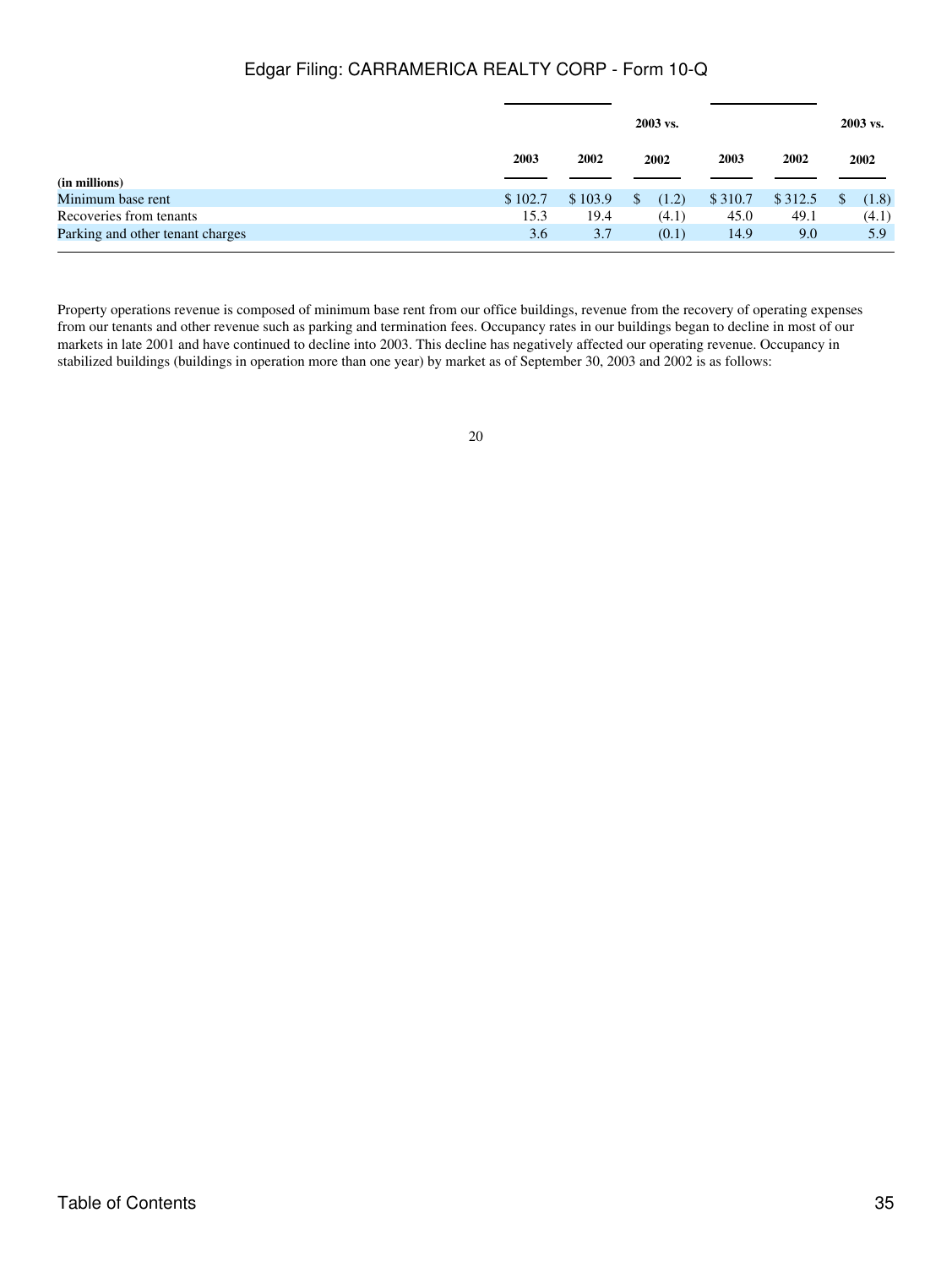|                           |                 | September 30, 2003 |                 | September 30, 2002 |              | <b>Variance</b> |  |
|---------------------------|-----------------|--------------------|-----------------|--------------------|--------------|-----------------|--|
|                           | Rentable<br>Sq. | Percent            | Rentable<br>Sq. | Percent            | Rentable Sq. | Percent         |  |
| <b>Market</b>             | Footage         | <b>Leased</b>      | Footage         | <b>Leased</b>      | Footage      | <b>Leased</b>   |  |
| Washington, DC            | 3,522,832       | 96.4               | 3,522,297       | 97.8               | 535          | (1.4)           |  |
| Chicago                   | 1,225,895       | 67.2               | 1,235,127       | 85.6               | (9,232)      | (18.4)          |  |
| Atlanta                   | 1,784,355       | 80.2               | 1,774,131       | 77.6               | 10,224       | 2.6             |  |
| Dallas                    | 1,006,358       | 81.3               | 1,007,320       | 85.1               | (962)        | (3.8)           |  |
| Austin                    | 432,050         | 92.6               | 432,083         | 86.1               | (33)         | 6.5             |  |
| Denver                    | 904,719         | 95.5               | 815,138         | 96.1               | 89,581       | (0.6)           |  |
| Phoenix                   | 532,506         | 100.0              | 532,506         | 100.0              |              |                 |  |
| Portland                  | 275,193         | 80.7               | 275,193         | 80.7               |              |                 |  |
| Seattle                   | 1,500,896       | 77.7               | 1,501,368       | 97.6               | (472)        | (19.9)          |  |
| Salt Lake City            | 628,349         | 87.0               | 630,029         | 92.0               | (1,680)      | (5.0)           |  |
| San Francisco             | 5,667,576       | 90.3               | 5,420,611       | 95.1               | 246,965      | (4.8)           |  |
| Orange County/Los Angeles | 1,629,086       | 95.3               | 1,812,749       | 85.0               | (183, 663)   | 10.3            |  |
| San Diego                 | 1,191,901       | 91.6               | 1,253,989       | 97.2               | (62,088)     | (5.6)           |  |
| Total                     | 20, 301, 716    | 88.5               | 20,212,541      | 92.1               | 89,175       | (3.6)           |  |

**Management** s Discussion and Analysis

As a result of the ongoing weak economic climate, the real estate markets have been materially affected. The contraction of office workforces has reduced demand for office space and overall vacancy rates for office properties have increased in all of our markets. During 2002 and in some cases continuing into 2003, our markets weakened substantially and our operations were adversely impacted. Vacancy rates now appear to have peaked in many of our markets, and some positive net absorption of space is occurring. However, because vacancy rates are still at high levels in most markets, we do not expect any material improvement in leasing conditions until at least 2004. The occupancy in our portfolio of stabilized operating properties decreased to 88.5% at September 30, 2003 compared to 92.3% at December 31, 2002 and 92.1% at September 30, 2002. Market rental rates have declined in most markets from peak levels and we believe there will be additional declines in some markets this year. Rental rates on space that was re-leased in the first nine months of 2003 decreased an average of 10.0% in comparison to rates that were in effect under expiring leases.

#### **Minimum Base Rent**

Minimum base rent decreased \$1.2 million (1.2%) in the third quarter of 2003 compared to 2002. The decrease in minimum base rent in 2003 was due primarily to higher vacancies. We expect minimum base rent to be under downward pressure during the remainder of the year as a result of re-leasing space at lower rates than those rates that were in effect under expiring leases. Minimum base rent decreased \$1.8 million (0.6%) for the first nine months of 2003 compared to 2002. The decrease in minimum base rent in 2003 was due primarily to higher vacancies partially offset by higher rents in buildings we acquired in the latter half of 2002 compared to the rents in buildings we sold in 2002, some of which are included in discontinued operations. Minimum base rent for buildings included in discontinued operations in 2003 was \$7.7 million less than those included in 2002.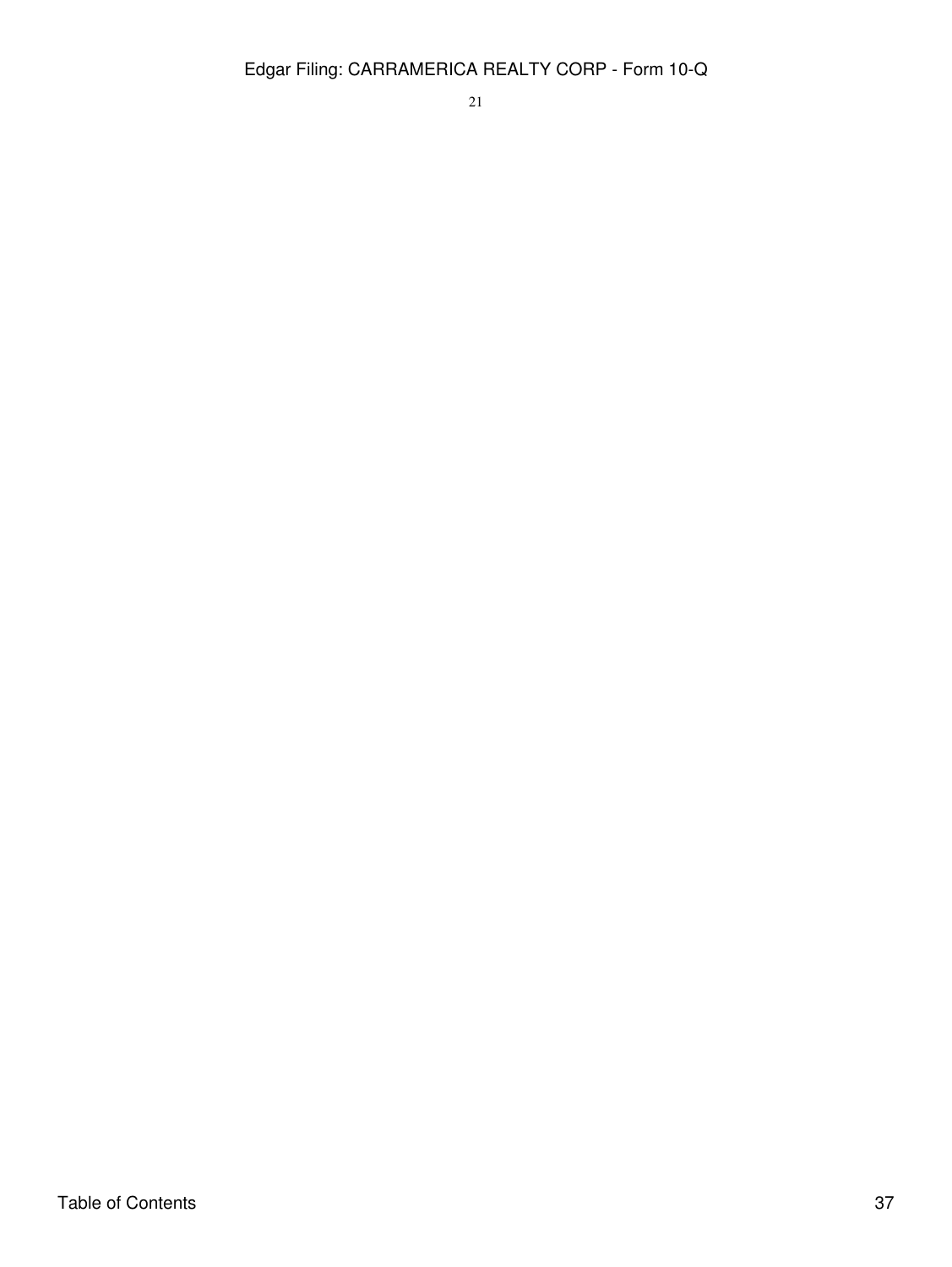### **Management** s Discussion and Analysis

Our lease rollover by square footage and rent at September 30, 2003 is as follows:

|                     | Leased Sq.<br>Footage | Rent<br>$($ \$000 $)$ |
|---------------------|-----------------------|-----------------------|
| 2003                | 782,548               | 13,629                |
| 2004                | 2,378,515             | 50,522                |
| 2005                | 2,172,150             | 54,334                |
| 2006                | 2,442,327             | 59,403                |
| 2007                | 2,625,752             | 51,260                |
| 2008                | 2,350,656             | 46,465                |
| 2009                | 1,739,940             | 34,196                |
| 2010                | 614,865               | 15,528                |
| 2011                | 447,298               | 9,147                 |
| 2012                | 1,026,879             | 25,865                |
| 2013 and thereafter | 1,384,114             | 49,987                |
|                     |                       |                       |
|                     | 17,965,044            | 410.336               |

<sup>1</sup> Does not include vacant space at  $9/30/03$  - 2.3 million sq. ft.

### **Recoveries from Tenants**

Recoveries from tenants decreased \$4.1 million in the third quarter of 2003 from 2002 and for the nine months ended September 30, 2003 from 2002. The reduction in recoveries from tenants is primarily the result of higher vacancies and new base years for new tenants and tenants renewing their leases.

#### **Parking and Other Tenant Charges**

Parking and other tenant charges decreased \$0.1 million (2.7%) in the third quarter of 2003 from 2002. Parking and other tenant charges increased \$5.9 million (65.6%) for the first nine months of 2003 compared to the same period in 2002. Lease termination fees were \$3.3 million higher in 2003 compared to 2002. Lease termination fees are paid by a tenant in exchange for our agreement to terminate the lease. Vacancies created as a result of these terminations are expected to negatively impact minimum base rent for the remainder of the year. Other tenant charges increased \$2.6 million for the nine months ended September 30, 2003 compared to 2002 due primarily to a fee to restore a tenant s space (\$1.2) million) and increased parking revenue from acquired properties (\$1.3 million).

### **Property Expenses**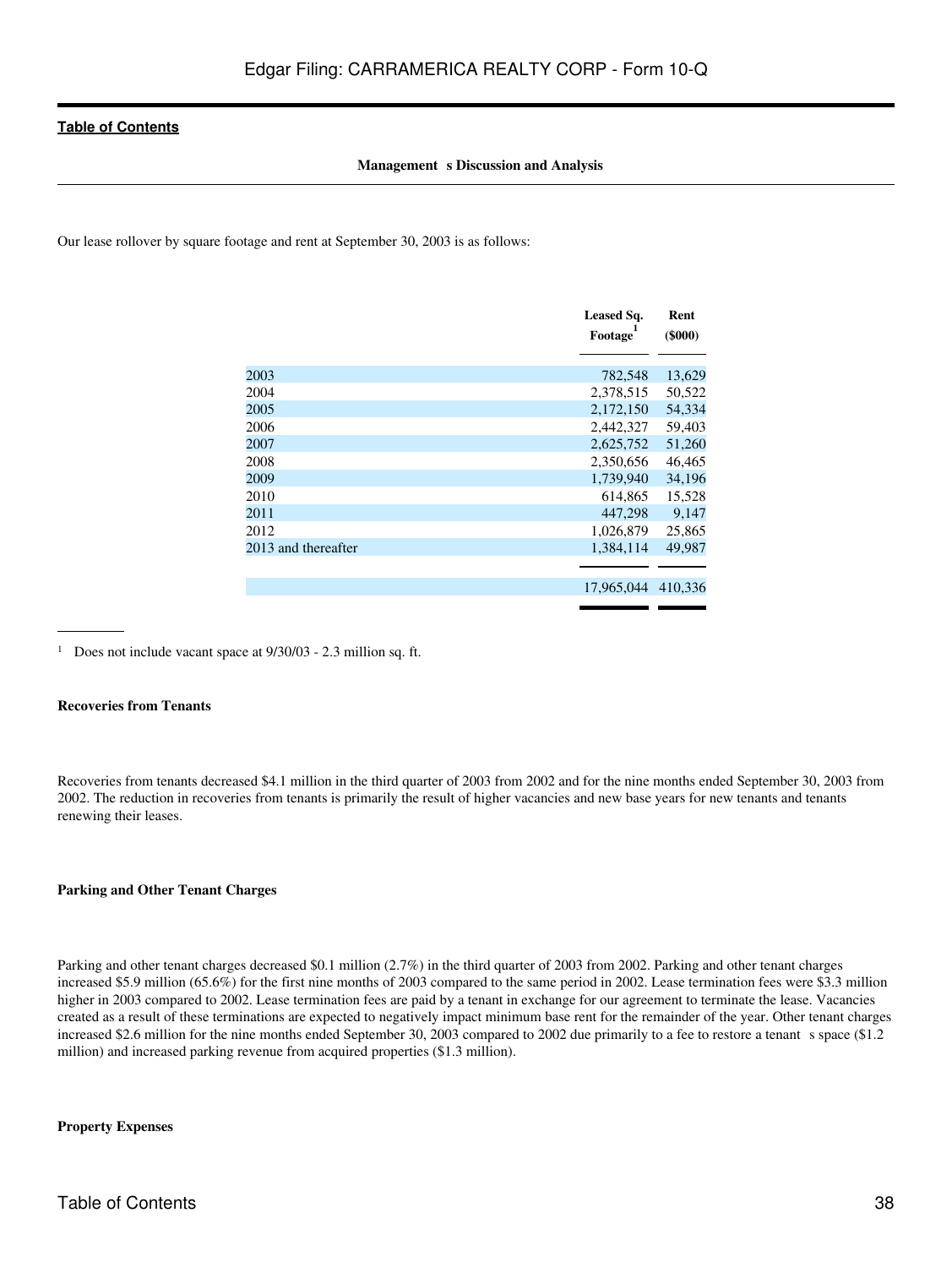Property expenses are summarized as follows:

|                             | For the               |        |                      |               | For the |              |                 |
|-----------------------------|-----------------------|--------|----------------------|---------------|---------|--------------|-----------------|
|                             | three months<br>ended |        | nine months<br>ended |               |         |              |                 |
|                             | September 30,         |        | <b>Variance</b>      | September 30, |         |              | <b>Variance</b> |
|                             |                       |        | 2003 vs.             |               |         |              | 2003 vs.        |
|                             | 2003                  | 2002   | 2002                 | 2003          | 2002    |              | 2002            |
| (in millions)               |                       |        |                      |               |         |              |                 |
| Property operating expenses | \$35.1                | \$33.0 | $\mathbb{S}$<br>2.1  | \$98.9        | \$93.1  | $\mathbb{S}$ | 5.8             |
| Real estate taxes           | 8.9                   | 10.7   | (1.8)                | 31.9          | 33.7    |              | (1.8)           |

Property operating expenses increased \$2.1 million (6.4%) in the third quarter of 2003 from 2002 as a result of general increases in expenses, including utilities (\$0.5 million), repairs and maintenance (\$0.6 million), ground rent (\$0.4 million) and salaries and benefits (\$0.2 million). These increases were partially offset by lower bad debt expense (\$1.0 million).

For the nine months ended September 30, 2003, property operating expenses increased \$5.8 million from 2002 due primarily to higher insurance expense (\$2.8 million), repairs and maintenance (\$1.6 million), ground rent (\$1.1 million), utilities (\$0.5 million) and salaries and benefits (\$0.3 million) partially offset by lower bad debt expense (\$2.1 million). The increase in insurance expense was due primarily to the effect of increases in our property and casualty insurance premiums and the cost of terrorism coverage upon renewal of our policies in June 2002.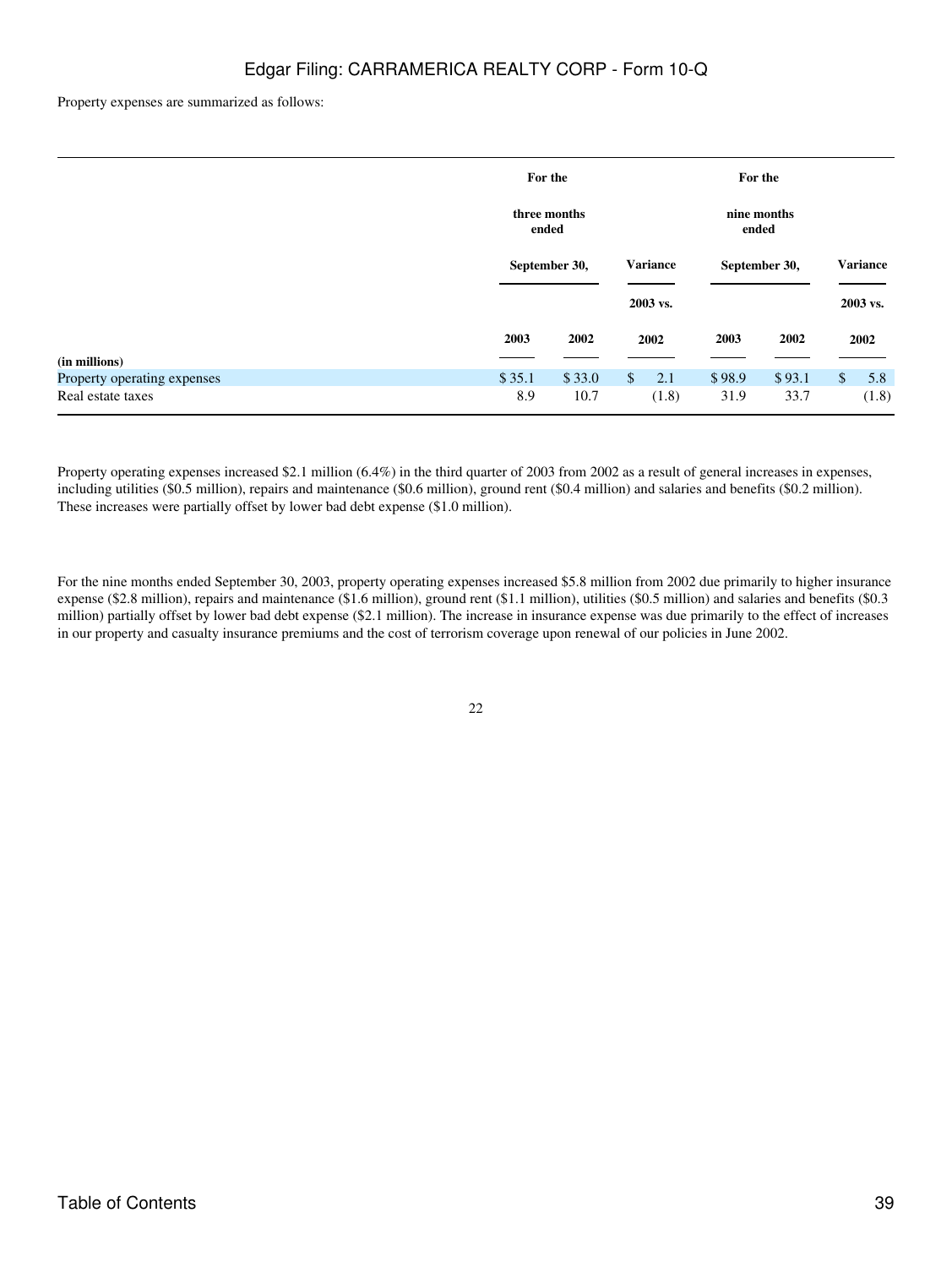## **Management** s Discussion and Analysis

Real estate taxes decreased \$1.8 million (16.8%) in the third quarter of 2003 from 2002 as a result of real estate tax refunds and lower property assessments. For the nine months ended September 30, 2003, real estate taxes decreased \$1.8 million (5.3%) from 2002 for the same reason.

### **Property Operating Margin**

Property operating margin, defined as property operations revenue less property expenses excluding depreciation, is summarized as follows:

|                                   | For the<br>three months<br>ended |        | For the                 |                      |               |                       |
|-----------------------------------|----------------------------------|--------|-------------------------|----------------------|---------------|-----------------------|
|                                   |                                  |        |                         | nine months<br>ended |               |                       |
|                                   | September 30,                    |        | <b>Variance</b>         |                      | September 30, | <b>Variance</b>       |
|                                   |                                  |        | 2003 vs.                |                      |               | 2003 vs.              |
|                                   | 2003                             | 2002   | 2002                    | 2003                 | 2002          | 2002                  |
| (in millions)                     |                                  |        |                         |                      |               |                       |
| Property operating margin         | \$77.7                           | \$83.3 | (5.6)<br>$\mathbb{S}^-$ | \$239.7              | \$243.9       | $\mathbb{S}$<br>(4.2) |
| Property operating margin percent | 63.8%                            | 65.6%  |                         | 64.7%                | 65.8%         |                       |

Property operating margin decreased \$5.6 million (6.7%) in the third quarter of 2003 from 2002 due primarily to increased vacancies and higher property operating expenses. Property operating margin as a percentage of property operations revenue was 63.8% for the third quarter of 2003 compared to 65.6% in 2002. For the nine months ended September 30, 2003, property operating margin decreased \$4.2 million (1.7%) for the same reasons.

#### **Real Estate Service Revenue**

Real estate service revenue, which includes our third party property management services and our development services, increased \$1.0 million (17.2%) in the third quarter of 2003 from 2002. The increase was due primarily to leasing fee revenue (\$1.1 million) earned from a lease to a tenant in a joint venture property in which we own a 30% interest. For the first nine months of 2003, real estate service revenue increased \$2.4 million (13.8%) from 2002 due primarily to the leasing fee revenue and higher development incentive fees.

### **General and Administrative Expense**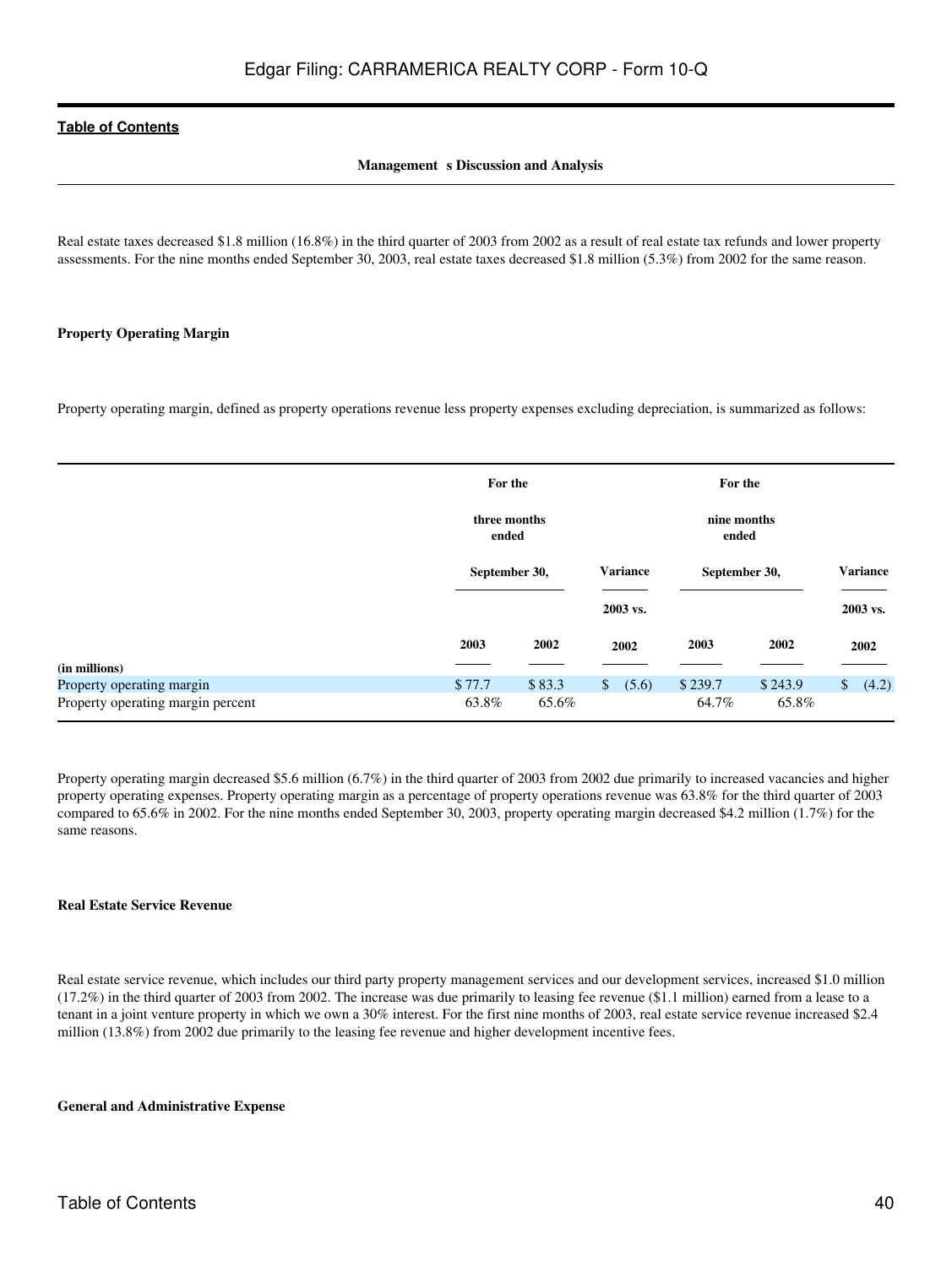General and administrative expense decreased slightly by \$0.2 million (2.0%) in the third quarter of 2003 from 2002. General and administrative expense increased \$1.6 million (5.5%) for the first nine months of 2003 compared to 2002 due primarily to higher payroll costs, including incentive compensation.

### **Depreciation and Amortization**

Depreciation and amortization increased \$3.2 million (10.6%) in the third quarter of 2003 compared to the third quarter of 2002. This increase was due primarily to amortization of intangible assets related to property acquisitions in the second half of 2002 and 2003. Depreciation and amortization increased \$6.0 million (6.5%) in the first nine months of 2003 compared to 2002 due primarily to amortization of intangible assets related to property acquisitions in the second half of 2002 and in 2003 and the acceleration of depreciation of tenant improvement costs related to terminated leases.

### **Interest Expense**

Interest expense increased \$1.4 million (5.8%) during the third quarter of 2003 compared to the third quarter of 2002. This increase was due primarily to higher debt levels to finance our repurchases of common and preferred stock in the latter half of 2002 and 2003 and the acquisition of properties. The effect of this increase was partially offset by a decrease in short-term interest rates on our variable rate line of credit, our interest rate swap agreements and repayment of higher rate mortgages. Interest expense increased \$4.2 million (5.7%) for the first nine months of 2003 compared to 2002 for the same reasons.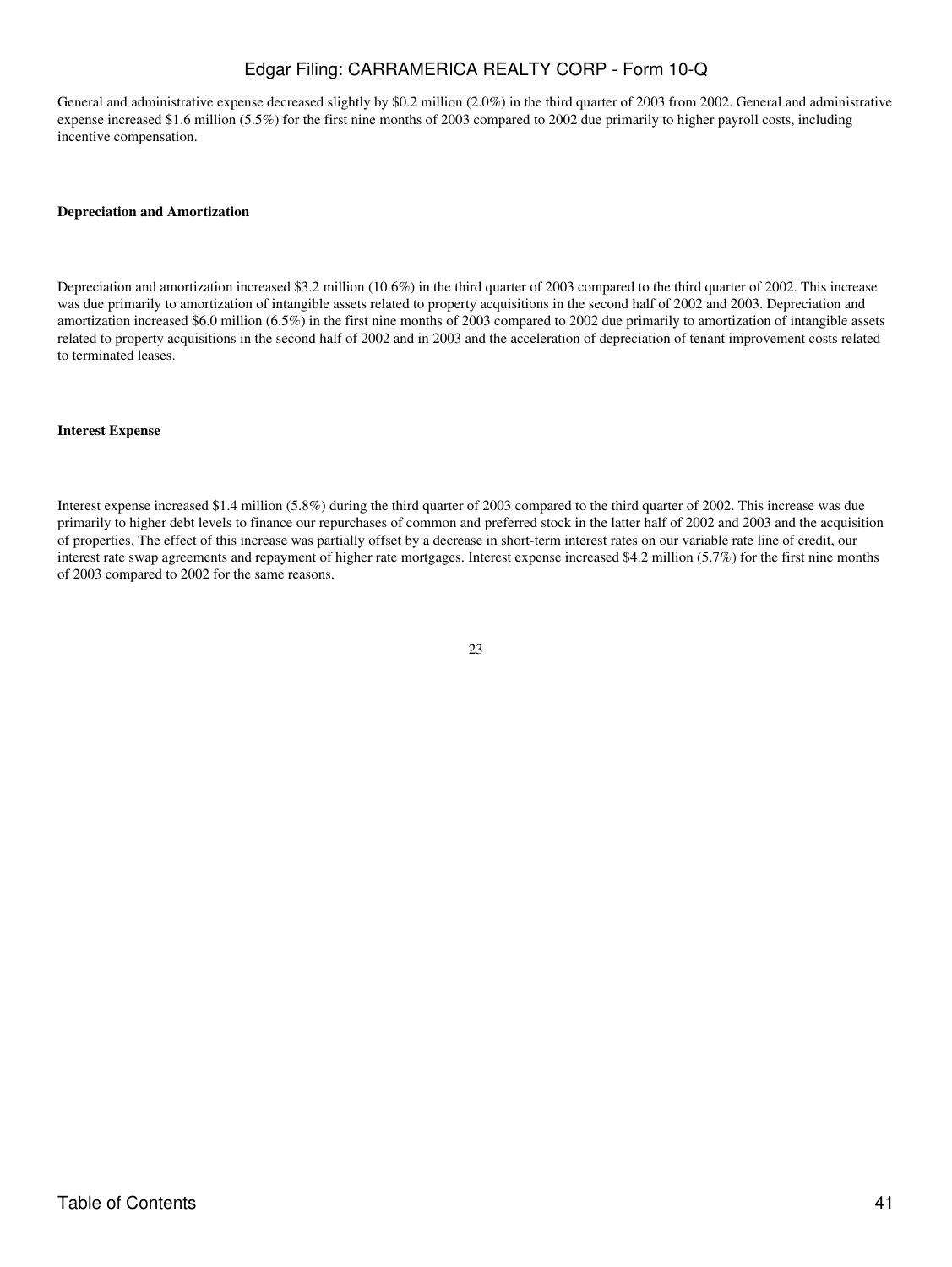## **Management** s Discussion and Analysis

#### **Gain on Sale of Assets, Impairment Loss on Real Estate and Discontinued Operations**

The table below summarizes property sales for the nine months ended September 30, 2003 and 2002:

| 2003                 |                     |                          | 2002                  |                     |                          |  |
|----------------------|---------------------|--------------------------|-----------------------|---------------------|--------------------------|--|
| <b>Property Name</b> | <b>Sale</b><br>Date | <b>Square</b><br>Footage | <b>Property Name</b>  | <b>Sale</b><br>Date | <b>Square</b><br>Footage |  |
| Wateridge            | $May-03$            | 62.194                   | Wasatch 17            | $May-02$            | 72,088                   |  |
| Katella              | Aug- $03$           | 80.609                   | Commons @ Las Colinas | Aug- $02$           | 604,234                  |  |
| Pacificare           | $Sep-03$            | 104.377                  | <b>Braker Point</b>   | Aug- $02$           | 195,230                  |  |
| Lakewood             | $Sep-03$            | 80,816                   |                       |                     |                          |  |
|                      |                     |                          |                       |                     |                          |  |
| Total                |                     | 327,996                  |                       |                     | 871,552                  |  |
|                      |                     |                          |                       |                     |                          |  |

We dispose of assets from time to time that are inconsistent with our long-term strategic or return objectives. During the three months ended September 30, 2003 we disposed of three operating properties, recognizing a gain of \$10.2 million, \$10.0 million of which is classified as discontinued operations. We continue to manage the Lakewood property under a management agreement and the gain on this sale and the operating results of the property are not classified as discontinued operations due to our continuing involvement. We have no continuing involvement with the Katella and Pacificare properties and, accordingly the gains on these sales and the operating results of the properties are classified as discontinued operations. For the three months ended September 30, 2002, we disposed of two operating properties, recognizing a gain of \$26.1 million, \$19.1 million of which is classified as discontinued operations. We continue to manage the Braker Point property under a management agreement and the gain on this sale and the operating results of the property are not classified as discontinued operations due to our continuing involvement. We have no continuing involvement with Commons at Las Colinas and, accordingly, the gain on sale and results of operations of the property are classified as discontinued operations.

During the nine months ended September 30, 2003, we disposed of four operating properties, recognizing a gain of \$13.4 million, \$10.0 million of which is classified as discontinued operations. We continue to manage two properties (Wateridge and Lakewood) under management agreements and the gain on these sales and the operating results of these properties are not classified as discontinued operations due to our continuing involvement. We have no continuing involvement with the Katella and Pacificare properties and, accordingly the gains on these sales and the operating results of the properties are classified as discontinued operations. We also recognized an impairment loss of \$2.7 million on the Lakewood property in the second quarter of 2003 as its estimated fair market value less costs to sell was less than its carrying amount. During the nine months ended September 20, 2002, we disposed of three operating properties, recognizing a gain of \$29.5 million, \$19.1 million of which is classified as discontinued operations. We continued to manage two of the properties (Wasatch 17 and Braker Point) under management agreements and, accordingly, the operating results of the properties and the gains on the sales are not classified as discontinued operations due to our continuing involvement. We have no continuing involvement with Commons at Las Colinas and, accordingly, the gain on sale and results of operations of the property are classified as discontinued operations. We recognized an impairment loss of \$1.3 million on parcels of land held for development during the nine months ended September 30, 2002.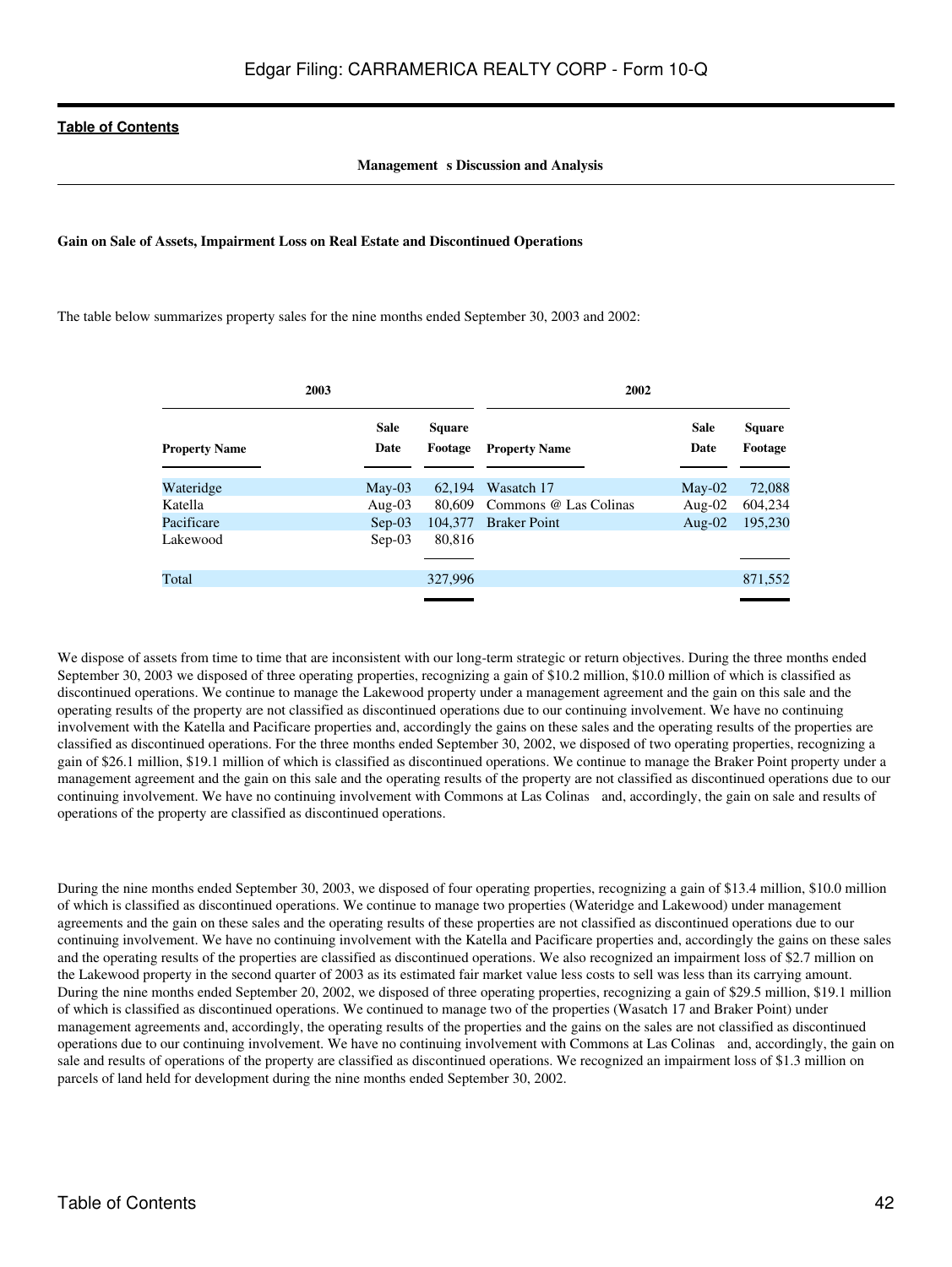Discontinued operations - net operations of properties sold decreased \$0.7 million for the three months ended September 30, 2003 compared to 2002 and \$3.9 million for the nine months ended September 30, 2003 compared to 2002. The decreases in net operations of properties sold are due primarily to the Commons at Las Colinas which was sold in August 2002. The Commons at Las Colinas was a significantly larger property than the properties sold in 2003 and included in discontinued operations.

### **Other Income and Expense**

Other income, before interest expense, was \$0.9 million and \$1.9 million in the third quarter of 2003 and 2002, respectively. Equity in earnings of unconsolidated entities increased \$0.1 million in 2003 from 2002 due to an investment in a new joint venture in 2003 partially offset by the sale of one joint venture in the fourth quarter of 2002. Other income decreased \$0.3 million due primarily to a loss on the sale of a residential condominium unit in 2003. Additional residential sales are expected to occur in the fourth quarter of 2003. We also accrued a \$5.4 million loss related to lease guarantees associated with HQ Global related to a New York lease and reduced our provision for loss by \$4.6 million related to a California lease in the third quarter of 2003, resulting in a net loss related to HQ Global lease guarantees of \$0.8 million in the third quarter of 2003.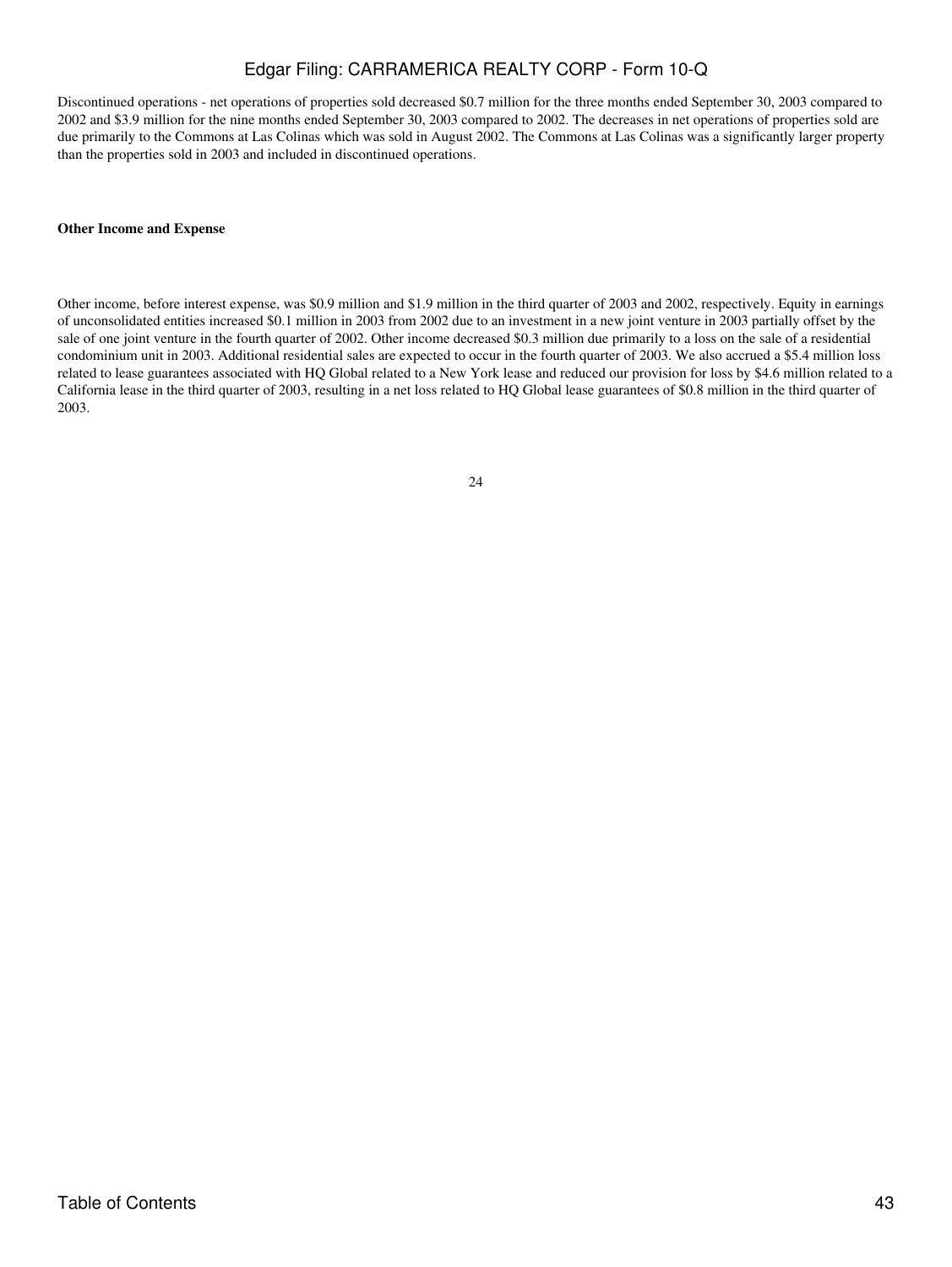## **Management** s Discussion and Analysis

Other income (expense), before interest expense, was \$4.2 million and (\$2.2) million in the first nine months of 2003 and 2002, respectively. Equity in earnings from unconsolidated entities decreased \$0.9 million in 2003 from 2002 due to increased vacancies in the properties and the sale of one joint venture in the fourth quarter of 2002 partially offset by the an investment in a unconsolidated venture in the second quarter of 2003. We also accrued net losses related to lease guarantees associated with HQ Global of \$0.8 million in 2003 and \$8.7 million in 2002.

## **Income from Continuing Operations and Diluted Earnings per Share**

Income from continuing operations decreased \$14.4 million (51.3%) in the third quarter of 2003 compared to 2002 for the reasons discussed above. Diluted earnings per share from continuing operations decreased \$0.14 (45.2%) per share for the third quarter of 2003 compared to 2002. The decrease was due primarily to lower earnings (\$0.28), partially offset by reduced preferred stock and restricted stock dividends (\$0.07) and lower issuance costs associated with redeemed preferred stock (\$0.07).

Income from continuing operations decreased \$13.0 million (21.1%) for the first nine months of 2003 compared to 2002 for the reasons discussed above. Diluted earnings per share from continuing operations increased \$0.02 (3.8%) per share in the first nine months of 2003 compared to 2002. The increase was due primarily to a reduction in preferred and restricted stock dividends (\$0.21), lower issuance costs associated with redeemed preferred stock (\$0.05), partially offset by lower earnings (\$0.24).

## **Consolidated Cash Flows**

Consolidated cash flow information is summarized as follows:

|                                                                            |                   | For the<br>nine months                    |                        |  |  |
|----------------------------------------------------------------------------|-------------------|-------------------------------------------|------------------------|--|--|
|                                                                            |                   |                                           |                        |  |  |
|                                                                            |                   | ended<br><b>Variance</b><br>September 30, |                        |  |  |
|                                                                            |                   |                                           |                        |  |  |
|                                                                            | 2003              |                                           | 2003 vs.<br>2002       |  |  |
| (in millions)                                                              |                   |                                           |                        |  |  |
| Cash provided by operating activities<br>Cash used by investing activities | \$117.5<br>(57.1) | \$146.3<br>(13.7)                         | (28.8)<br>\$<br>(43.4) |  |  |
| Cash used by financing activities                                          | (56.2)            | (133.0)                                   | 76.8                   |  |  |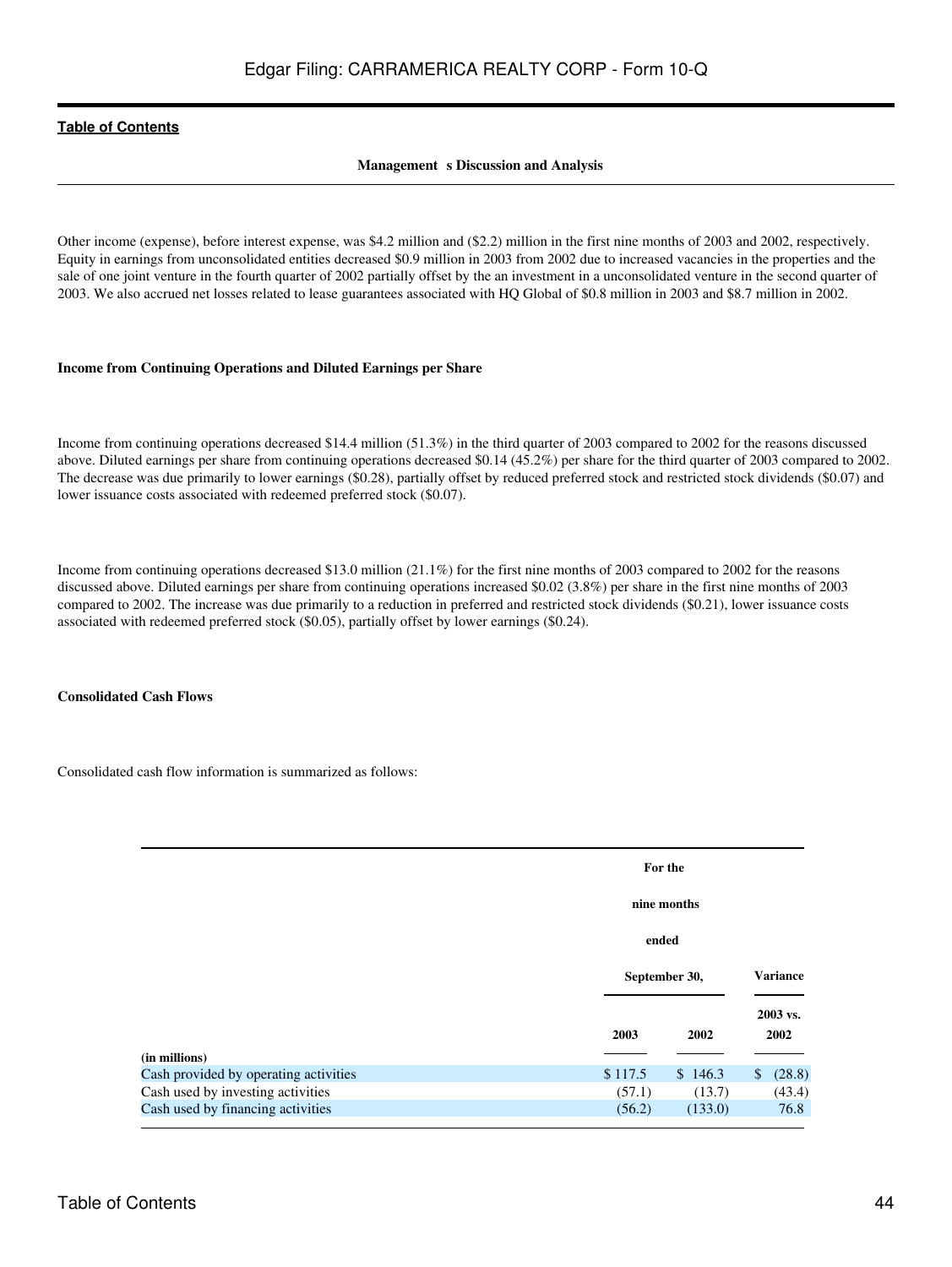Operations generated \$117.5 million of net cash for the first nine months of 2003 compared to \$146.3 million in 2002. The change in cash flow from operating activities was primarily the result of factors discussed above in the analysis of operating results. The level of net cash provided by operating activities is also affected by the timing of receipt of revenues and payment of expenses.

Our investing activities used net cash of \$57.1 million in 2003 and \$13.7 million in 2002. The change in cash used by investing activities in 2003 was due primarily to increased investments in joint ventures (\$5.5 million), increased notes receivable (\$2.3 million) and reduced proceeds from the sale of properties (\$129.1 million), partially offset by decreased capital expenditures on real estate principally fewer property acquisitions (\$66.1 million), decrease in restricted deposits (\$14.0 million), increased distributions from joint ventures (\$6.6 million) and decreased acquisition of minority interest (\$6.4 million).

Our financing activities used net cash of \$56.2 million in 2003 and \$133.0 million in 2002. The change in net cash used by financing activities in 2003 was due primarily to decreased repayments of our credit facility borrowings (\$214.0 million), reduced dividend payments (\$11.6 million) and lower repurchases and redemptions of common and preferred stock (\$73.2 million), partially offset by lower proceeds from sales of securities (preferred stock in 2003 and unsecured debt in 2002) (\$199.4 million), reduced proceeds from stock option exercises (\$14.6 million) and increased mortgage payments (\$9.1 million).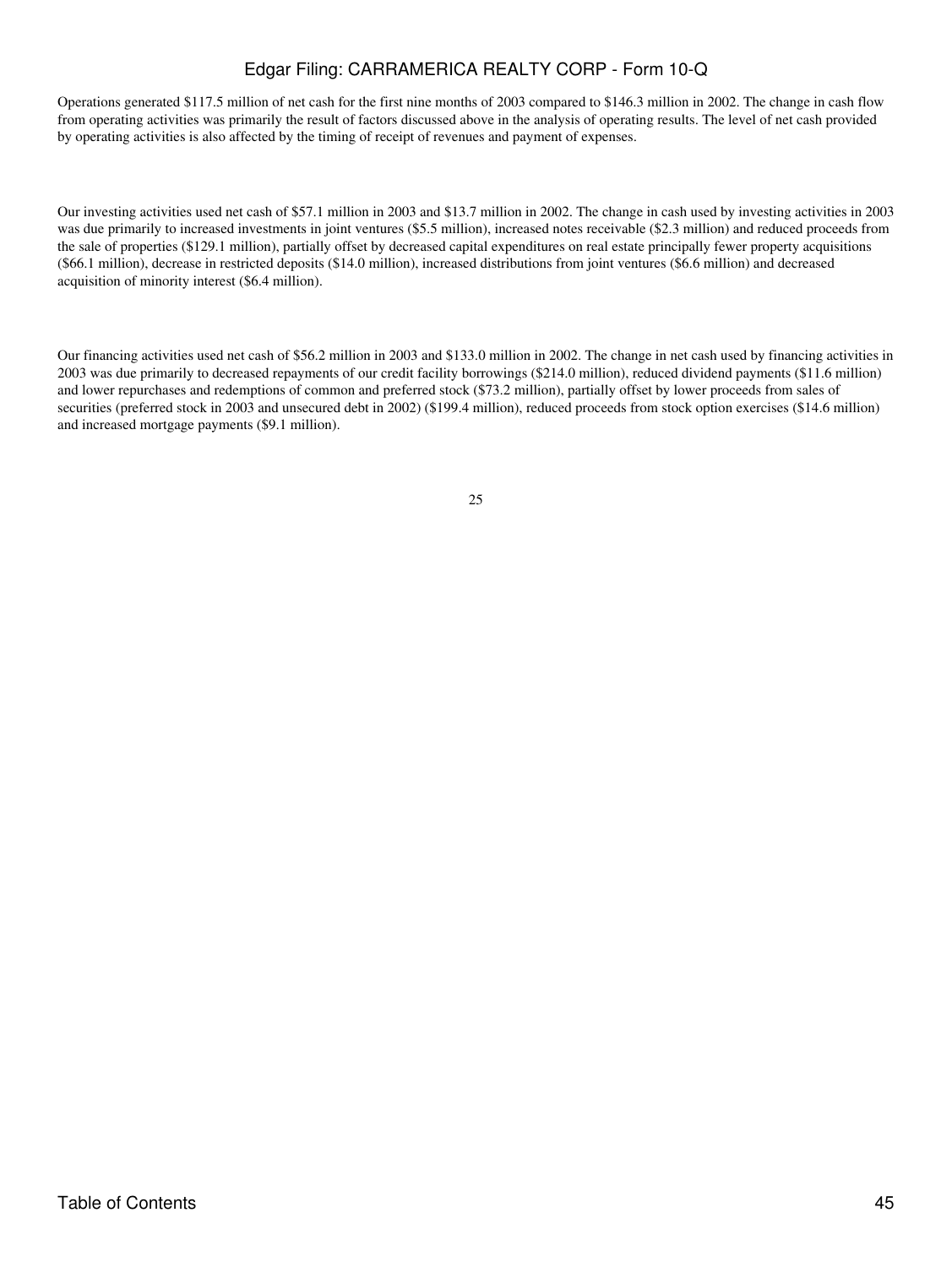# **Management** s Discussion and Analysis

### **LIQUIDITY AND CAPITAL RESOURCES**

**General**

As of September 30, 2003, we had approximately \$7.2 million in available cash and cash equivalents. As a REIT, we are required to distribute at least 90% of our taxable income to our stockholders on an annual basis. In addition, we and our affiliates regularly require capital to invest in our existing portfolio of operating assets for capital projects. These capital projects include such things as large-scale renovations, routine capital improvements, deferred maintenance on properties we have recently acquired and leasing-related matters, including tenant improvements, allowances and leasing commissions. The amounts of the leasing-related expenditures can vary significantly depending on negotiations with tenants and the willingness of tenants to pay higher base rents over the life of the leases.

We derive substantially all of our revenue from tenants under leases at our properties. Our operating cash flow therefore depends materially on the rents that we are able to charge to our tenants, and the ability of these tenants to make their rental payments. Although our top 25 tenants accounted for approximately 35.0% of our annualized minimum base rents as of September 30, 2003, we believe that the diversity of our tenant base (no tenant accounted for more than 5% of annualized minimum base rents as of September 30, 2003) helps insulate us from the negative impact of tenant defaults and bankruptcies. However, general economic downturns, or economic downturns in one or more of our markets, could materially adversely impact the ability of our tenants to make lease payments and our ability to re-lease space on favorable terms as leases expire. In either of these cases, our cash flow and therefore our ability to meet our capital needs would be adversely affected.

As a result of the ongoing weak economic climate, the real estate markets have been materially affected. The contraction of office workforces has reduced demand for office space and overall vacancy rates for office properties have increased in all of our markets. During 2002 and in some cases continuing into 2003, our markets weakened substantially and our operations were adversely impacted. Vacancy rates now appear to have peaked in many of our markets, and some positive net absorption of space is occurring. However, because vacancy rates are still at high levels in most markets, we do not expect any material improvement in leasing conditions until at least 2004. The occupancy in our portfolio of stabilized operating properties decreased to 88.5% at September 30, 2003 compared to 92.3% at December 31, 2002 and 92.1% at September 30, 2002. Market rental rates have declined in most markets from peak levels and we believe there will be additional declines in some markets this year. Rental rates on space that was re-leased in the first nine months of 2003 decreased an average of 10.0% in comparison to rates that were in effect under expiring leases.

In the future, if, as a result of general economic downturns, our credit rating is downgraded, our properties do not perform as expected, we cannot raise the expected funds from the sale of properties and/or if we are unable to obtain capital from other sources, we may not be able to make required principal and interest payments, make strategic acquisitions or make necessary routine capital improvements with respect to our existing portfolio of operating assets. While we believe that we would continue to have sufficient funds to pay our operating expenses and debt service and our regular quarterly dividends, our ability to expand our development activity or to fund acquisitions of properties could be adversely affected. In addition, if a property is mortgaged to secure payment of indebtedness and we are unable to meet mortgage payments, the holder of the mortgage could foreclose on the property, resulting in loss of income and asset value. An unsecured lender could also attempt to foreclose on some of our assets in order to receive payment. In most cases, very little of the principal amount that we borrow is repaid prior to the maturity of the loan. We may refinance that debt when it matures, or we may pay off the loan. If principal amounts due at maturity cannot be refinanced, extended or paid with proceeds of other capital transactions, such as new equity capital, our cash flow may be insufficient to repay all maturing debt. Prevailing interest rates or other factors at the time of a refinancing (such as possible reluctance of lenders to make commercial real estate loans) may result in higher interest rates and increased interest expense.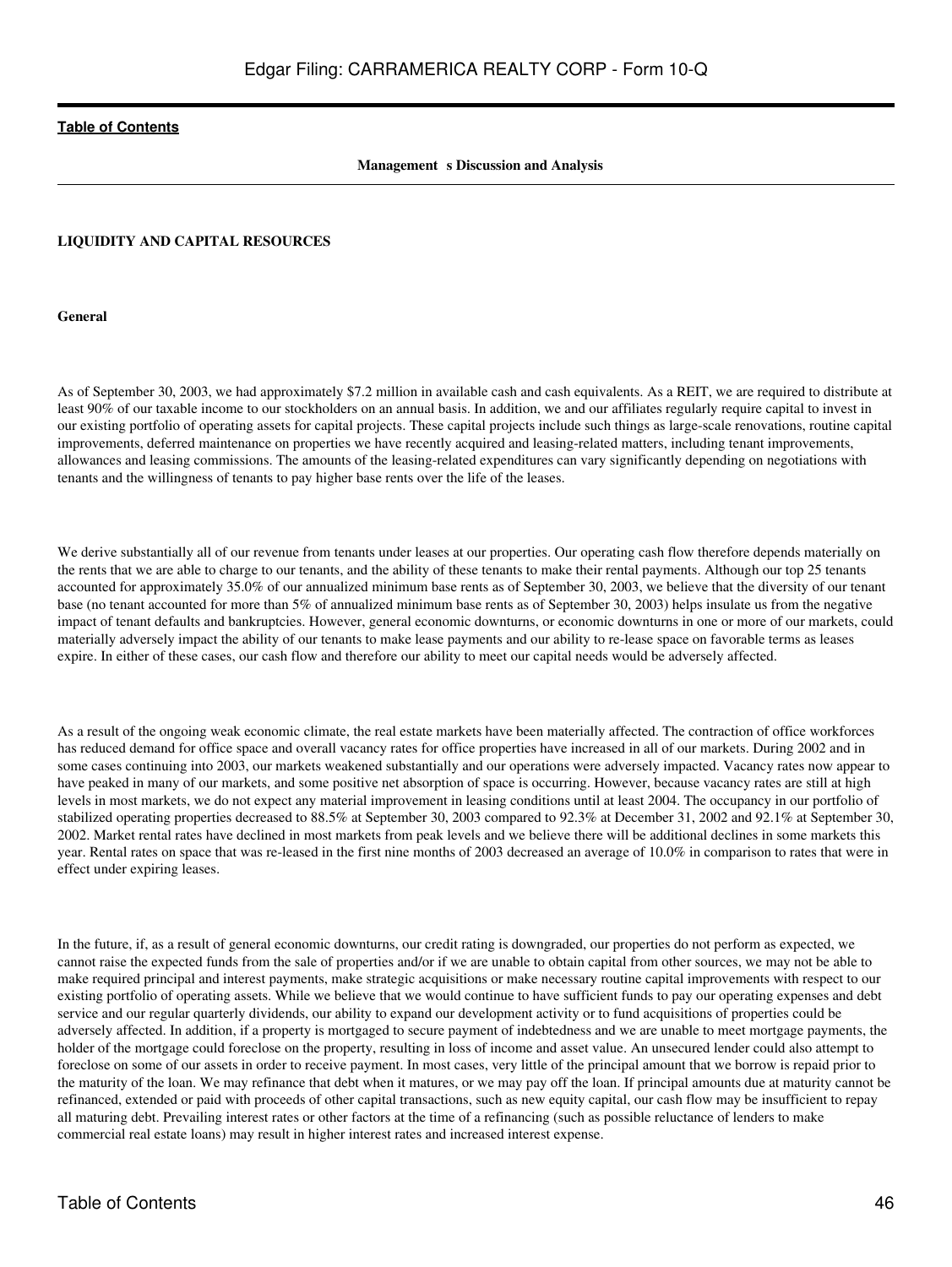Our ability to raise funds through sales of debt and equity securities is dependent on, among other things, general economic conditions, general market conditions for REITs, rental rates, occupancy levels, market perceptions about us, our debt rating and the current trading price of our stock. We will continue to analyze which source of capital is most advantageous to us at any particular point in time, but the capital markets may not consistently be available on terms that are attractive.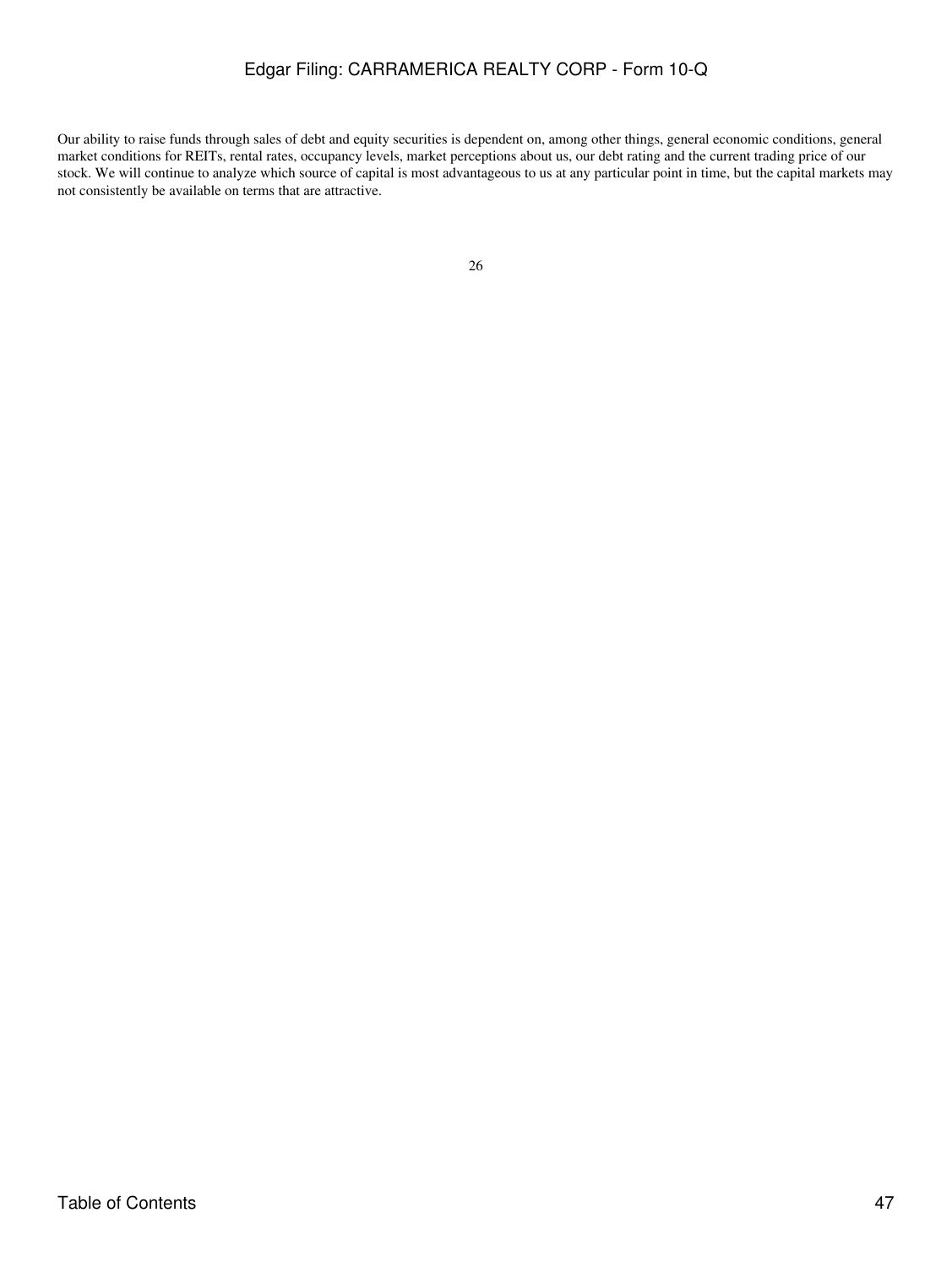### **Management** s Discussion and Analysis

#### **Capital Structure**

We manage our capital structure to reflect a long-term investment approach, generally seeking to match the stable return nature of our assets with a mix of equity and various debt instruments. We expect that our capital structure will allow us to obtain additional capital from diverse sources that could include additional equity offerings of common stock and/or preferred stock, public and private debt financings and possible asset dispositions. Our management believes, but there can be no assurance, that we will have access to the capital resources necessary to expand and develop our business, to fund our operating and administrative expenses, to continue to meet our debt service obligations, to pay dividends in accordance with REIT requirements, to acquire additional properties and land and to pay for construction in progress.

#### **Debt Financing**

We generally use fixed rate debt instruments in order to match the returns from our real estate assets. We also utilize variable rate debt for short-term financing purposes or to protect against the risk, at certain times, that fixed rates may overstate our long-term costs of borrowing if assumed inflation or growth in the economy implicit in higher fixed interest rates do not materialize. At times, our mix of variable and fixed rate debt may not suit our needs. At those times, we use derivative financial instruments including interest rate swaps and caps, forward interest rate options or interest rate options in order to assist us in managing our debt mix. We either will hedge our variable rate debt to give it a fixed interest rate or hedge fixed rate debt to give it a variable interest rate.

We have three investment grade ratings. As of September 30, 2003, Fitch Rating Services and Standard & Poors have each assigned their BBB rating to our prospective senior unsecured debt offerings and their BBB- rating to our prospective cumulative preferred stock offerings. Moodys Investor Service has assigned its Baa2 rating with a negative outlook to our prospective senior unsecured debt offerings and its Baa3 rating to our prospective cumulative preferred stock offerings. A downgrade in rating by any one of these rating agencies could result from, among other things, a change in our financial position or a downturn in general economic conditions. Any such downgrade could adversely affect our ability to obtain future financing or could increase the interest rates on our existing variable rate debt. However, we have no debt instruments under which the principal maturity would be accelerated upon a downward change in our debt rating.

Our total debt at September 30, 2003 is summarized as follows:

| (In thousands)                                      |              |
|-----------------------------------------------------|--------------|
| Fixed rate mortgages                                | 370,276<br>S |
| Unsecured credit facility                           | 43,000       |
| Senior unsecured notes                              | 1,100,000    |
|                                                     |              |
|                                                     | 1,513,276    |
| Unamortized discount and fair value adjustment, net | (2,729)      |
|                                                     | \$1,510,547  |
|                                                     |              |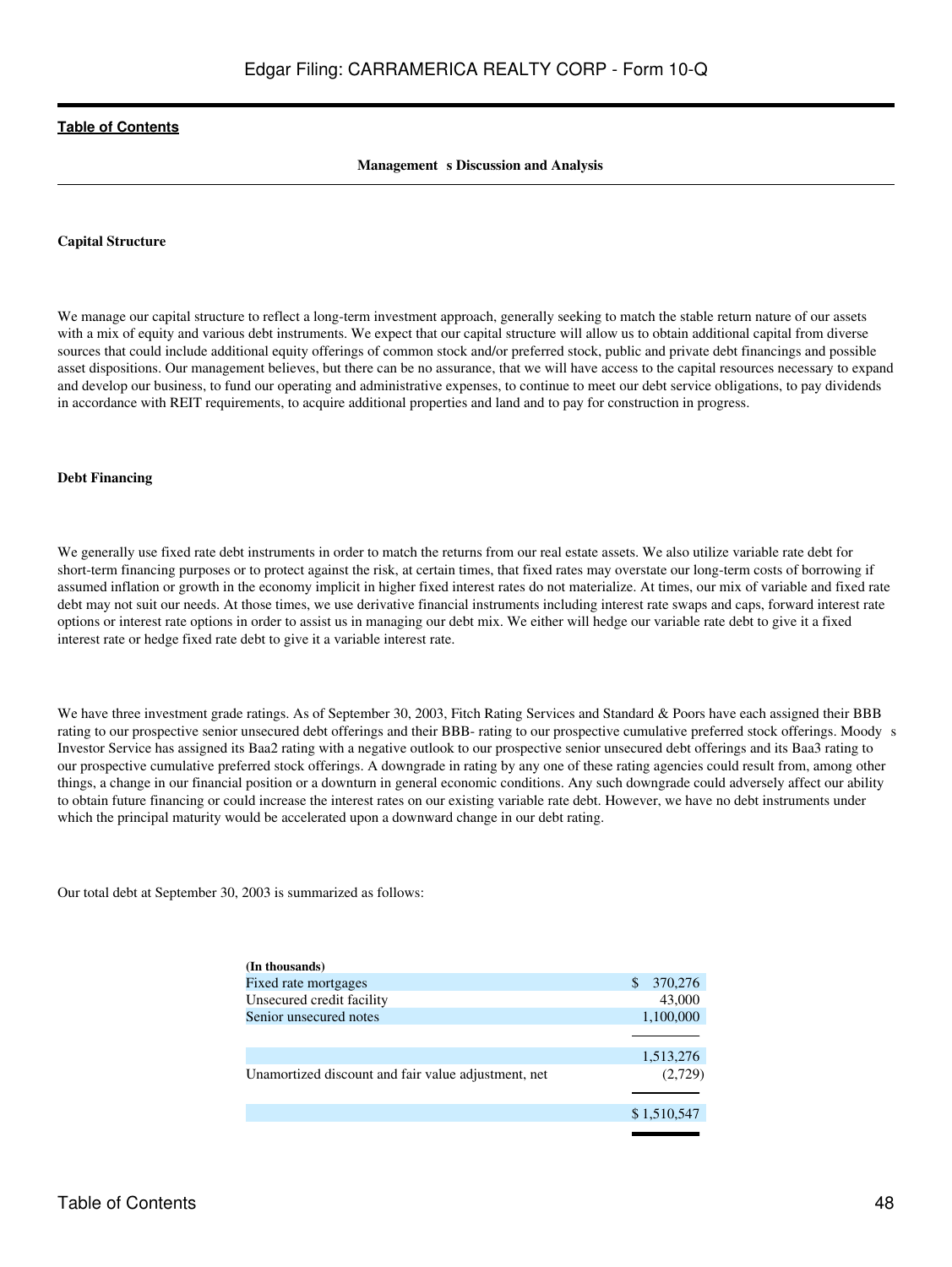Our fixed rate mortgage debt bore an effective weighted average interest rate of 8.0% at September 30, 2003 and had a weighted average maturity of 5.2 years. \$43.0 million (2.8%) of our total debt at September 30, 2003 bore a LIBOR-based variable interest rate and \$325.0 million (21.5%) of our debt was subject to variable interest rates through interest rate swap agreements. The interest rate on borrowings on our unsecured credit facility at September 30, 2003 was 1.82%.

Our primary external source of liquidity is our credit facility. We have a three-year, \$500 million unsecured credit facility expiring in June 2004 with J.P. Morgan Chase, as agent for a group of banks. We can extend the life of the facility an additional year at our option. The facility carries an interest rate of 70 basis points over 30-day LIBOR, or 1.82% as of September 30, 2003. As of September 30, 2003, \$43.0 million was drawn on the credit facility, \$4.8 million in letters of credit were outstanding and we had \$452.2 million available for borrowing.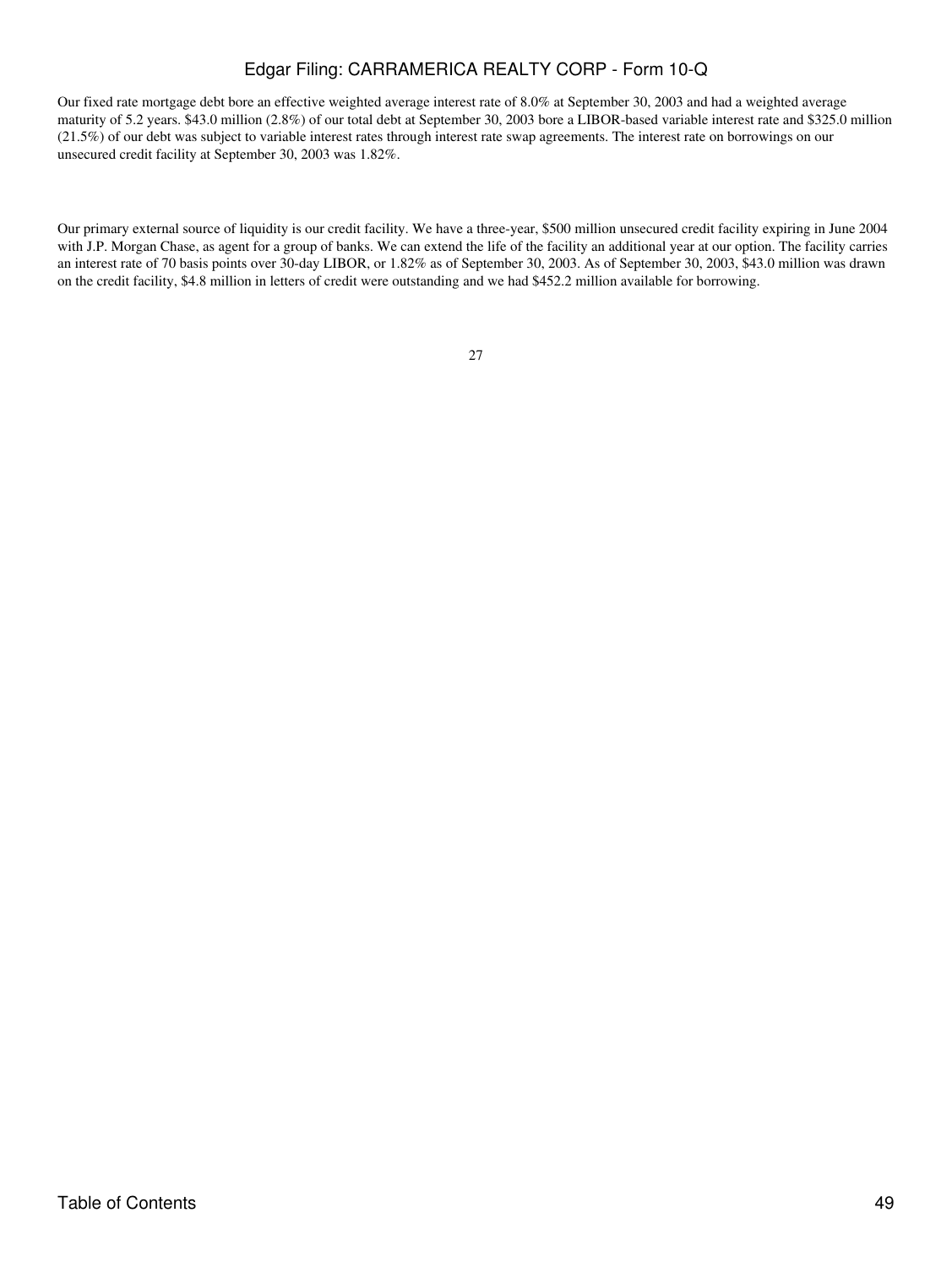## **Management** s Discussion and Analysis

Our unsecured credit facility contains financial and other covenants with which we must comply. Some of these covenants include:

A minimum ratio of annual EBITDA (earnings before interest, taxes, depreciation and amortization) to interest expense;

A minimum ratio of annual EBITDA to fixed charges;

A maximum ratio of aggregate unsecured debt to unencumbered assets;

A maximum ratio of total debt to tangible fair market value of our assets; and

Restrictions on our ability to make dividend distributions in excess of 90% of funds from operations.

Availability under the unsecured credit facility is also limited to a specified percentage of the fair value of our unmortgaged properties. During the second quarter of 2003, we amended our credit agreement to change our maximum ratio of aggregate unsecured debt to unencumbered assets covenant to allow for continuing compliance. Failure to comply with any of the covenants under our unsecured credit facility or other debt instruments could result in a default under one or more of our debt instruments. This could cause our lenders to accelerate the timing of payments and would therefore have a material adverse effect on our business, operations, financial condition or liquidity. As of September 30, 2003, we were in compliance with our loan covenants.

We have senior unsecured notes outstanding at September 30, 2003 as follows:

|                             | <b>Note</b><br><b>Principal</b> | <b>Unamortized</b><br><b>Discount</b> | <b>Fair Value</b><br>Adjustment | Total          |
|-----------------------------|---------------------------------|---------------------------------------|---------------------------------|----------------|
| (In thousands)              |                                 |                                       |                                 |                |
| 7.200\% notes due in 2004   | \$.<br>150,000                  | \$<br>(169)                           | 3.246<br>\$                     | 153,077<br>\$. |
| 6.625\% notes due in 2005   | 100,000                         | (902)                                 |                                 | 99,098         |
| 7.375% notes due in 2007    | 125,000                         | (543)                                 |                                 | 124,457        |
| 5.261\% notes due in 2007   | 50,000                          | (125)                                 |                                 | 49,875         |
| 5.250\% notes due in 2007   | 175,000                         | (1,128)                               | 3.281                           | 177,153        |
| $6.875\%$ notes due in 2008 | 100,000                         | (1,826)                               |                                 | 98.174         |
| $7.125\%$ notes due in 2012 | 400,000                         | (4,563)                               |                                 | 395,437        |
|                             |                                 |                                       |                                 |                |
|                             | \$1,100,000                     | \$<br>(9,256)                         | \$<br>6,527                     | \$1,097,271    |
|                             |                                 |                                       |                                 |                |

Of our senior unsecured notes, \$625.0 million was issued in 2002. In January 2002, we issued \$400.0 million of senior unsecured notes. The notes bear interest at 7.125% per annum payable semi-annually beginning on July 15, 2002. The notes mature on January 15, 2012. In November 2002, we issued \$50.0 million of 5.261% and \$175.0 million of 5.25% senior unsecured notes. Interest on these notes is payable semi-annually beginning May 30, 2003. The notes mature on November 30, 2007. All of the notes are unconditionally guaranteed by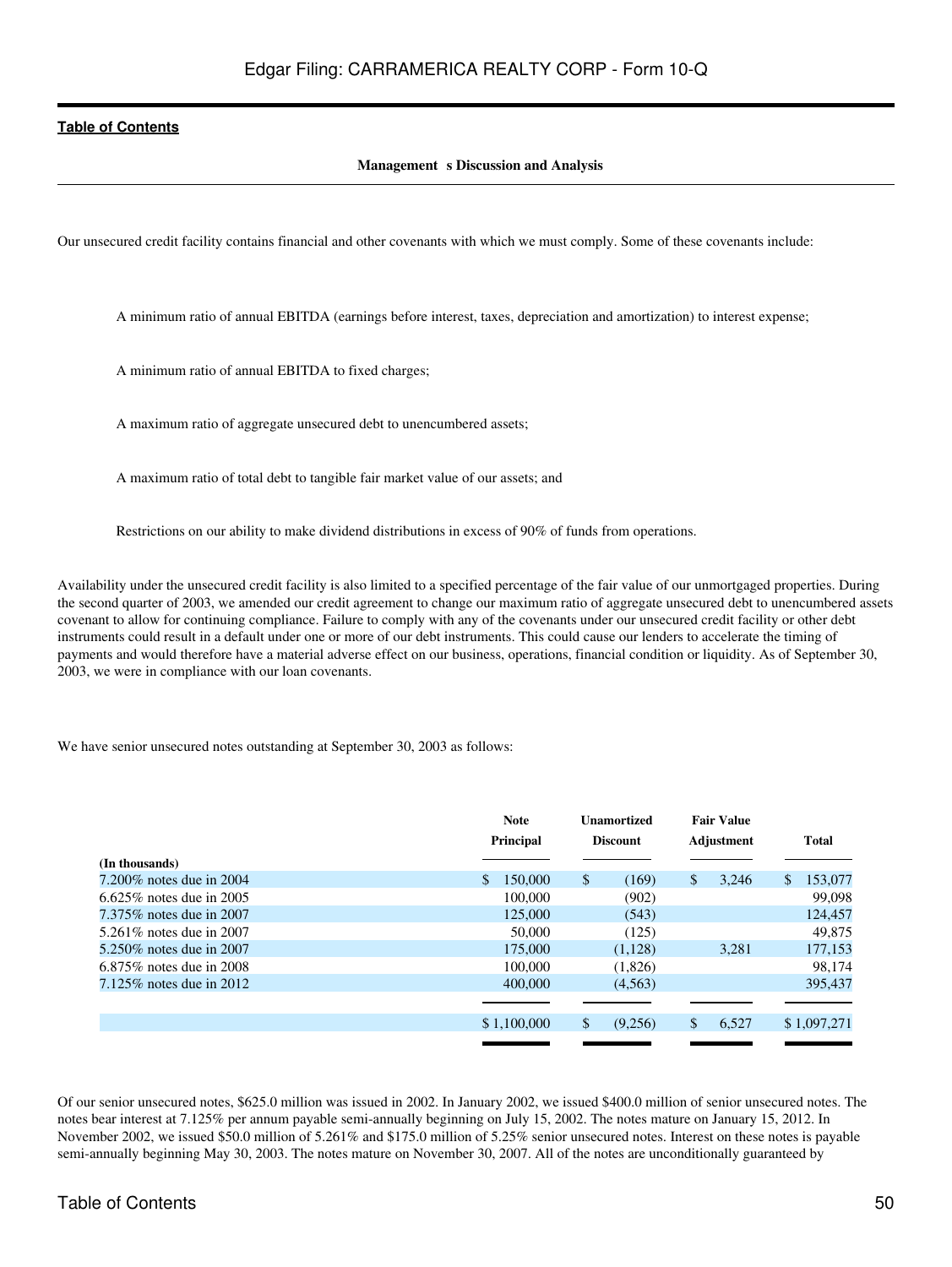CarrAmerica Realty, L.P., one of our subsidiaries.

Our senior unsecured notes also contain covenants with which we must comply. These include:

Limits on our total indebtedness on a consolidated basis;

Limits on our secured indebtedness on a consolidated basis;

Limits on our required debt service payments; and

Compliance with the financial covenants of our credit facility.

## **Derivative Financial Instruments**

On May 8, 2002, we entered into interest rate swap agreements with JP Morgan Chase and Bank of America, N.A. hedging \$150.0 million of senior unsecured notes due July 2004. We receive interest at a fixed rate of 7.2% and pay interest at a variable rate of six-month LIBOR in arrears plus 2.72%. The interest rate swaps mature at the same time the notes are due. The swaps qualify as fair value hedges for accounting purposes. The fair value of the interest rate swaps is recognized on our balance sheet and the carrying value of the senior unsecured notes is increased or decreased by an offsetting amount. As of September 30, 2003, the fair value of the interest rate swaps was approximately \$3.2 million. We recognized reductions in interest expense for the three months ended September 30, 2003 and 2002 of approximately \$1.2 million and \$1.0 million, respectively, and for the nine months ended September 30, 2003 and 2002 of approximately \$3.7 million and \$1.5 million, respectively, related to the swaps. As of September 30, 2003, taking into account the effect of the interest rate swaps, the effective interest rate on the notes was reduced to 3.94%.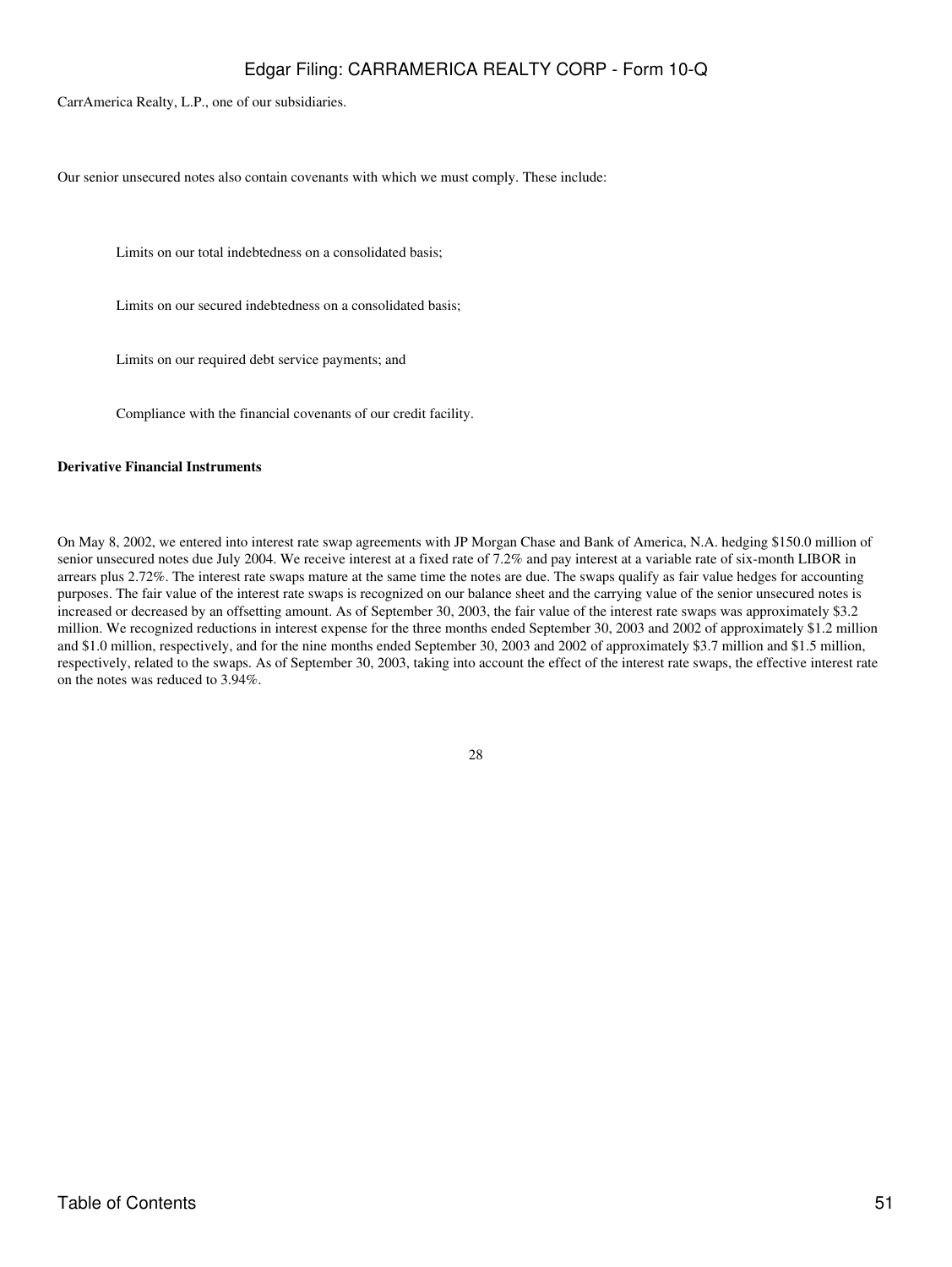### **Management** s Discussion and Analysis

On November 20, 2002, in conjunction with the issuance of \$175.0 million of senior unsecured notes, we entered into interest rate swap agreements with JP Morgan Chase, Bank of America, N.A. and Goldman Sachs & Co. We receive interest at a fixed rate of 5.25% and pay interest at a variable rate of six-month LIBOR in arrears plus 1.405%. The interest rate swaps mature at the same time the notes are due. The swaps qualify as fair value hedges for accounting purposes. The fair value of the interest rate swaps is recognized on our balance sheet and the carrying value of the senior unsecured notes is increased or decreased by an offsetting amount. As of September 30, 2003, the fair value of the interest rate swaps was approximately \$3.3 million. We recognized reductions in interest expense for the three and nine months ended September 30, 2003 of approximately \$1.1 million and \$3.4 million, respectively, related to the swaps. As of September 30, 2003, taking into account the effect of the interest rate swaps, the effective interest rate on the notes was reduced to 2.63%.

As part of the assumption of \$63.5 million of debt associated with the purchase of two operating properties in August 2002, we purchased interest rate caps with a notional amount of \$97.0 million and LIBOR capped at 6.75%. As of September 30, 2003, the fair market value of these interest rate caps was not material.

#### **Stock Repurchases and Dividends**

On March 18, 2003, we redeemed 2,000,000 shares of our Series B Cumulative Redeemable Preferred Stock at a redemption price of \$25.00 per share plus \$0.107125 per share in accrued and unpaid dividends for the period from March 1, 2003 through and including the redemption date. This resulted in a cash expenditure of approximately \$50.2 million in March 2003, which we funded by drawing on our \$500 million unsecured credit facility. Including this redemption, for the nine months ended September 30, 2003, we repurchased or redeemed 2,331,670 shares of our preferred stock for approximately \$58.3 million, excluding accrued and unpaid dividends. On September 25, 2003, we issued 8,050,000 shares of 7.5% Series E cumulative preferred stock with net proceeds of \$195.1 million. These shares are not redeemable before September 25, 2008 unless redemption is necessary to maintain our status as a REIT. On October 12, 2003, we redeemed the remaining outstanding shares of our Series B, C and D preferred stock for \$196.3 million plus \$1.3 million of accrued dividends.

Our Board of Directors has authorized us to spend up to \$400.0 million to repurchase our common stock, preferred stock and debt securities, excluding the 9.2 million shares repurchased from Security Capital in November 2001 and our preferred stock redemptions of 4.0 million, 2.0 million and 7.9 million shares in September 2002, March 2003 and October 2003, respectively, which were separately approved. Since the start of this program in mid-2000 through September 30, 2003, we have acquired approximately 10.4 million of our common shares for an aggregate purchase price of approximately \$296.9 million, including 322,600 shares for approximately \$7.9 million in the first nine months of 2003. We continue to monitor market conditions and other alternative investments in order to evaluate whether repurchase of our securities is appropriate.

We pay dividends quarterly. The maintenance of these dividends is subject to various factors, including the discretion of the Board of Directors, the ability to pay dividends under Maryland law, the availability of cash to make the necessary dividend payments and the effect of REIT distribution requirements, which require at least 90% of our taxable income to be distributed to stockholders. In addition, under our line of credit, we generally are restricted from paying dividends that would exceed 90% of our funds from operations during any four-quarter period.

#### **Capital Commitments**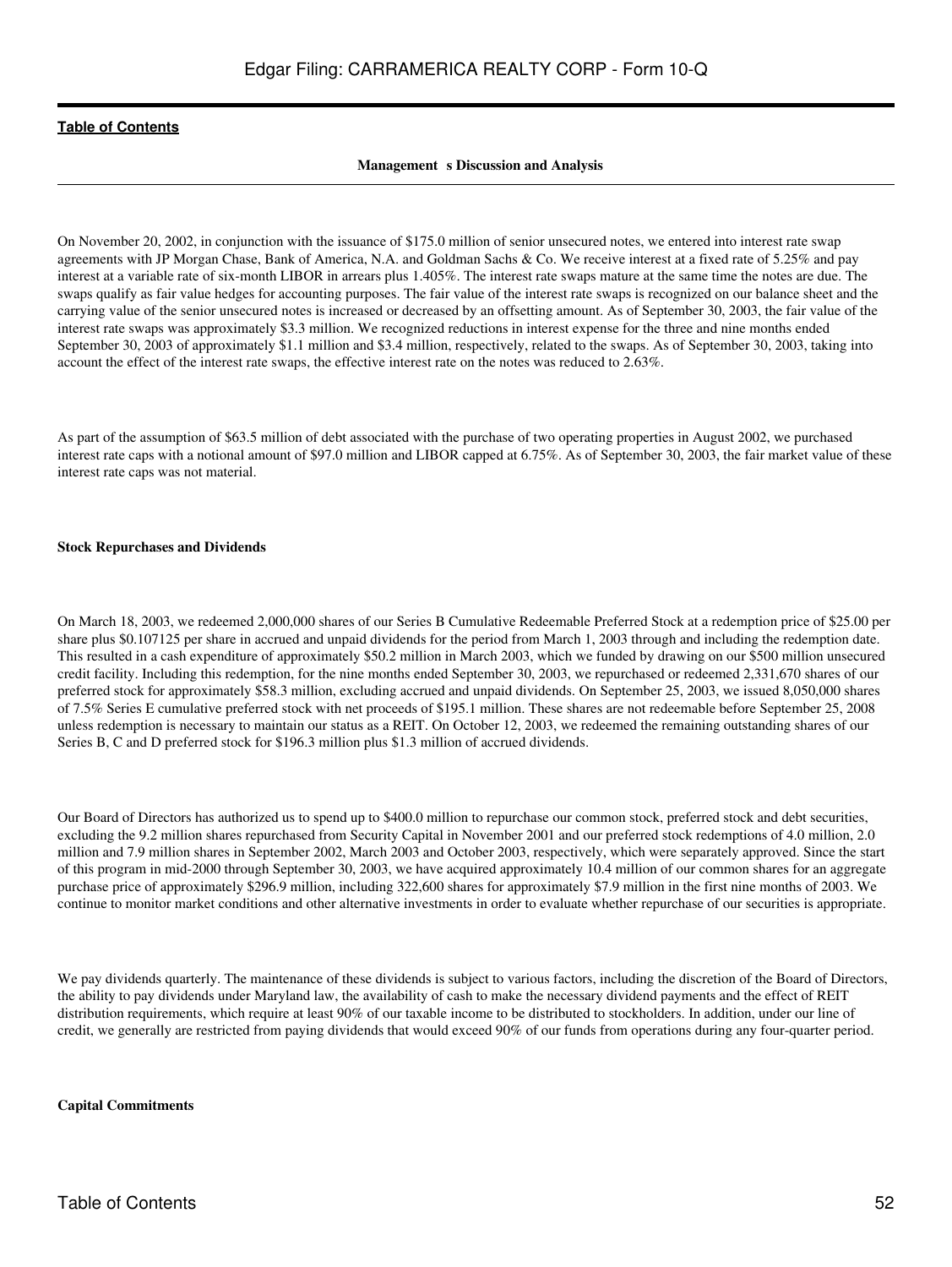We will require capital for development projects currently underway and in the future. As of September 30, 2003, we had a residential project under development. We undertook this wholly-owned project in conjunction with an office development project in a joint venture. Our total investment in the residential project is expected to be \$20.4 million. As of September 30, 2003, we had invested \$13.0 million in this project with the remainder expected to be incurred during this year. As of September 30, 2003, we had 477,000 rentable square feet of office space under construction in a joint venture project in which we own a minority interest. This project is expected to cost \$159.0 million, of which our total investment is expected to be approximately \$47.7 million. Through September 30, 2003, approximately \$126.6 million or 79.6% of total project costs had been expended on this project. We have financed our investment in both our wholly-owned and our joint venture projects under construction at September 30, 2003 from borrowings under our credit facility and project-specific debt. We expect that our credit facility and project-specific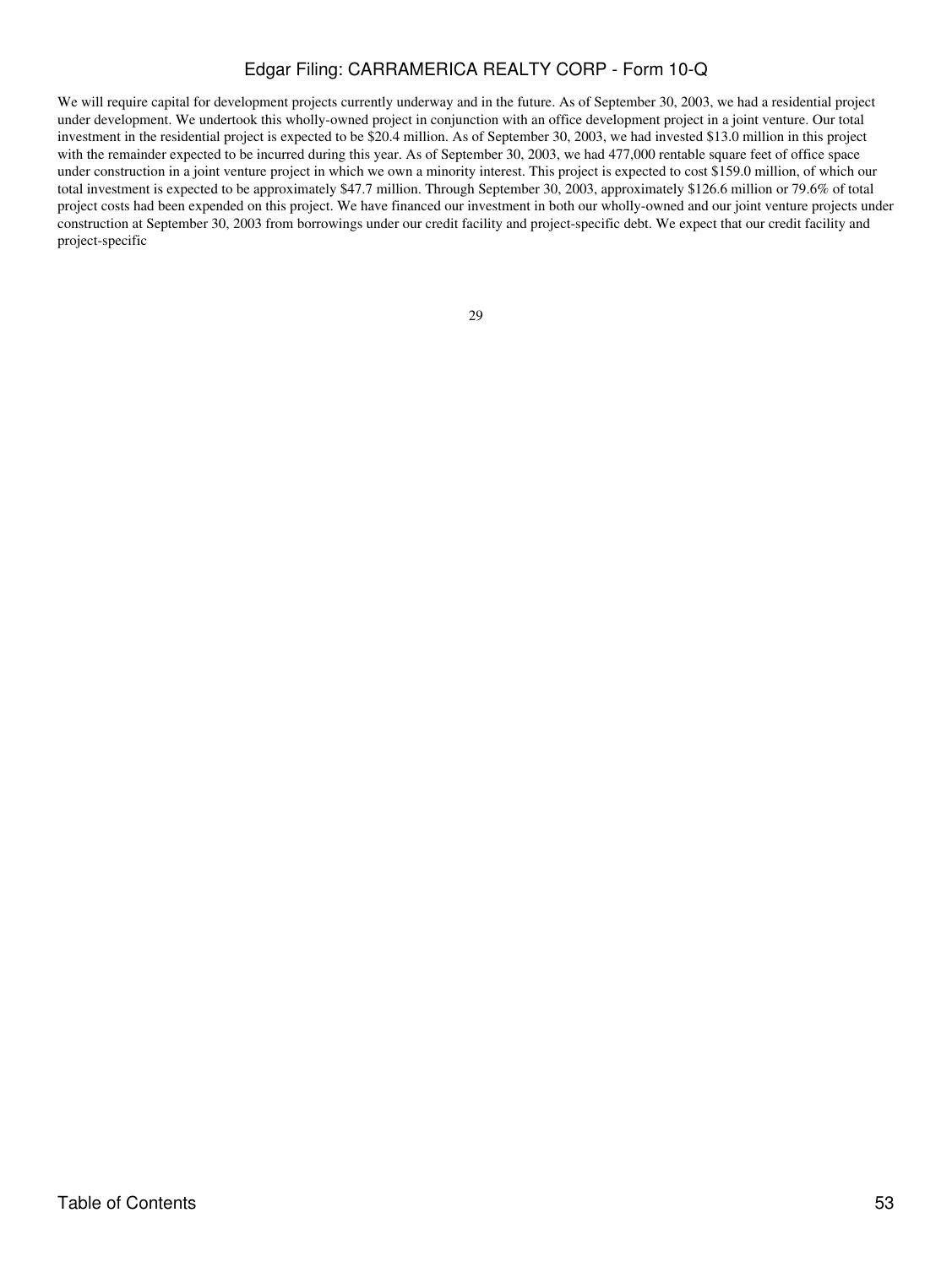## **Management** s Discussion and Analysis

financing of selected assets will provide the additional funds required to complete existing development projects and to finance the costs of additional projects we may undertake. As a result of market conditions, we believe we will be limiting our development activities in the near future and expect to concentrate our growth efforts on the acquisition of properties.

We have \$150.0 million in unsecured notes maturing July 1, 2004. We anticipate refinancing this debt with new unsecured debt rather than paying it down out of income from operations or from proceeds of an equity offering. If we are unable to issue unsecured notes, we expect to use our unsecured credit facility to repay the maturing notes.

### **Unconsolidated Investments and Related Parties**

We have minority investments in two non-real estate operating companies, AgilQuest and essention, which we account for using the cost method. These are startup entities in which we invested \$2.8 million and \$1.7 million, respectively. In the fourth quarter of 2002, we recognized an impairment of \$0.5 million on our investment in essention because we believed the value of our investment was partially impaired. In the future, additional impairment charges related to our investments may be required.

We have investments in real estate joint ventures in which we hold 15%-50% interests. These investments are accounted for using the equity or cost method, as appropriate, and therefore the assets and liabilities of the joint ventures are not included in our consolidated financial statements. Most of these joint ventures own and operate office buildings financed by non-recourse debt obligations that are secured only by the real estate and other assets of the joint ventures. We have no obligation to repay this debt and the lenders have no recourse to our other assets. As of September 30, 2003, we guaranteed \$40.0 million of debt related to a joint venture and have provided completion guarantees related to three joint venture projects for which total costs are anticipated to be \$265.3 million, of which \$224.7 million has been expended to date. We have not funded any amounts under these guarantees and do not expect any funding will be required in the future.

In January 2003, the FASB issued Interpretation No. 46, Consolidation of Variable Interest Entities. This Interpretation addresses the consolidation of variable interest entities (VIEs) in which the equity investors lack one or more of the essential characteristics of a controlling financial interest or where the equity investment at risk is not sufficient for the entity to finance its activities without subordinated financial support from other parties. The Interpretation initially applied to VIEs created after January 31, 2003 and to VIEs in which we acquired an interest after that date. Effective July 1, 2003, it also applied to VIEs in which we acquired an interest before February 1, 2003. The adoption of Interpretation No. 46 in 2003 had no effect on our financial statements as we concluded that we are not required to consolidate any of our unconsolidated real estate ventures that we have accounted for using the equity method or the VIEs described below.

We entered into two arrangements subsequent to January 31, 2003 which are VIEs. We have provided mezzanine loans and guarantees to third-parties for development management projects. The purpose of these entities is to build and own office buildings in Washington, D.C. Based upon our analysis, we believe that we are not the primary beneficiary of either entity and we are not consolidating them. Our maximum exposure to loss as of September 30, 2003 is \$41.3 million, the sum of our notes receivable and the maximum exposure under the guarantees.

Our investments in these joint ventures are subject to risks not inherent in our majority owned properties, including: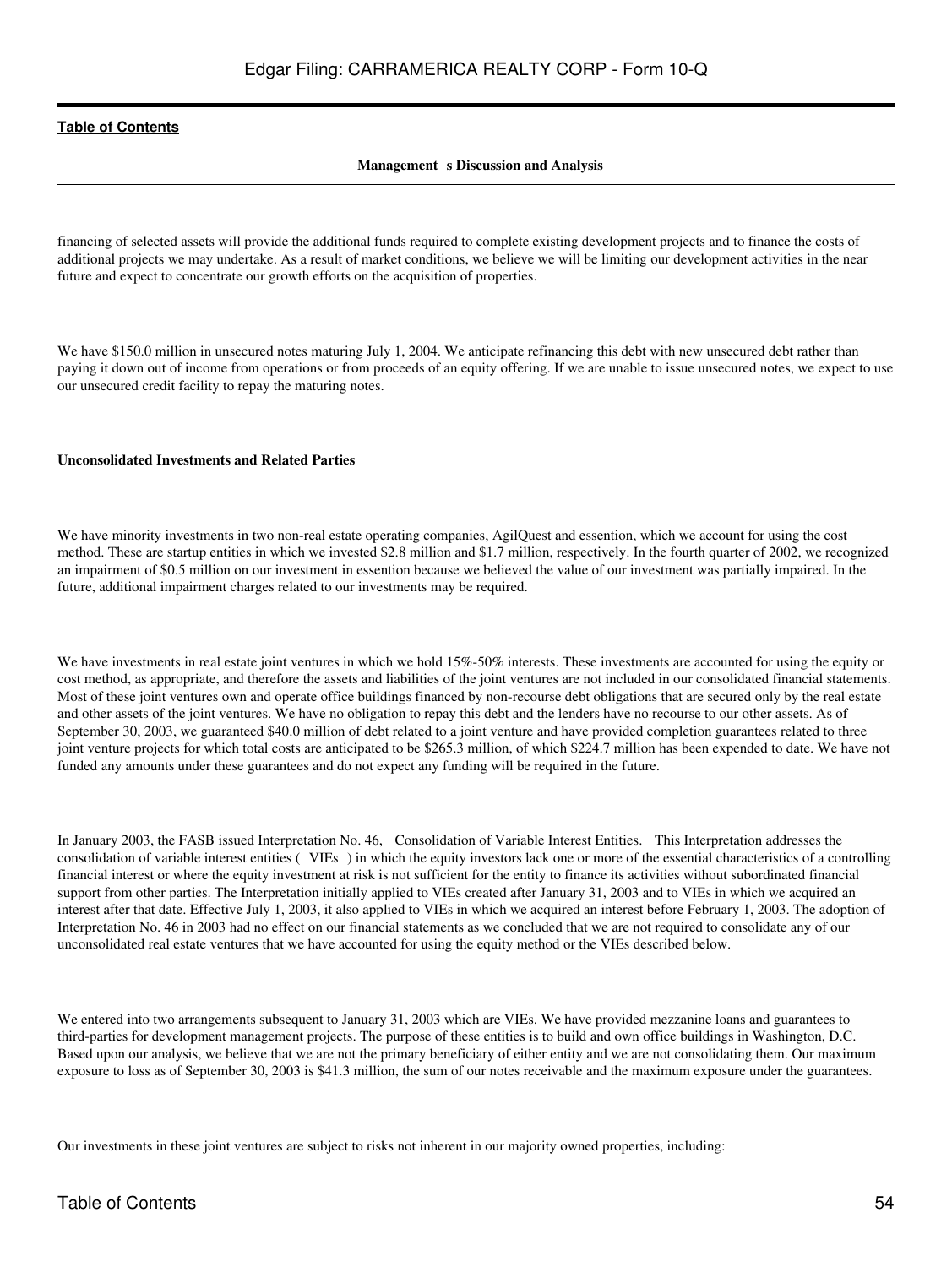Absence of exclusive control over the development, financing, leasing, management and other aspects of the project;

Possibility that our co-venturer or partner might:

become bankrupt;

have interests or goals that are inconsistent with ours;

take action contrary to our instructions, requests or interests (including those related to our qualification as a REIT for tax purposes); or

otherwise impede our objectives; and

Possibility that we, together with our partners, may be required to fund losses of the investee.

In addition to making investments in these ventures, we provide construction management, leasing and property management, development and architectural and other services to them. We earned fees for these services of \$3.3 million and \$1.8 million in the third quarter of 2003 and 2002, respectively, and \$6.9 million and \$6.3 million for the nine months ended September 30, 2003 and 2002, respectively. Accounts receivable from joint ventures and other affiliates were \$0.7 million at September 30, 2003.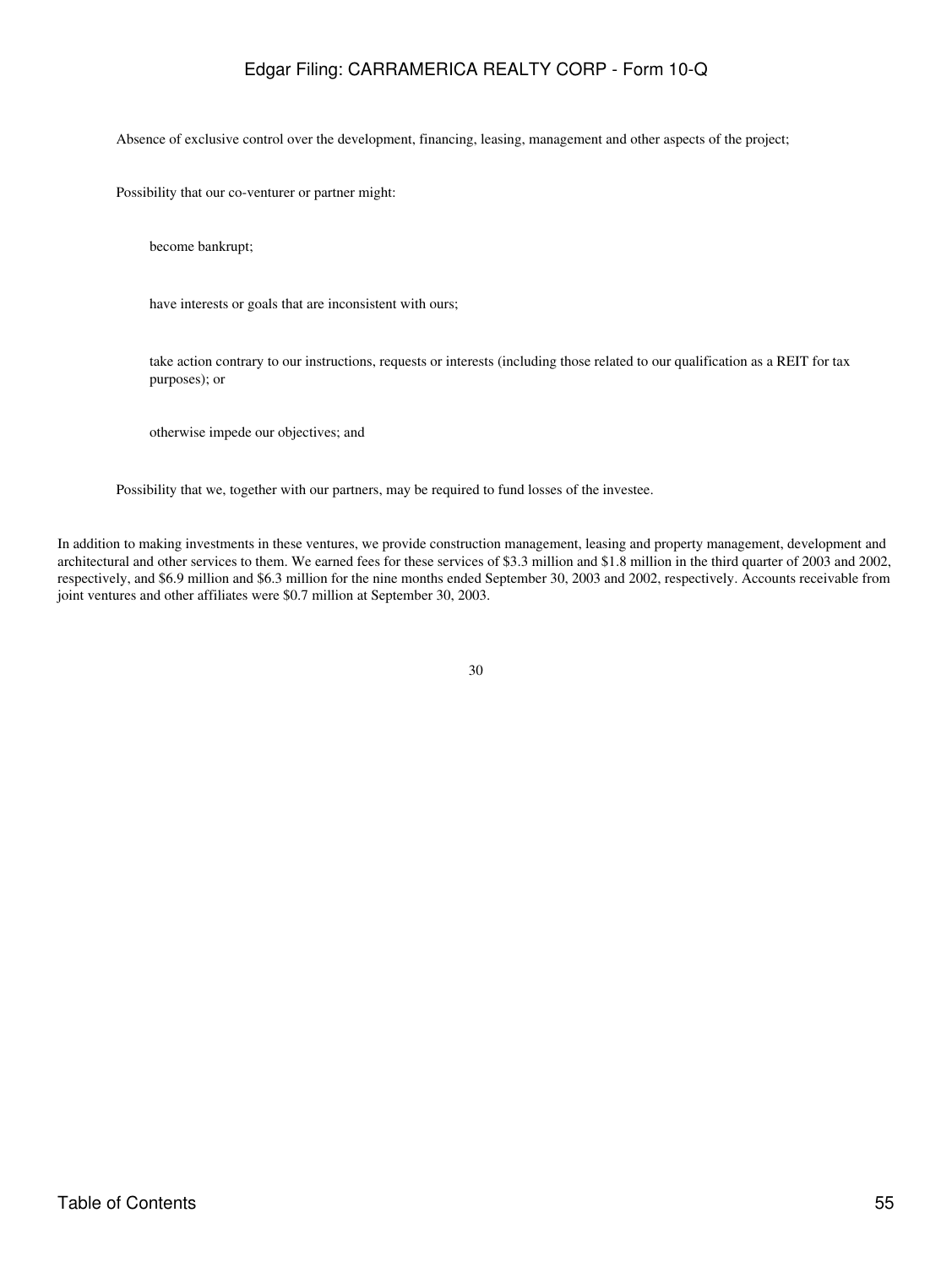# **Management** s Discussion and Analysis

We have a consulting agreement with Oliver Carr, one of our directors, under which Mr. Carr provides services to us. We paid Mr. Carr \$104,750 during the nine months ended September 30, 2003 and \$105,000 for the full year 2002. The agreement expired in June 2003.

### **Guarantee Obligations**

Our obligations under guarantee agreements at September 30, 2003 are summarized as follows:

| Type of                      |                             |          | <b>Maximum</b>   | Carrying     |
|------------------------------|-----------------------------|----------|------------------|--------------|
| <b>Guarantee</b>             | <b>Project Relationship</b> | Term     | <b>Exposure</b>  | <b>Value</b> |
|                              |                             |          |                  |              |
| $\text{L}$ oan <sup>1</sup>  | 575 7th Street              | Apr-05   | $$40,000,000$ \$ |              |
| Loan <sup>2</sup>            | <b>Atlantic Building</b>    | $Dec-03$ | 21,000,000       |              |
| $\mathrm{LOan}^3$            | <b>Shakespeare Theater</b>  | $Dec-04$ | 16.500,000       | 175,000      |
| Lease <sup>4</sup>           | <b>HO</b> Global            | $Jan-13$ | 16,400,000       | 8,069,000    |
| Indemnification <sup>5</sup> | <b>HO</b> Global            |          | unknown          |              |
| $Loan$ <sup>6</sup>          | Square 320                  | $Mar-05$ | 16.070.000       | 135,000      |

- 1. Loan guarantee relates to a joint venture in which we have a 30% interest and for which we are the developer. It is a payment guarantee to the lender on behalf of the joint venture. If the joint venture defaults on the loan, we may be required to perform under the guarantee. We have a reimbursement guarantee from the other joint venture partner to repay us its proportionate share (70%) of any monies we pay under the guarantee.
- 2. Loan guarantee relates to a third party project for which we are the developer. It is a payment guarantee to the lender. If the third party defaults on the loan, we may be required to perform under the guarantee. We have a security interest in the third party sinterest in the underlying property. In the event of a default, we can exercise our rights under the security agreement to take title to the property and sell the property to mitigate our exposure under the guarantee. We have entered into an agreement with the lender that permits us to acquire the lender s first position mortgage securing the loan if the third party defaults on the loan and we then make payment in full to the lender under the guarantee.
- 3. Represents a payment guarantee on a third party project for which we are the developer. We have entered into an agreement with the lender that permits us to acquire the lender s first position mortgage securing the loan if the third party defaults on the loan and we then make payment in full to the lender under the guarantee.
- 4. See note 2 for further discussion.
- 5. See Part II, Item 1 for further discussion.
- 6. Loan guarantee relates to a third party project for which we are the developer. It is a payment guarantee to the lender. If the third party defaults on the loan, we may be required to perform under the guarantee. We have a security interest in the third party s interest in the underlying property. In the event of a default, we can exercise our rights under the security agreement to take title to the property and sell the property to mitigate our exposure under the guarantee. We have entered into an agreement with the lender that permits us to acquire the lender s first position mortgage securing the loan if the third party defaults on the loan and we then make payment in full to the lender under the guarantee.

In the normal course of business, we guarantee our performance of services or indemnify third parties against our negligence.

# **Insurance**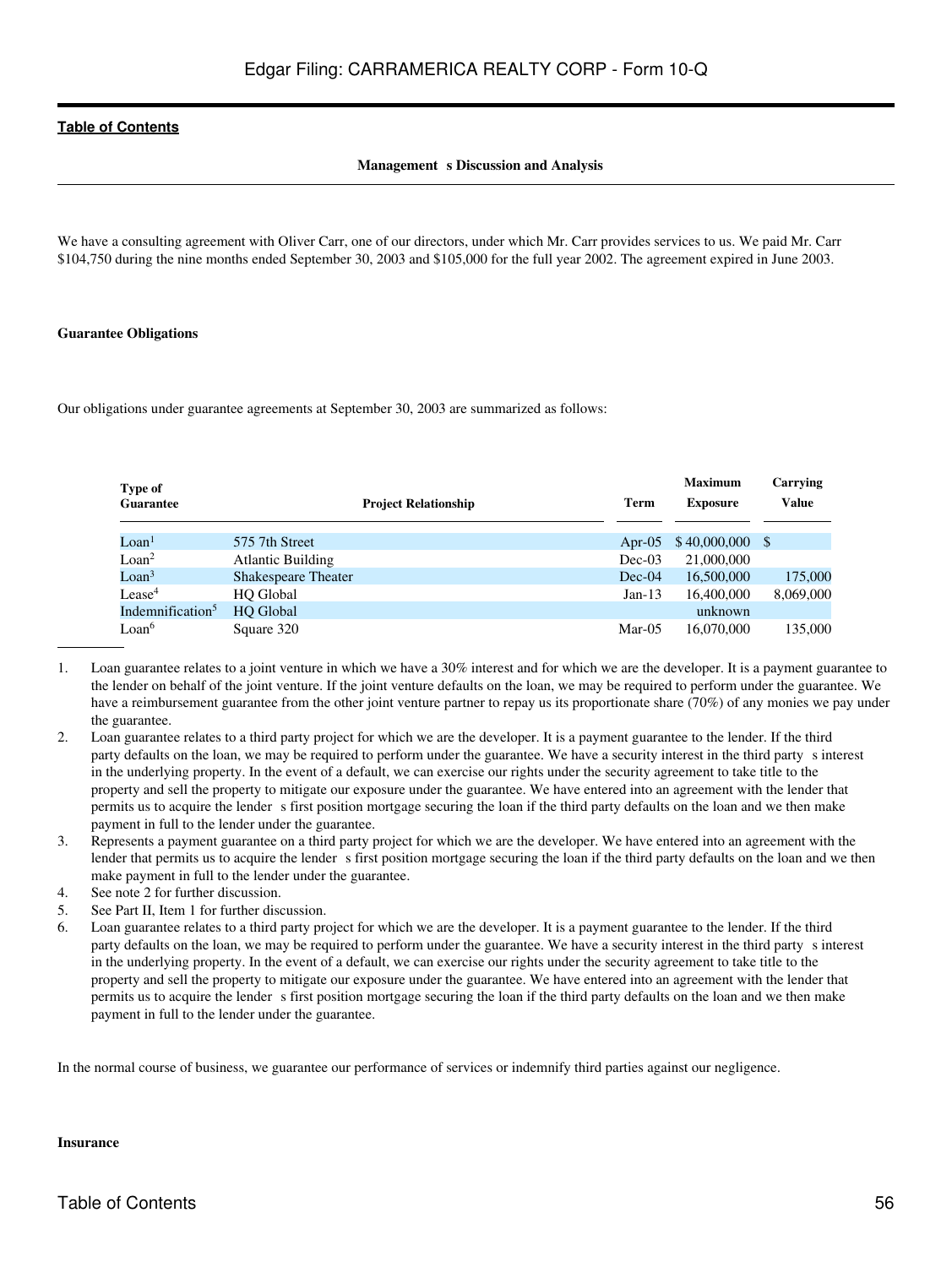Although we believe our properties are adequately covered by insurance, we cannot predict at this time if we will be able to obtain full coverage at a reasonable cost in the future. The costs associated with our June 30, 2002 property and casualty insurance renewals were higher than anticipated. Although we have an excellent claims history and safety record, all lines of coverage were affected by higher premiums, in part because insurance companies have experienced a loss of income on their investments, underwriting results have been poor and also as a result of the events of September 11, 2001.

Our insurance renewal on June 30, 2002 increased premiums from the prior year approximately 155%. The property insurance deductible increased from \$5,000 to \$10,000 per claim. Since reinsurance treaties renew twice each year (January and July), our property and casualty insurance renewal date has been changed from June 30 to May 15 to enable underwriters to concentrate on the insurance proposals well ahead of treaty renewal.

In anticipation of our scheduled property and casualty insurance renewal on May 15, 2003, we provided updated data to our insurance broker to enable our broker to market our insurance with various insurers. We received insurance coverage and cost proposals in April 2003 and our final costs in May. Our premiums for the 2003-2004 renewal period were relatively unchanged from the 2002-2003 period.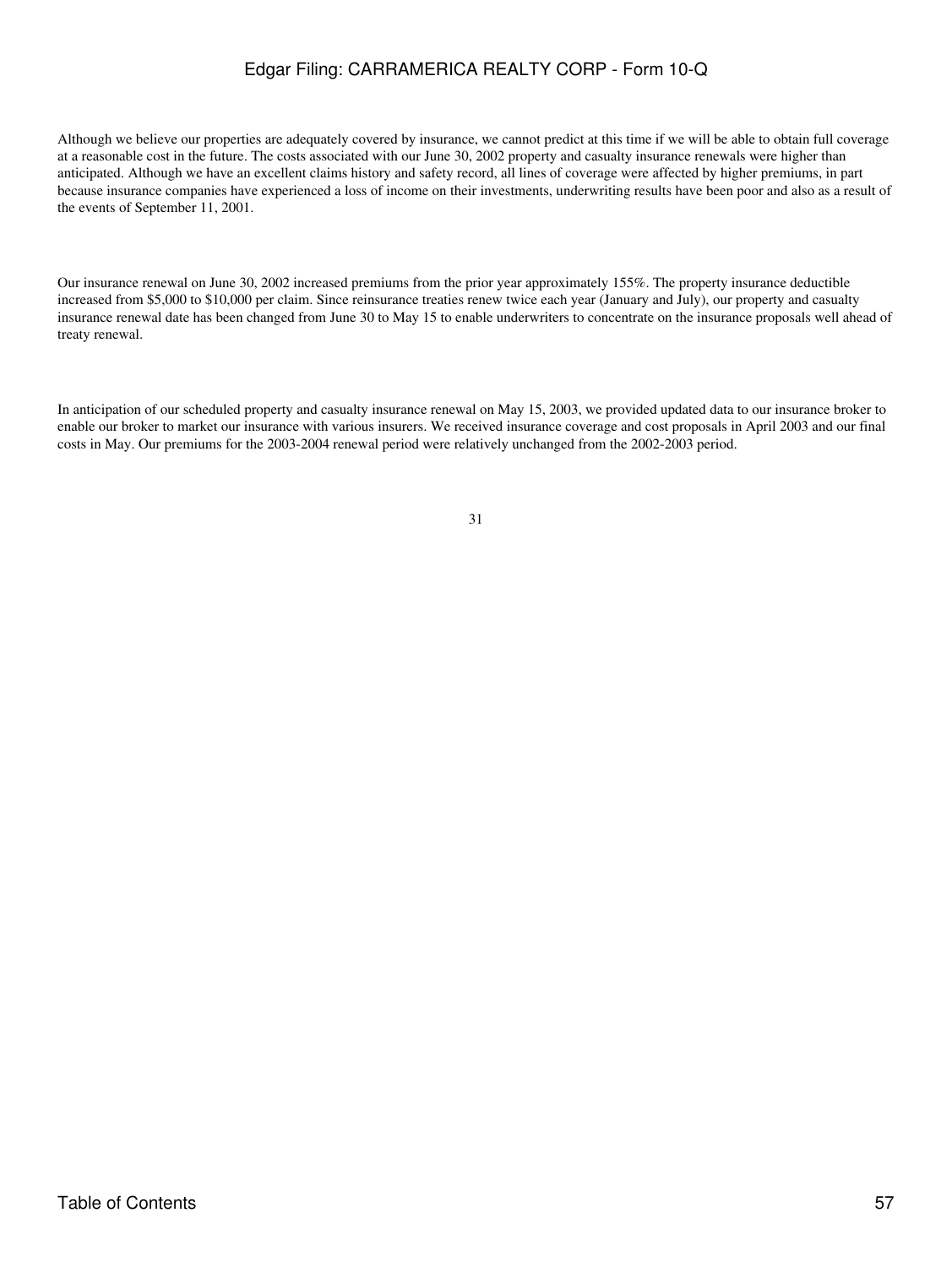# **Management** s Discussion and Analysis

As a result of the Terrorism Risk Insurance Act of 2002 (TRIA), we elected to purchase the TRIA coverage upon our 2003 insurance renewal rather than stand alone coverage. In June 2002, we purchased stand alone terrorism coverage with limits of \$200 million per occurrence and in the aggregate, with a deductible of \$1.0 million per claim, at a cost of approximately \$2.2 million per year. Our TRIA insurance increases our coverage to \$500 million for foreign certified terrorist acts but also includes \$25 million of coverage for domestic terrorism. Coverage, either under TRIA or a stand alone policy, includes only physical damage and does not include losses due to biological, chemical or radioactive contamination. The lack of coverage for such contamination could have a material adverse effect on our financial results if a building we own becomes uninhabitable as a result of a biological, chemical, radioactive or other contamination.

Due to the rising cost of California earthquake insurance, we reviewed our probable maximum loss (PML) and industry practice related to earthquake coverage for various factors. As a result of this review, we determined that it was possible to lower our earthquake coverage from \$200 million to \$150 million. We believe this will be sufficient coverage but there can be no assurance that such coverage will adequately compensate us for any loss, that our coverage would continue after a loss, or that a loss, even if covered, would not have a material adverse effect on our business, financial condition or results of operations.

In December 2002, three major corporate insurance policies were renewed for another annual term. The policies were the Directors and Officers Liability, Employment Practices Liability and the Professional (Errors and Omissions) Liability. As had been expected, the insurance markets were not favorable to the buyer due mainly to insurance industry conditions. The increases in premiums were 44% for Directors and Officers Liability, 76% for Employment Practices Liability and 45% for Professional (Errors and Omissions) Liability. The deductible for the Directors and Officers Liability policy changed from \$250,000 for each claim to \$500,000 for securities claims and \$250,000 for all other claims. The deductible for the Employment Practices Liability increased from \$50,000 per claim to \$250,000 per claim.

#### **HQ Global Workplaces, Inc.**

In 1997, we began making investments in HQ Global Workplaces, Inc. (HQ Global), a provider of executive office suites. On June 1, 2000, we, along with HQ Global, VANTAS Incorporated (VANTAS) and FrontLine Capital Group (FrontLine), consummated several transactions including (i) the merger of VANTAS with and into HQ Global, (ii) the acquisition by FrontLine of shares of HQ Global common stock from us and other stockholders of HQ Global, and (iii) the acquisition by VANTAS of our debt and equity interests in OmniOffices (UK) Limited and OmniOffices LUX 1929 Holding Company S.A. We received \$377.3 million in cash in connection with these transactions. In addition, \$140.5 million of debt which we had guaranteed was repaid with a portion of the cash proceeds. Following the transaction, we owned approximately 16% of the equity of HQ Global on a diluted basis and our investment had a carrying value of \$42.2 million. In 2001, based on a number of considerations, we recorded an impairment charge that reduced the carrying value of our remaining investment in HQ Global to zero.

On March 13, 2002, HQ Global filed for bankruptcy protection under Chapter 11 of the federal bankruptcy laws. During 1997 and 1998, to assist HQ Global as it grew its business, we provided guarantees of HQ Global s performance under four office leases. In the course of the bankruptcy proceedings, which were concluded in September 2003, HQ Global rejected two of these four leases. One lease was for approximately 22,000 square feet of space at two adjacent buildings in San Jose, California. Our liability under this guarantee was limited to approximately \$2.0 million. We reached agreement with the landlord of this lease under which we paid \$1.75 million in full satisfaction of the guarantee in January 2003. We recognized this expense in 2002.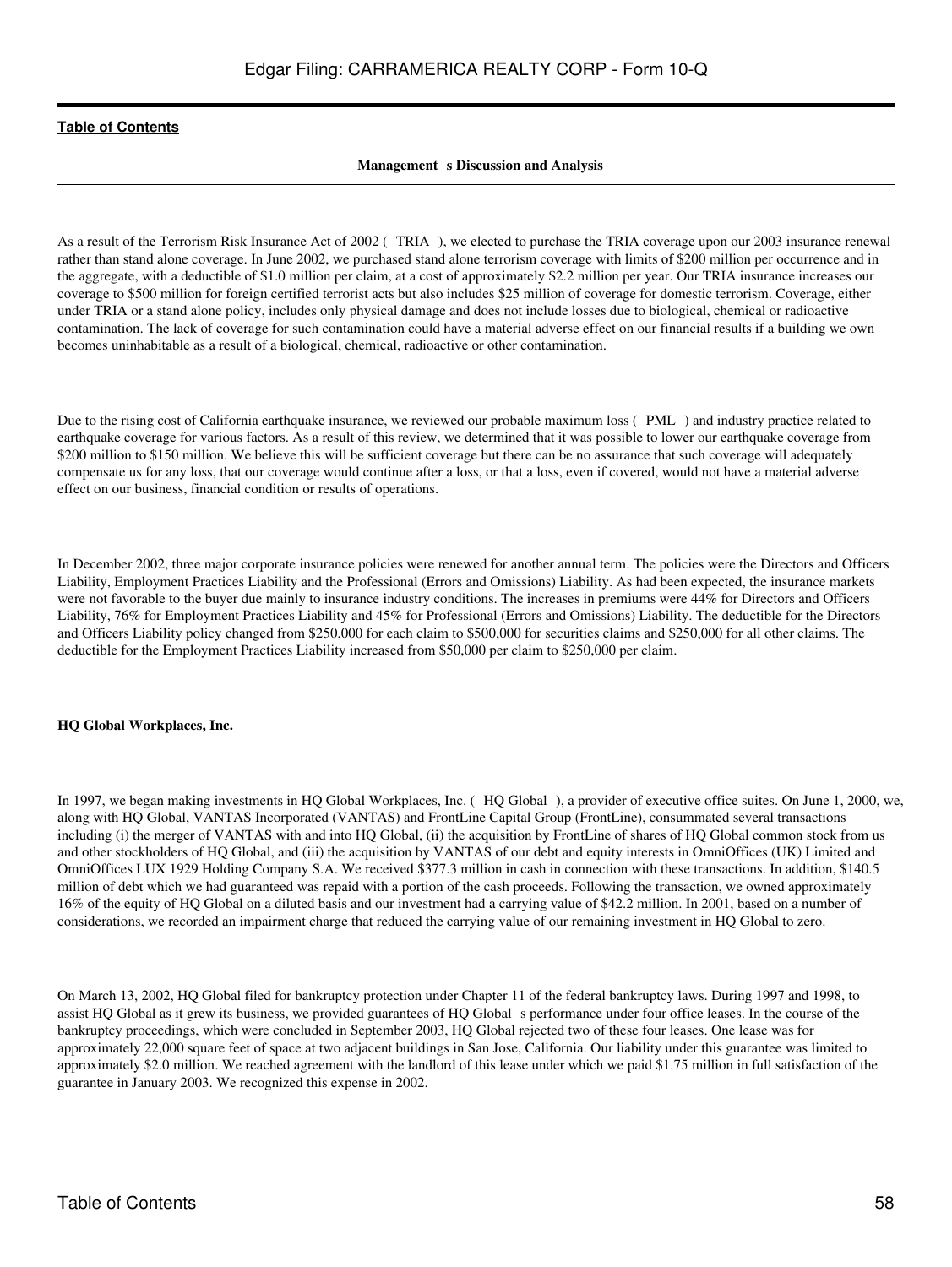The second lease rejected by HQ Global is a sublease, which runs through March 2008, for approximately 26,000 square feet of space in downtown Manhattan. In June 2002, we received a demand for payment of the full amount of the guarantee. We joined with HQ Global in filing suit on July 24, 2002 in HQ Global s bankruptcy proceedings asking the bankruptcy court to declare that, due to the surrender of the premises by HQ Global and the deemed acceptance by the landlord under the sublease of that surrender by virtue of its use of the premises, the lease was terminated by the landlord under the sublease not later than February 28, 2003. In light of our defenses and the uncertainity of these proceedings, we had not previously accrued any expense related to the guarantee. However, on September 16, 2003, the bankruptcy court ruled that HQ Global did not effectively surrender the premises under the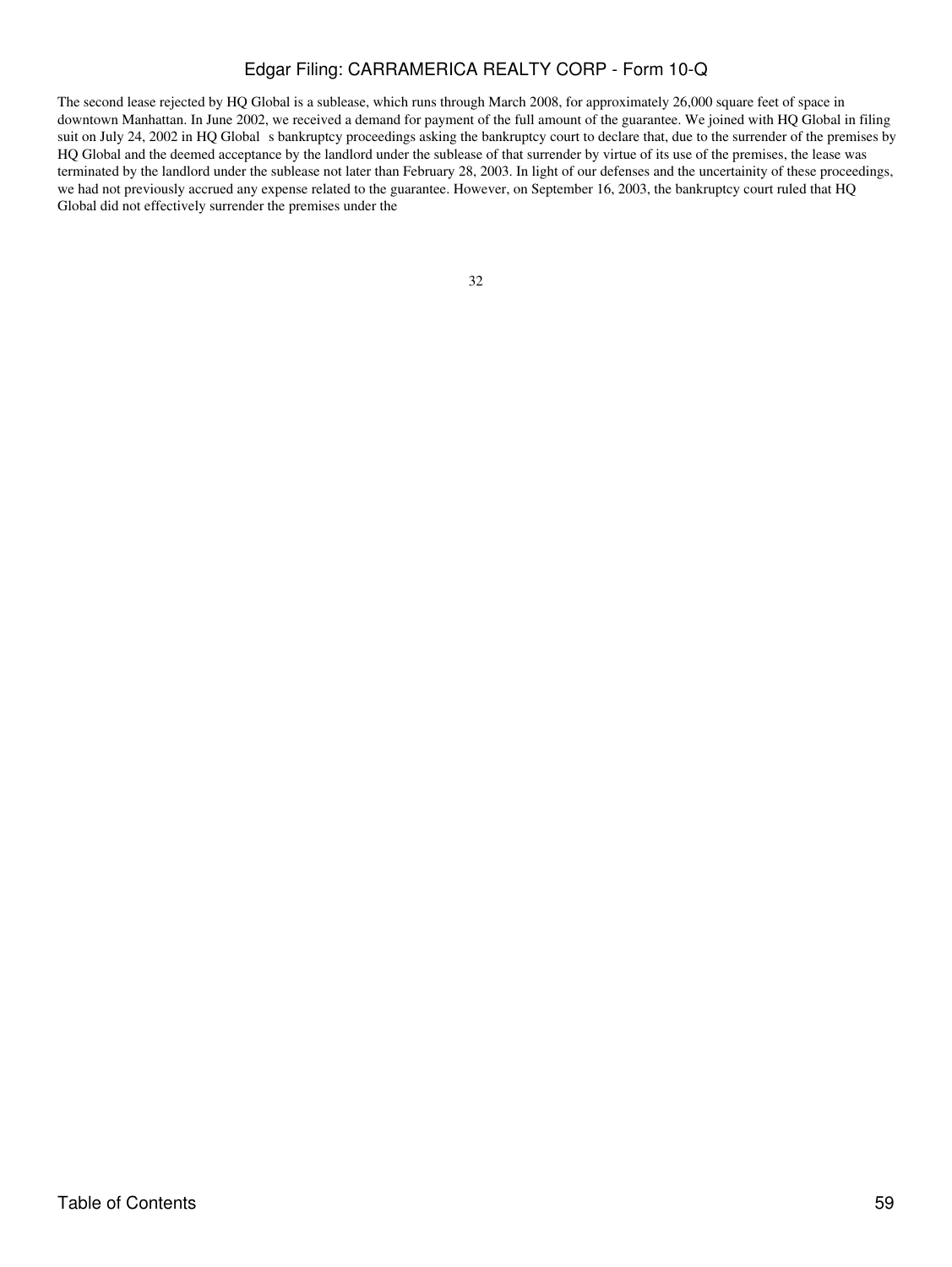## **Management** s Discussion and Analysis

sublease and that the landlord under the sublease therefore could not be deemed to have accepted a surrender. In October 2003, we entered into a tentative settlement agreement with the landlord under the sublease agreeing to pay \$5.4 million in cash in one payment. We accrued a provision for loss for this settlement in the third quarter of 2003 and we anticipate making this payment prior to the end of 2003.

One of the guaranteed leases that was not rejected by HQ Global runs though January 2013, and is for approximately 19,000 square feet of space in San Mateo, California. In the second quarter of 2002, we accrued a provision for loss under this guarantee of \$6.9 million based on the assumption that HQ Global would reject this lease and based on our estimates of the mitigated damages that would be incurred under the lease. In January 2003, HQ Global assigned its interest as a tenant in this lease to us and we in turn subleased the space back to HQ Global at current market rates together with the right to participate in a portion of HQ Global s future profits, if any, generated by its operations in the space. These agreements were subject to approval by the bankruptcy court and would have been enforceable only if HQ Global successfully reorganized and emerged from bankruptcy proceedings. On September 15, 2003, HQ Globals plan of reorganization was approved by the bankruptcy court. Based on HQ Global s reorganization plan being approved and HQ Global s current operating performance in the space, we reevaluated our estimated loss related to the guarantee and reduced our provision for loss under this guarantee by \$4.6 million to \$2.3 million in the third quarter of 2003. As of September 30, 2003, we had paid \$150,000 under this guarantee.

#### **New Accounting Pronouncements**

In November 2002, the Financial Accounting Standards Board (FASB) issued Interpretation No. 45, Guarantors Accounting and Disclosure Requirements for Guarantees, Including Indirect Guarantees of Indebtedness of Others. The Interpretation requires recognition of liabilities at their fair value for newly issued guarantees. The Interpretation requires certain disclosures, which we have included in note 5. The adoption of Interpretation No. 45 on January 1, 2003 did not have a material effect on our financial statements.

In December 2002, the FASB issued SFAS No. 148, Accounting for Stock-Based Compensation - Transition and Disclosure. SFAS No. 148 provides alternative methods of transition for a voluntary change to the fair value based method of accounting for stock-based compensation and requires disclosure in both annual and interim financial statements about the method of accounting for stock-based compensation and the effect of the method used on reported results. Effective January 1, 2003, we adopted the fair value based method of accounting for stock-based compensation costs. We elected to use the prospective method of transition to the fair value method provided in SFAS No. 148 and, accordingly, the method is being applied for all employee stock compensation awards granted, modified or settled on or after January 1, 2003.

In January 2003, the FASB issued Interpretation No. 46, Consolidation of Variable Interest Entities. This Interpretation addresses the consolidation of variable interest entities (VIEs) in which the equity investors lack one or more of the essential characteristics of a controlling financial interest or where the equity investment at risk is not sufficient for the entity to finance its activities without subordinated financial support from other parties. The Interpretation initially applied to VIEs created after January 31, 2003 and to VIEs in which we acquired an interest after that date. It also applies to VIEs in which we acquired an interest before February 1, 2003. The adoption of Interpretation No. 46 in 2003 had no effect on our financial statements as we concluded that we are not required to consolidate any of our unconsolidated real estate ventures that we have accounted for using the equity method or the VIEs described below.

We entered two arrangements subsequent to January 31, 2003 which are VIEs. We have provided mezzanine loans and guaranties to third-parties for development management projects. The purpose of these entities is to build and own office buildings in Washington, D.C. Based upon our analysis, we believe that we are not the primary beneficiary of either entity and; we are not consolidating them. Our maximum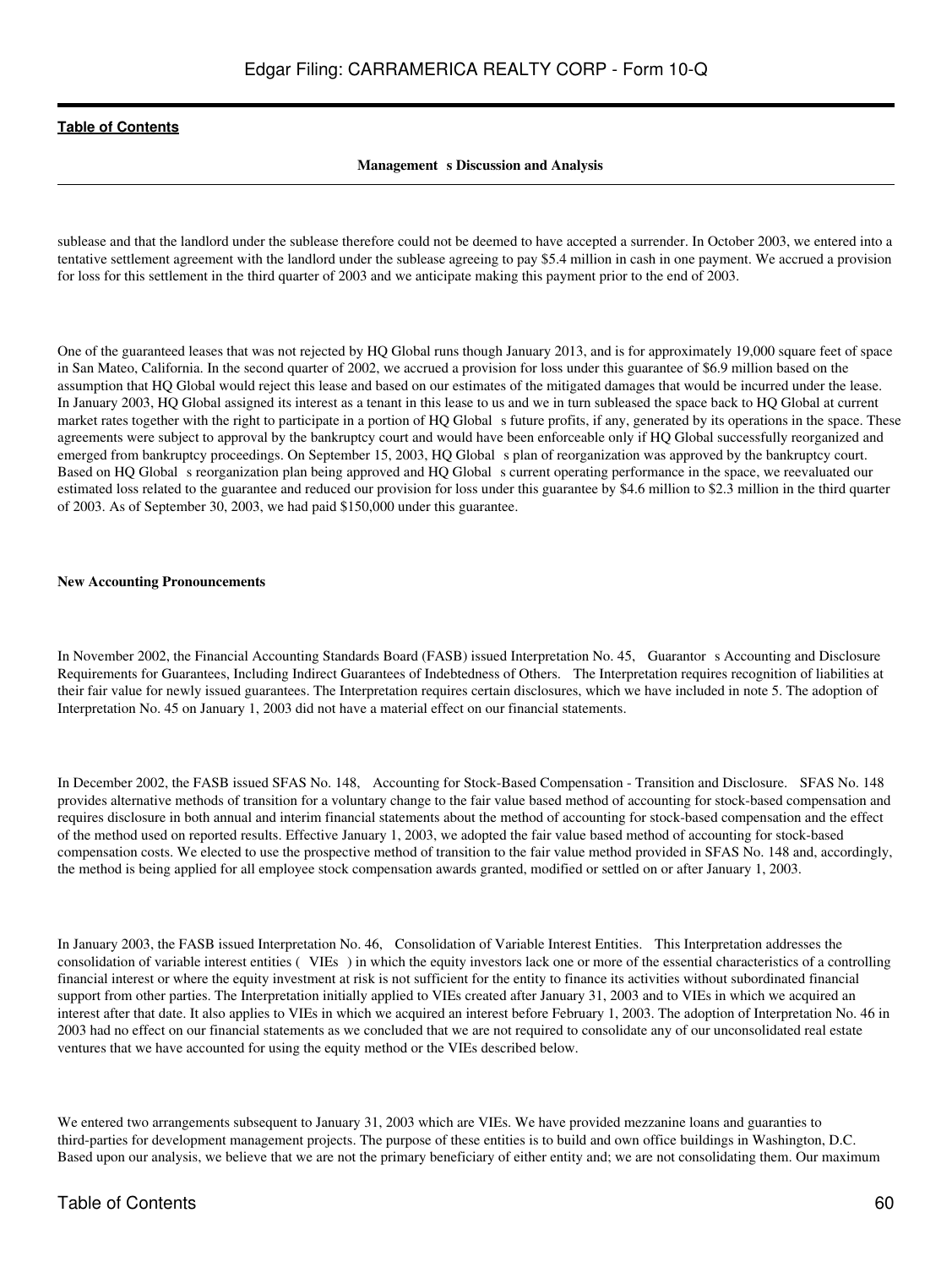exposure to loss as of September 30, 2003 is \$41.3 million, the sum of our notes receivable and the maximum exposure under the guaranties.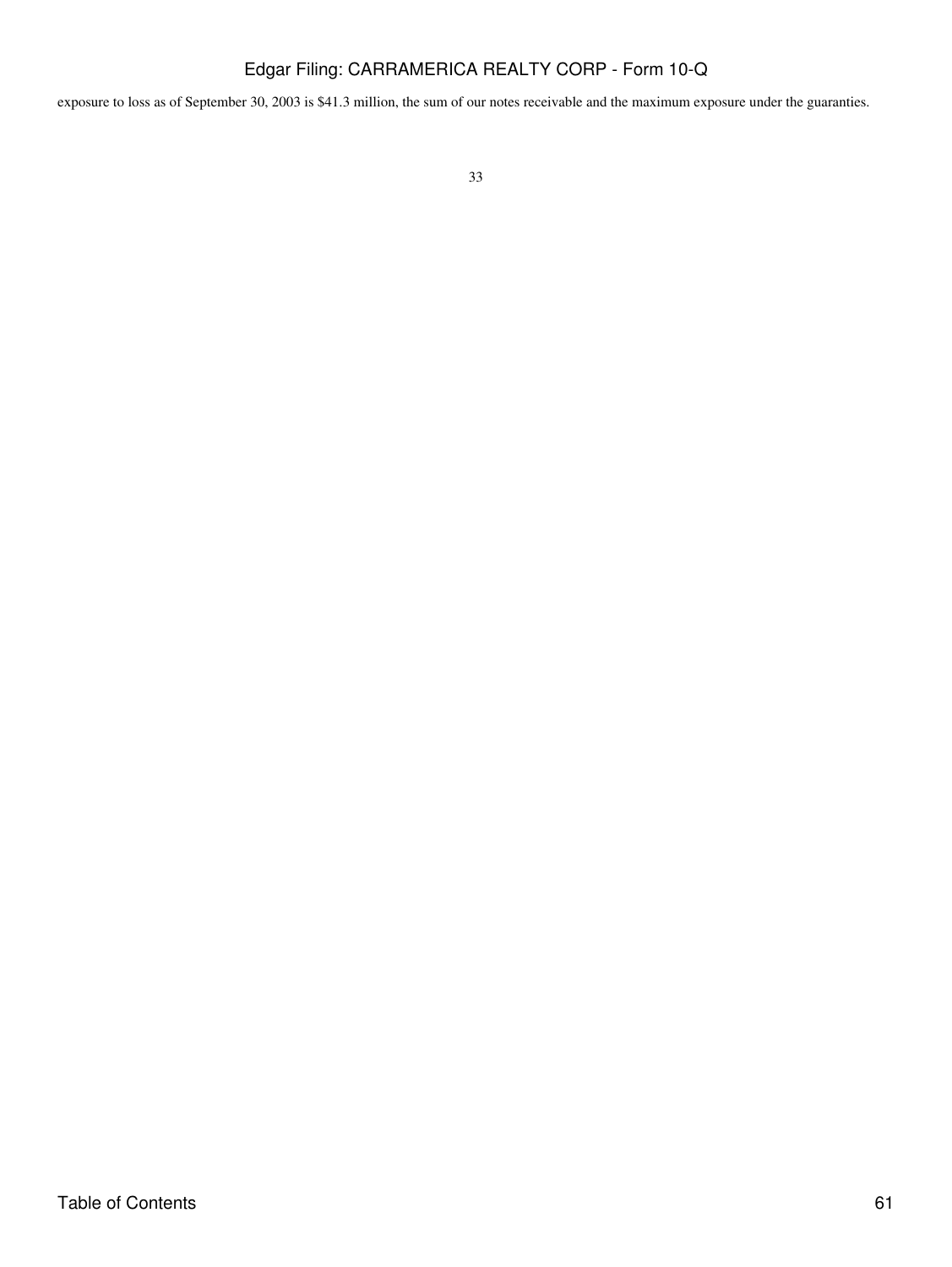## **Management** s Discussion and Analysis

In May 2003, the FASB issued SFAS No. 150, Accounting for Certain Financial Instruments with Characteristics of both Liabilities and Equity. SFAS No. 150 establishes standards for the classification and measurement of certain financial instruments with characteristics of both liabilities and equity. It requires that an issuer classify a financial instrument that is within its scope as a liability (or an asset in some circumstances). In particular, it requires that mandatorily redeemable financial instruments be classified as liabilities and reported at fair value and that changes in their fair values be reported as interest cost.

SFAS No. 150 was effective for us as of July 1, 2003. On October 29, 2003, the FASB indefinitely delayed the provision of the statement related to non-controlling interests in limited-life subsidiaries that are consolidated. Based on FASB s deferral of this provision, adoption did not affect our financial statements.

We had determined that one of our consolidated partnerships was a limited-life entity. We estimate the fair value of the minority interest in this partnership at September 30, 2003 was \$9.5 million.

### **Funds From Operations**

Funds from Operations (FFO) is a widely used measure of operating performance for real estate companies. We provide FFO as a supplement to net income calculated in accordance with accounting principles generally accepted in the United States of America (GAAP). Although FFO is a widely used measure of operating performance for equity REITs, FFO does not represent net income calculated in accordance with GAAP. As such, it should not be considered an alternative to net income as an indication of our operating performance. In addition, FFO does not represent cash generated from operating activities in accordance with GAAP, nor does it represent cash available to pay distributions and should not be considered as an alternative to cash flow from operating activities, determined in accordance with GAAP as a measure of our liquidity, nor is it indicative of funds available to fund our cash needs, including our ability to make cash distributions. FFO is defined by the National Association of Real Estate Investment Trusts (NAREIT) as follows:

Net income - computed in accordance with GAAP;

Less gains (or plus losses) from sales of operating properties and items that are classified as extraordinary items under GAAP;

Plus depreciation and amortization of assets uniquely significant to the real estate industry;

Plus or minus adjustments for unconsolidated partnerships and joint ventures (to reflect funds from operations on the same basis).

We believe that FFO is helpful to investors as a measure of our performance because it excludes various items included in net income that do not relate to or are not indicative of our operating performance, such as gains and losses on sales of real estate and real estate related depreciation and amortization, which can make periodic analyses of operating performance more difficult to compare. Our management believes, however, that FFO, by excluding such items, which can vary among owners of similar assets in similar condition based on historical cost accounting and useful life estimates, can help compare the operating performance of a companys real estate between periods or as compared to different companies. Our FFO may not be comparable to FFO reported by other REITs. These other REITs may not define the term in accordance with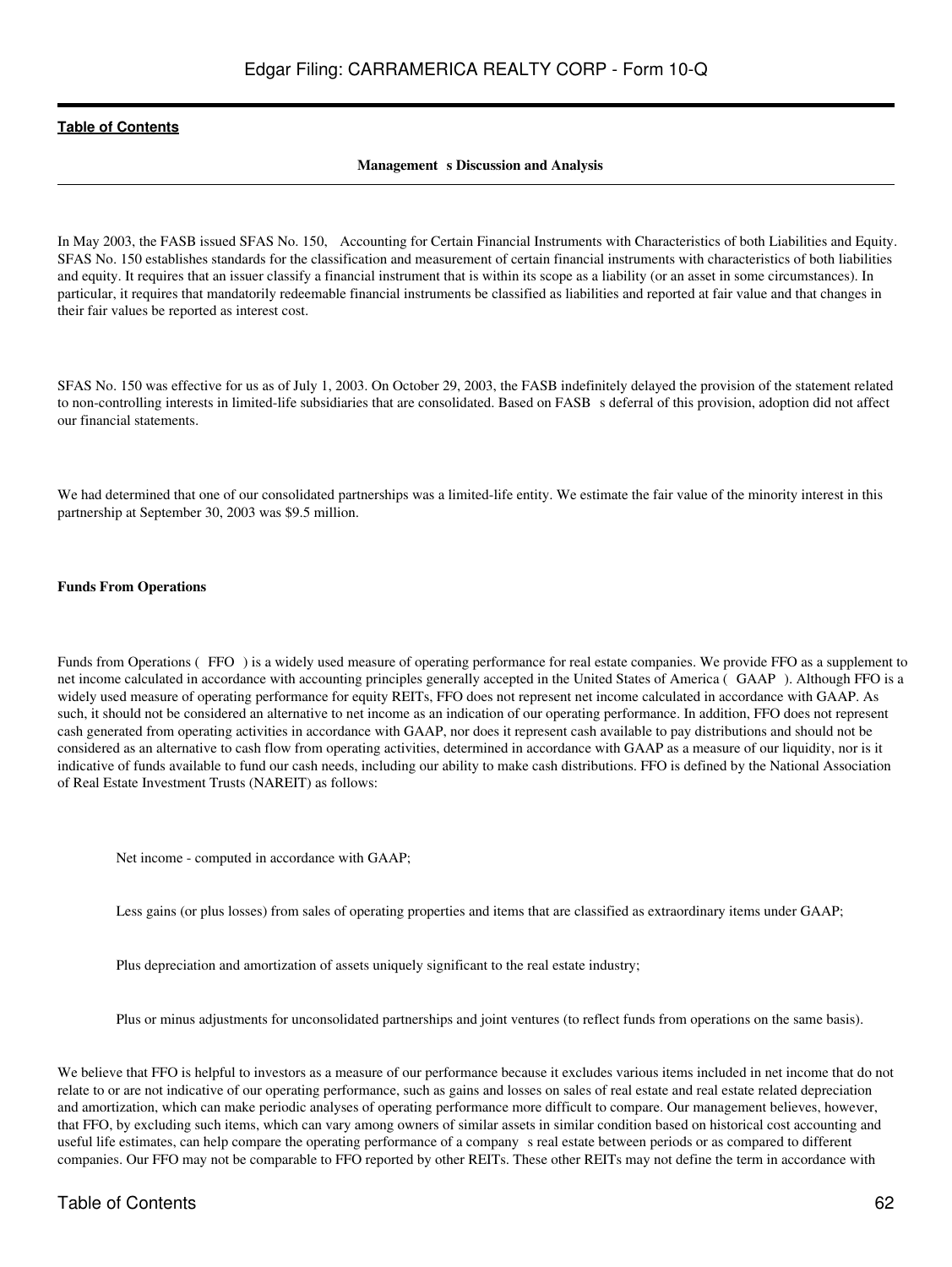the current NAREIT definition or may interpret the current NAREIT definition differently than us.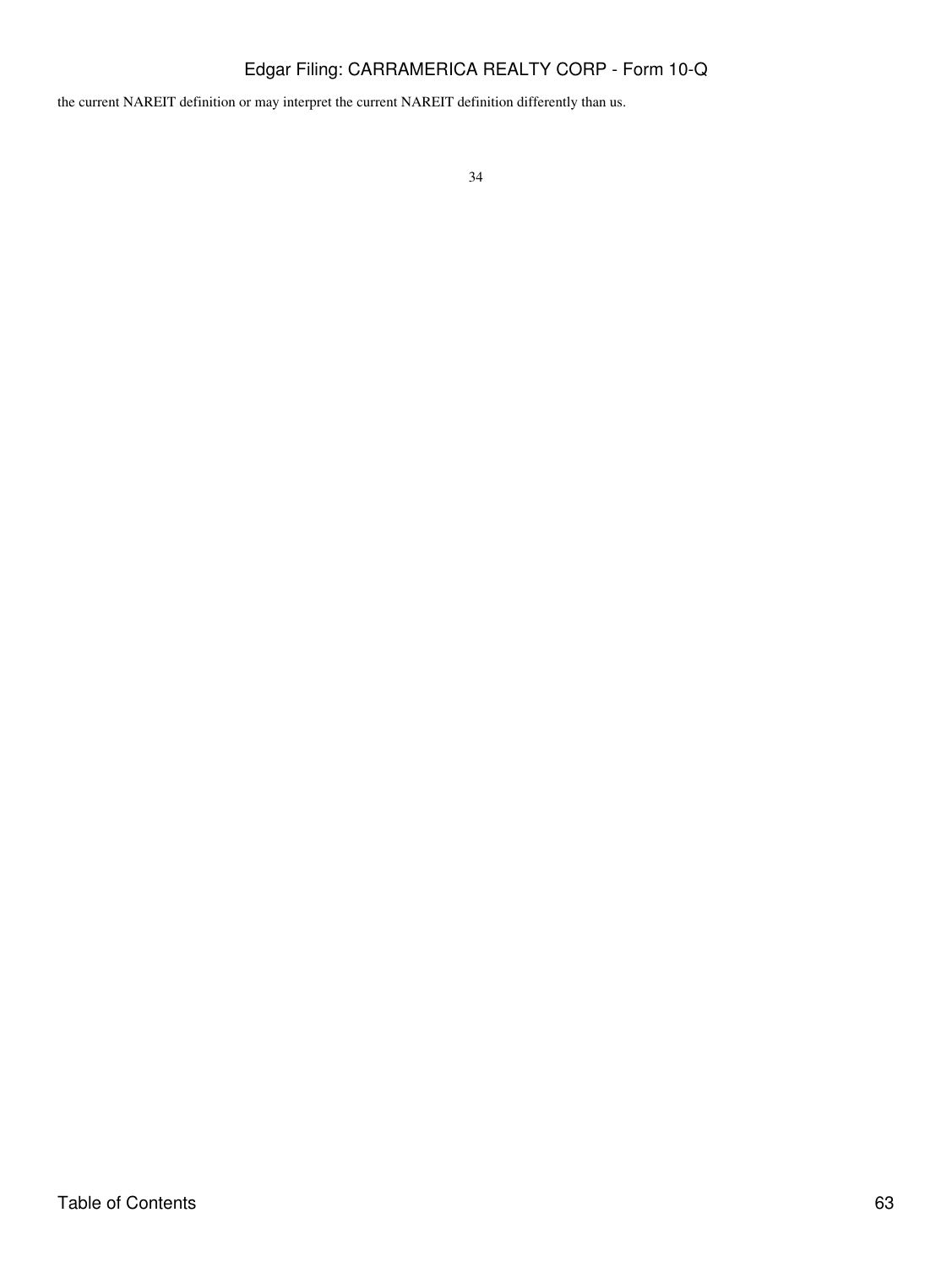## **Management** s Discussion and Analysis

The following table provides the calculation of our FFO and a reconciliation of FFO to net income for the periods presented:

|                                                                                 | For the three months<br>ended September 30, |           | For the nine months<br>ended September 30, |           |
|---------------------------------------------------------------------------------|---------------------------------------------|-----------|--------------------------------------------|-----------|
|                                                                                 | 2003                                        | 2002      | 2003                                       | 2002      |
| (In thousands)                                                                  |                                             |           |                                            |           |
| Net income                                                                      | \$23,987                                    | \$48,119  | \$59,787                                   | \$85,804  |
| Adjustments                                                                     |                                             |           |                                            |           |
| Minority interest                                                               | 2,616                                       | 5,113     | 8.385                                      | 11,120    |
| FFO allocable to Unitholders                                                    | (4,343)                                     | (4,857)   | (13, 122)                                  | (13, 848) |
| Depreciation and amortization                                                   | 34,658                                      | 32,329    | 103,654                                    | 101,500   |
| Minority interests (non-Unitholders share of depreciation, amortization and net |                                             |           |                                            |           |
| income)                                                                         | (333)                                       | (291)     | (940)                                      | (807)     |
| Gain on sale of assets                                                          | (10, 155)                                   | (26, 127) | (13,400)                                   | (29, 467) |
|                                                                                 |                                             |           |                                            |           |
| FFO as defined by $NAREIT1$                                                     | \$46,430                                    | \$54,286  | \$144,364                                  | \$154,302 |
|                                                                                 |                                             |           |                                            |           |

<sup>1</sup> FFO as defined by NAREIT for the nine months ended September 30, 2003 and 2002, includes impairment losses on real estate of \$2.7 million and \$1.3 million, respectively. Prior to the third quarter of 2003, we followed a practice of excluding such losses from FFO (except to the extent they related to land). However, we revised this practice based on clarification of the SEC staff s position on the FFO treatment of impairment losses and guidance from NAREIT issued during the third quarter of 2003.

# **FORWARD-LOOKING STATEMENTS**

Certain statements contained herein constitute forward-looking statements within the meaning of the Private Securities Litigation Reform Act of 1995 (the Reform Act). Such forward-looking statements involve known and unknown risks, uncertainties and other factors that may cause our, and our affiliates, or the industry s actual results, performance, dividends, achievements or transactions to be materially different from any future results, performance, dividends, achievements or transactions expressed or implied by such forward-looking statements. Such factors include, among others, the following:

National and local economic, business and real estate conditions that will, among other things, affect:

Demand for office properties,

The ability of the general economy to recover timely from the current economic conditions,

The availability and creditworthiness of tenants,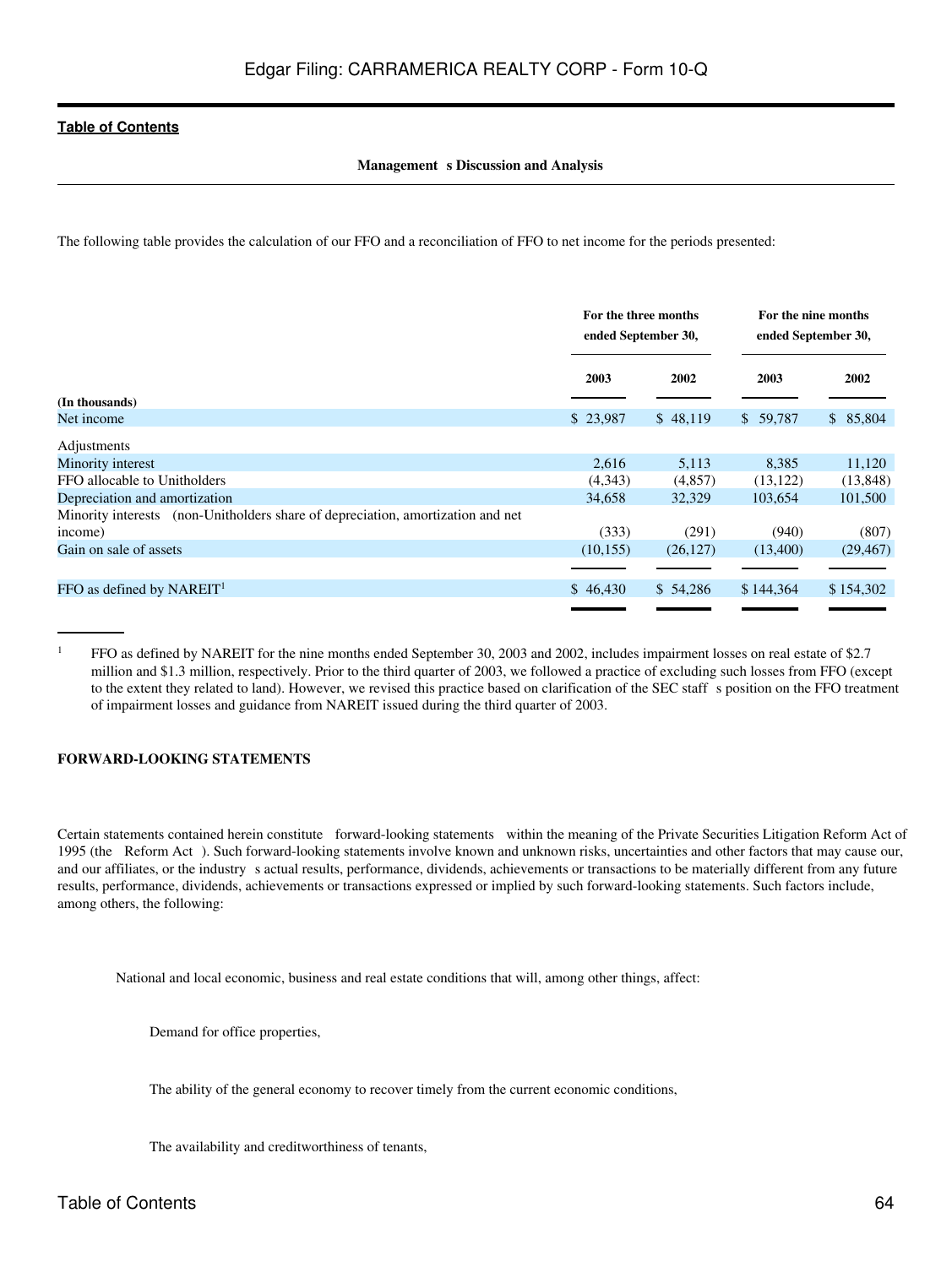The level of lease rents, and

The availability of financing for both tenants and us;

Adverse changes in the real estate markets, including, among other things:

Competition with other companies, and

Risks of real estate acquisition and development (including the failure of pending acquisitions to close and pending developments to be completed on time and within budget);

Possible charges or payments resulting from our guarantees of certain leases of HQ Global Workplaces, Inc;

Actions, strategies and performance of affiliates that we may not control or companies in which we have made investments;

Ability to obtain insurance at a reasonable cost;

Ability to maintain our status as a REIT for federal and state income tax purposes;

Ability to raise capital;

Governmental actions and initiatives; and

Environmental/safety requirements.

For further discussion of these and other factors that could impact our future results, performance, achievements or transactions, see the documents we file from time to time with the Securities and Exchange Commission, and in particular, the section titled The Company Risk Factors in our Annual Report on Form 10-K.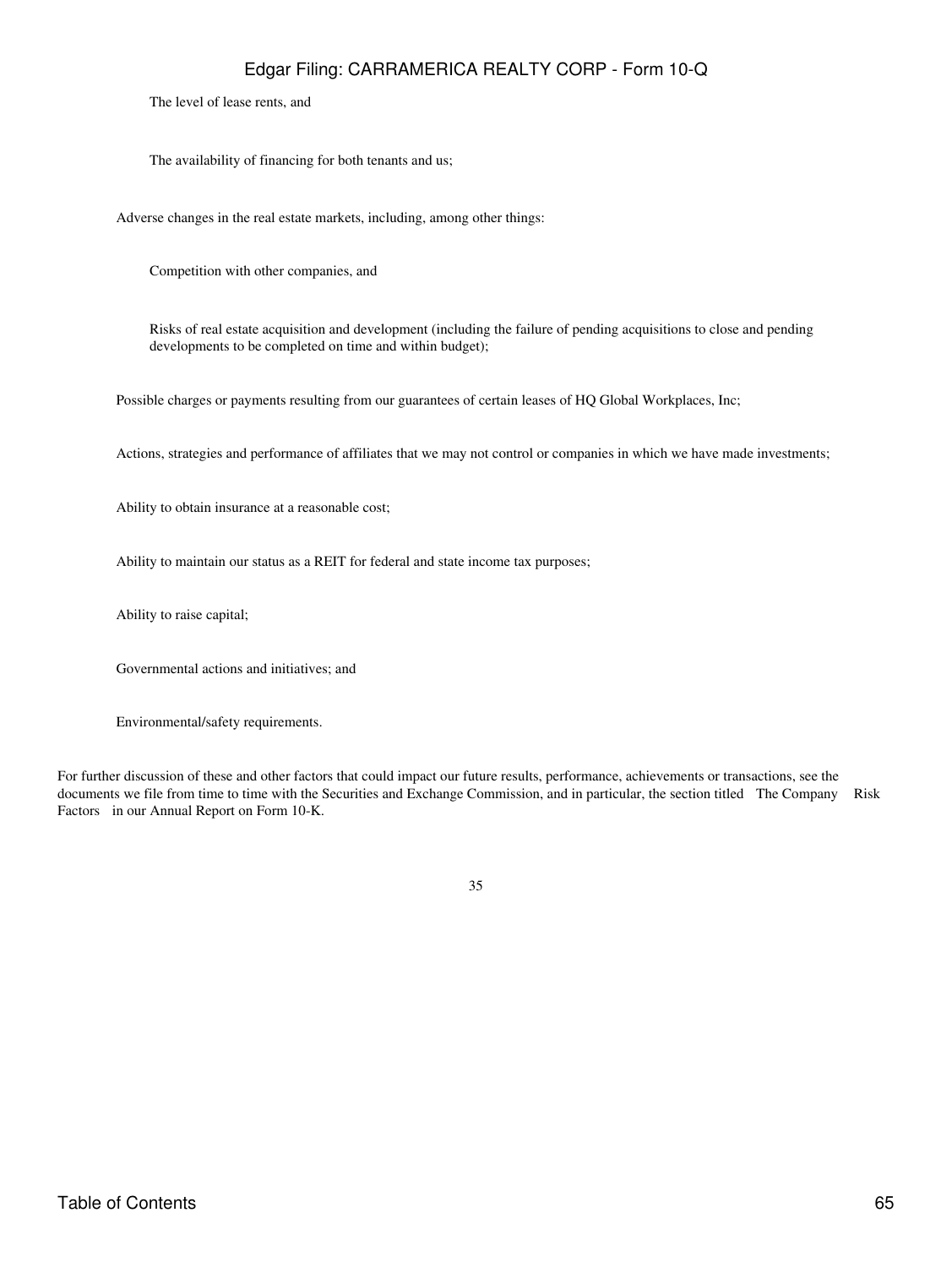### **Item 3. Quantitative and Qualitative Disclosures About Market Risk**

Our future earnings and cash flows and the fair values of our financial instruments are dependent upon prevailing market rates. Market risk associated with financial instruments and derivative and commodity instruments is the risk of loss from adverse changes in market prices or rates. We manage our risk by matching projected cash inflows from operating activities, financing activities and investing activities with projected cash outflows to fund debt payments, acquisitions, capital expenditures, distributions and other cash requirements. We may also use derivative financial instruments at times to limit market risk. Interest rate protection agreements may be used to convert variable rate debt to a fixed rate basis, to convert fixed rate debt to a variable rate basis or to hedge anticipated financing transactions. We use derivative financial instruments only for hedging purposes, and not for speculation or trading purposes.

On May 8, 2002, we entered into interest rate swap agreements with JP Morgan Chase and Bank of America, N.A. hedging \$150.0 million of senior unsecured notes due July 2004. We receive interest at a fixed rate of 7.2% and pay interest at a variable rate of six-month LIBOR in arrears plus 2.72%. The interest rate swaps mature at the same time the notes are due. The swaps qualify as fair value hedges for accounting purposes. The fair value of the interest rate swaps is recognized on our balance sheet and the carrying value of the senior unsecured notes is increased or decreased by an offsetting amount. As of September 30, 2003, the fair value of the interest rate swaps was approximately \$3.2 million. We recognized reductions in interest expense for the three months ended September 30, 2003 and 2002 of approximately \$1.2 million and \$1.0 million, respectively, and for the nine months ended September 30, 2003 and 2002 of approximately \$3.7 million and \$1.5 million, respectively, related to the swaps. As of September 30, 2003, taking into account the effect of the interest rate swaps, the effective interest rate on the notes was reduced to 3.94%.

On November 20, 2002, in conjunction with the issuance of \$175.0 million of senior unsecured notes, we entered into interest rate swap agreements with JP Morgan Chase, Bank of America, N.A. and Goldman Sachs & Co. We receive interest at a fixed rate of 5.25% and pay interest at a variable rate of six-month LIBOR in arrears plus 1.405%. The interest rate swaps mature at the same time the notes are due. The swaps qualify as fair value hedges for accounting purposes. The fair value of the interest rate swaps is recognized on our balance sheet and the carrying value of the senior unsecured notes is increased or decreased by an offsetting amount. As of September 30, 2003, the fair value of the interest rate swaps was approximately \$3.3million. We recognized reductions in interest expense for the three and nine months ended September 30, 2003 of approximately \$1.1 million and \$3.4 million, respectively, related to the swaps. As of September 30, 2003, taking into account the effect of the interest rate swaps, the effective interest rate on the notes was reduced to 2.63%.

Our interest rate swaps also expose us to the risk of higher interest costs if LIBOR should increase above its current low levels. A 10% increase in the current interest rate would have increased interest expense related to the bonds subject to the interest rate swaps approximately \$263,000 for the third quarter of 2003 and \$789,000 for the nine months ended September 30, 2003.

As part of the assumption of \$63.5 million of debt associated with the purchase of two operating properties in August 2002, we purchased interest rate caps with a notional amount of \$97.0 million and LIBOR capped at 6.75%. As of June 30, 2003, the fair market value of these interest rate caps was not material.

Our unsecured line of credit carries an interest rate of 30-day LIBOR plus 0.7%. This exposes us to the risk of higher interest costs if 30-day LIBOR should increase above its current low levels. A 10% increase in the current interest rate would have increased interest expense on the line of credit approximately \$91,000 for the third quarter of 2003 and \$233,000 for the nine months ended September 30, 2003.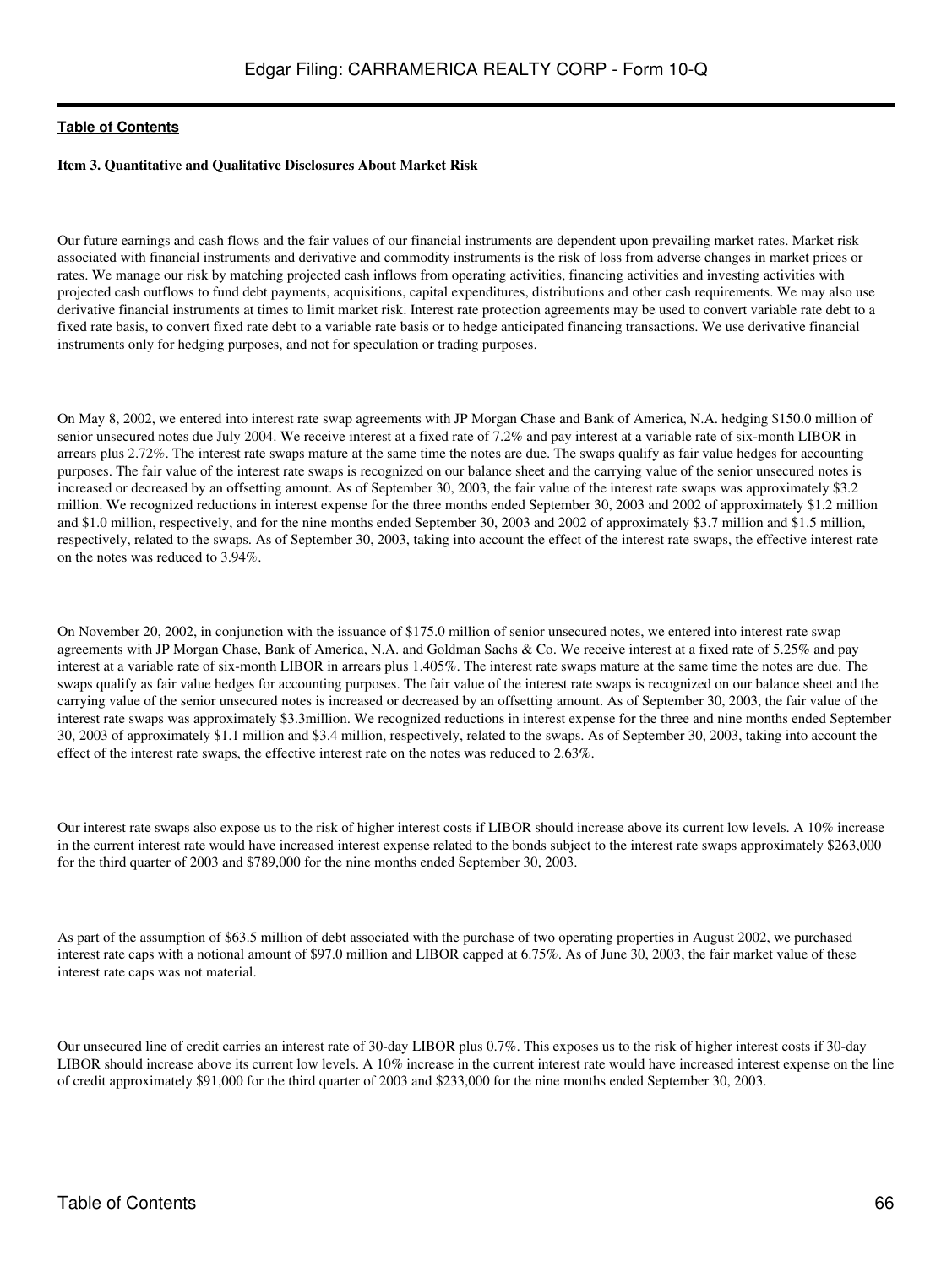Any other significant changes in our market risk that have occurred since the filing of our Annual Report on Form 10-K for the year ended December 31, 2002 are summarized in the Liquidity and Capital Resources section of the Management s Discussion and Analysis of Financial Condition and Results of Operations.

## **Item 4. Controls and Procedures**

Evaluation was performed under the supervision and with the participation of our management, including our Chief Executive Officer and Chief Financial Officer, of the effectiveness as of September 30, 2003 of the design and operation of our disclosure controls and procedures as defined in Rule 13a-15 of the rules promulgated under the Securities and Exchange Act of 1934, as amended. Based on that evaluation, the Chief Executive Officer and Chief Financial Officer concluded that the design and operation of these disclosure controls and procedures were effective. There has been no change in our internal control over financial reporting identified in connection with that evaluation that occurred during the three months ended September 30, 2003 that has materially affected, or is reasonably likely to materially affect, our internal control over financial reporting.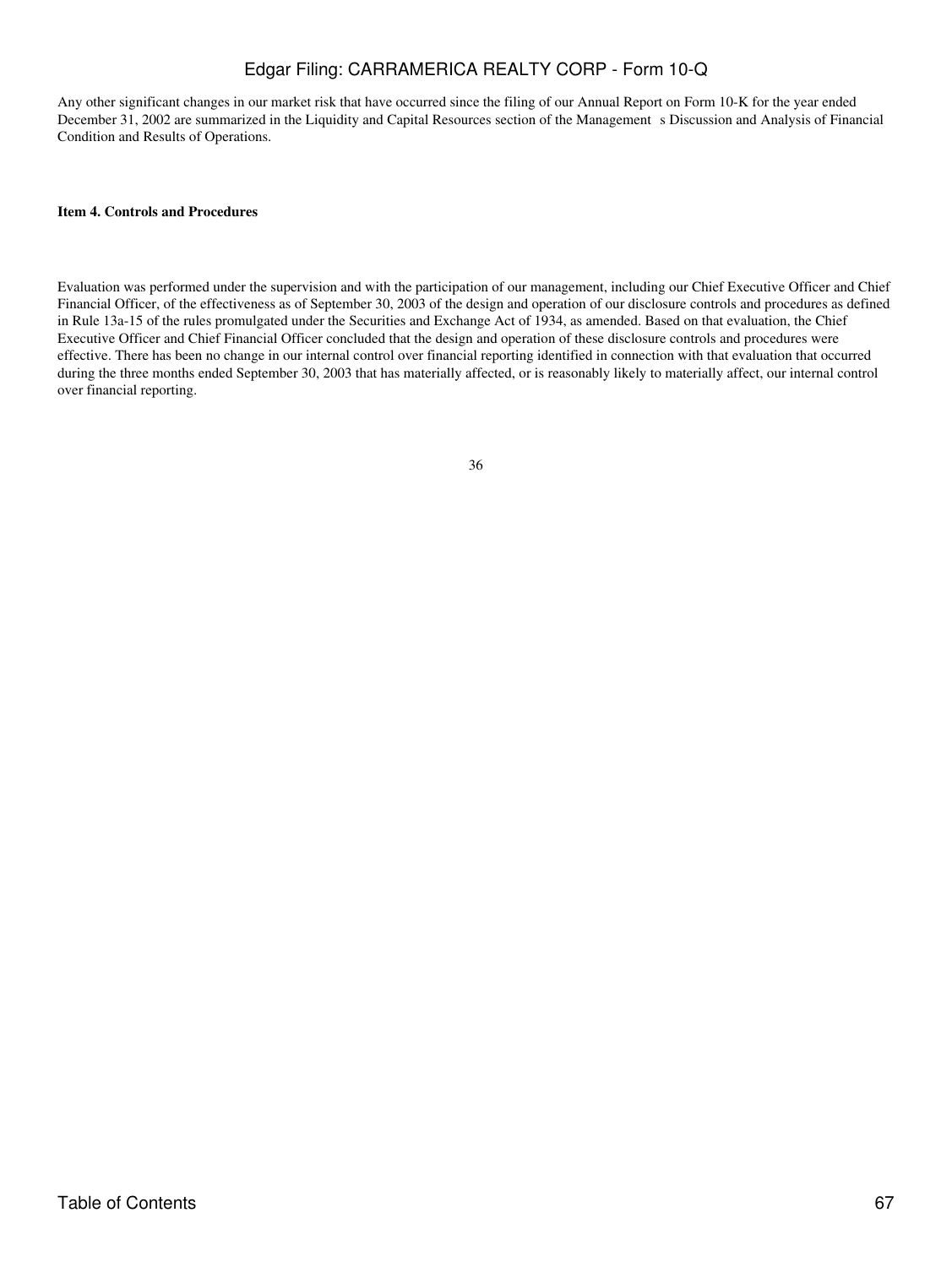**Part II**

### **OTHER INFORMATION**

**Item 1. Legal Proceedings**

HQ Global Stockholders

We are currently involved in a lawsuit filed in April 2000 by two stockholders of HQ Global arising out of the June 2000 merger transaction involving HQ Global and VANTAS Incorporated. These two stockholders have brought claims against HQ Global, the board of directors of HQ Global, FrontLine Capital Group and us in Delaware Chancery Court. The two stockholders allege that, in connection with the merger transaction, we breached our fiduciary duties to the two stockholders and breached a contract with the stockholders. The claim relates principally to the allocation of consideration paid to us with respect to our interest in an affiliate of HQ Global that conducts international executive suites operations. The stockholders asked the court to rescind the transaction, or in the alternative to award compensatory and rescissory damages. The court determined that it would not rescind the merger transaction, but held open the possibility that compensatory damages could be awarded or that another equitable remedy might be available.

In connection with the HQ Global/VANTAS merger transaction, we agreed to indemnify all of the individuals who served as directors of HQ Global at the time of the transaction, including Thomas A. Carr, Oliver T. Carr, Jr. and Philip Hawkins, who currently serve as directors and/or executive officers of us, with respect to any losses incurred by them arising out of the above litigation (as well as related litigation that was resolved in our favor in the second quarter of 2003), if they first tried and were unsuccessful in getting the losses reimbursed by HQ Global or from insurance proceeds. It was expected at the time that these former directors would be indemnified against any of these losses by HQ Global, as required by HQ Global s certificate of incorporation and bylaws. HQ Global has not satisfied its indemnity obligation to these directors, and in light of HQ Global s bankruptcy filing in March 2002, is not likely to do so in the future. As a result, we have paid the costs incurred by these directors in connection with the above litigation. We paid approximately \$725,000 of costs pursuant to this indemnification arrangement, all of which represents amounts paid to legal counsel for these directors for this suit and the related litigation that was resolved in our favor in the second quarter of 2003.

We believe that these claims, including those asserted against us and against the former directors who we are obligated to indemnify, are without merit and that we and the former directors will ultimately prevail in this action, although we cannot assure you that the court will not find in favor of these stockholders. If the court did find in favor of these stockholders, such adverse result or any indemnification obligation arising from such adverse result could have a material adverse effect on our results of operations. Currently, these stockholders have not asserted the amount of any potential damages and, based on the preliminary proceedings to date, we are unable to determine a potential range of loss with respect to the claims against us or the former directors.

#### HQ Global Lease Guarantees

We are currently involved in litigation arising out of a sublease entered into by HQ Global in March 1998 and our guarantee to the landlord of the performance of HQ Global s obligations under the sublease. On March 13, 2002 HQ Global filed for bankruptcy protection under Chapter 11 of the federal bankruptcy laws in the United States Bankruptcy Court for the District of Delaware. In its bankruptcy proceedings, HQ Global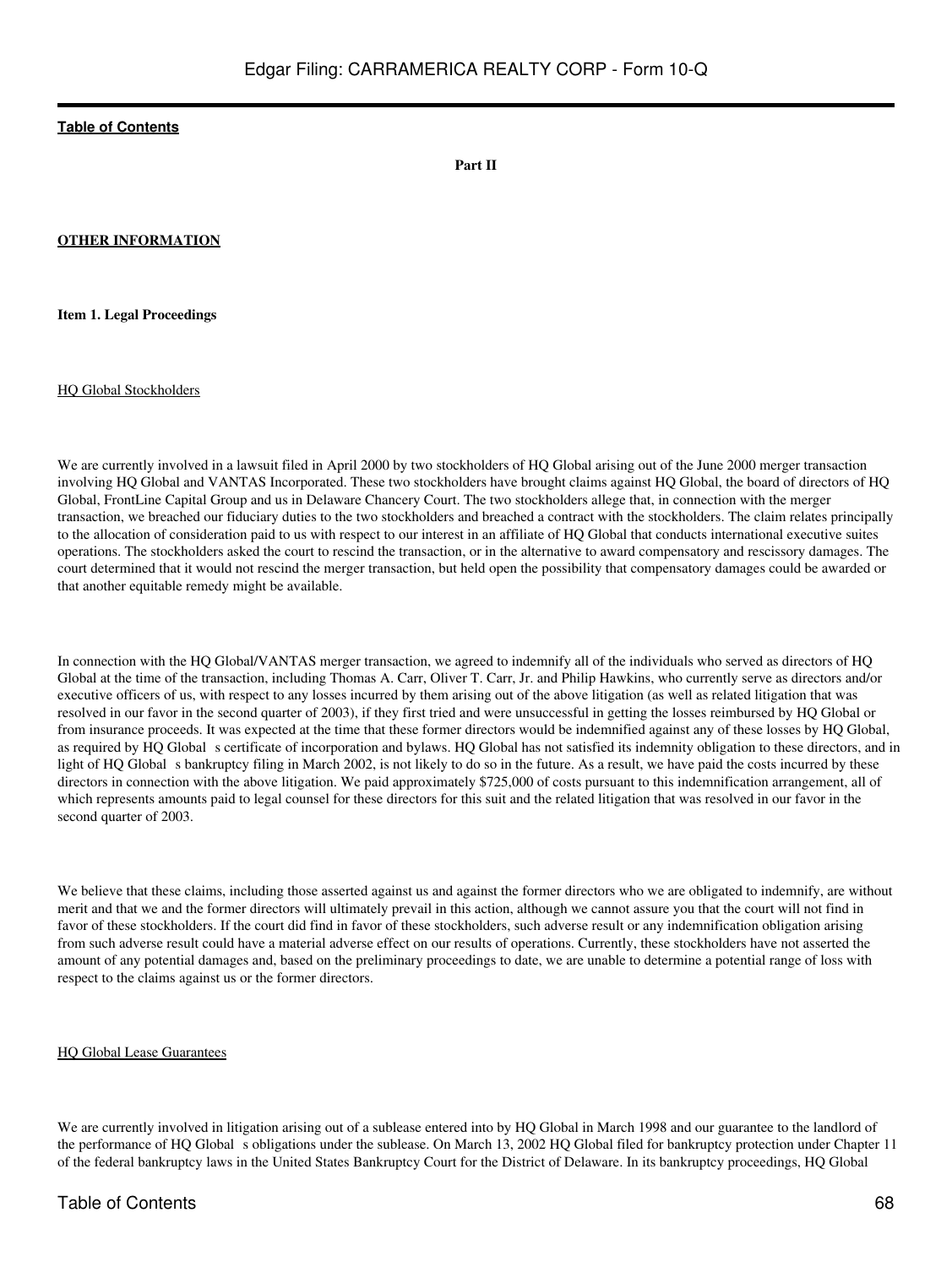rejected the sublease effective April 30, 2002. In June 2002, we received a demand for payment by the landlord of the full amount of the guarantee (approximately \$5.4 million of base rent payments remained under the sublease).

We believed, however, that we had defenses to making payment under the guarantee and therefore joined with HQ Global in filing suit on July 24, 2002 in HQ Global s bankruptcy proceedings asking the bankruptcy court to declare that the sublease was terminated not later than February 28, 2002 due to the surrender of the premises by HQ Global and the deemed acceptance by the landlord under the sublease of that surrender by virtue of its use of the premises.

In light of our defenses and the uncertainty of these proceedings, we had not previously accrued any expense relating to the guarantee. However, on September 16, 2003, the bankruptcy court ruled in favor of the landlord under the sublease, finding that HQ Global did not effectively surrender the premises under the sublease and that the landlord under the sublease could not be deemed to have accepted surrender. In October 2003, we entered into a tentative settlement agreement with the landlord under the sublease agreeing to pay \$5.4 million in cash in one payment. We accrued a provision for loss for this settlement in the third quarter of 2003 and we anticipate making this payment prior to the end of 2003.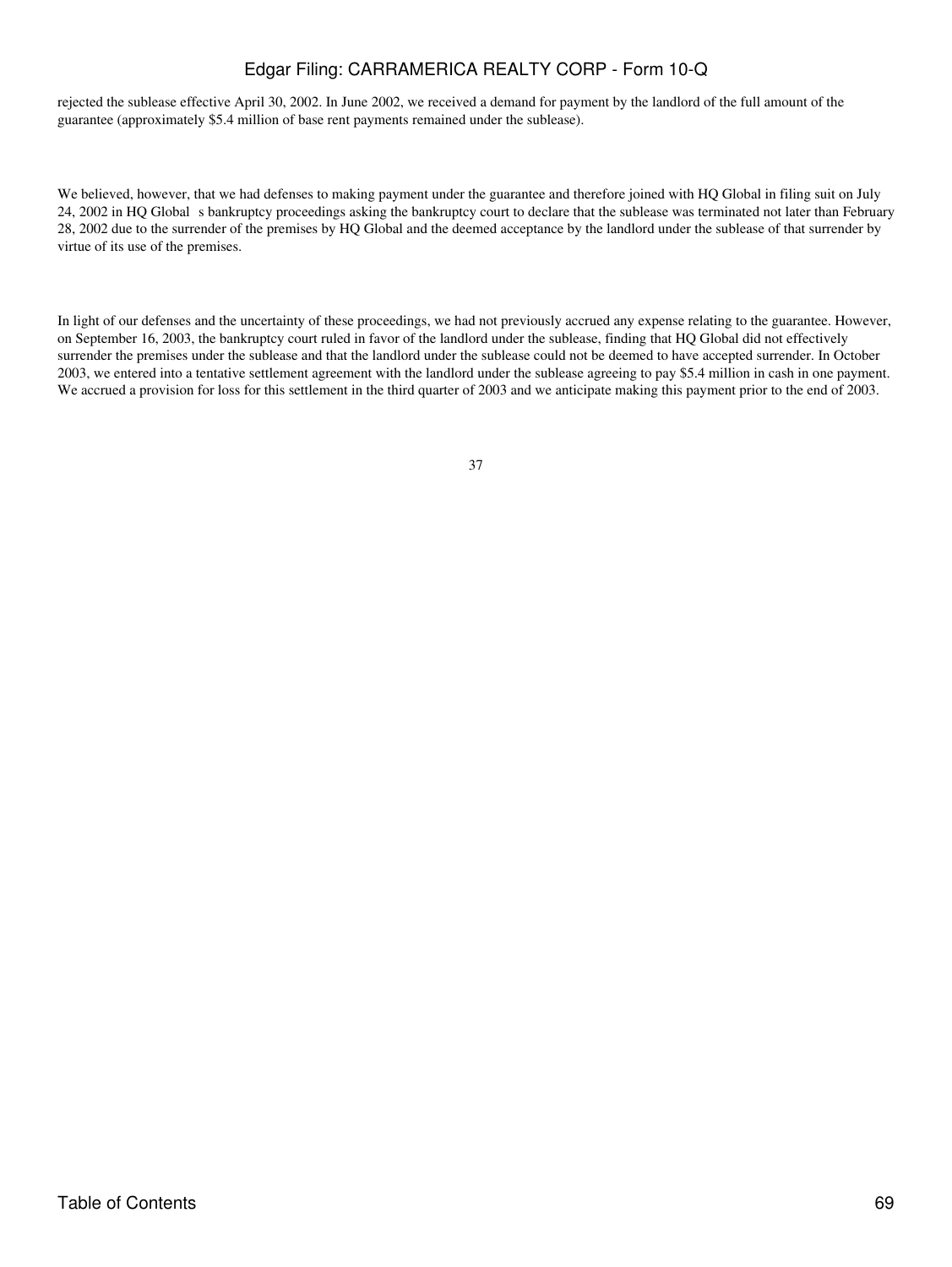### Broadband Office

On May 8, 2003, Broadband Office, Inc. and the official committee of unsecured creditors of Broadband Office Inc. filed a complaint in the United States Bankruptcy Court for the District of Delaware against a group of REITs, real estate operating companies and individuals, including us, our subsidiaries and Philip Hawkins, our President and Chief Operating Officer, relating to the formation, management and capitalization of Broadband Office. We were an equity investor in and customer of Broadband Office, and, at our request, Mr. Hawkins served as a member of the board of directors of Broadband Office until his resignation from the board of Broadband Office on May 2, 2001. Broadband Office filed for bankruptcy protection on May 9, 2001. The complaint, among other things, alleges, breaches of fiduciary duties by us and Mr. Hawkins as a member of the Broadband Office board, seeks to recharacterize our investment as a holder of common stock to be one as a general unsecured creditor and/or as a general partner responsible jointly with all other alleged general partners for the outstanding debts of the corporation, and also seeks recovery of alleged preference payments made to us or our subsidiaries. The plaintiffs seek relief in an amount in excess of \$300 million jointly and severally from all defendants. Our board of directors has determined that, based on Maryland law and our charter, we are permitted to indemnify Mr. Hawkins in connection with these claims, and has authorized us to advance to or on behalf of Mr. Hawkins his costs and expenses incurred in defending this claim. Currently our legal counsel is also defending Mr. Hawkins in this matter and we are paying those legal fees directly. If it is later determined that Mr. Hawkins was not entitled to indemnification under Maryland law or our charter, Mr. Hawkins has agreed to reimburse us for any costs or expenses advanced to him or on his behalf. On October 29, 2003, we filed a motion to dismiss all claims asserted in the complaint. Due to the inherent uncertainties of the judicial process and the early stage of this action, we are unable to either predict the outcome of or estimate a range of potential loss associated with, this litigation including our agreement to indemnify Mr. Hawkins. While we intend to vigorously defend this matter and believe we have meritorious defenses available to us, there can be no assurance that we would prevail in this matter. If this matter is not resolved in our favor, it could have a material adverse effect on our financial condition and results of operations.

#### Winstar Communications

September 3, 2003, Winstar Communications and several affiliated entities (Winstar) brought suit against us, a number of other leading commercial real estate companies and the Building Owners and Managers Association International and Building Owners and Managers Association of New Jersey trade associations (BOMA). The suit asserts claims for violations of federal and state antitrust law, federal communications law, state business tort law, and seeks both monetary damages of an unspecified amount and injunctive relief. The claims are premised upon allegations that the real estate firms, through and with BOMA, colluded and agreed to deny Winstar necessary access to commercial real estate by denying Winstar access and/or charging Winstar disadvantageous and discriminatory fees that were higher than those charged to the incumbent local telephone companies. As a result of this alleged collusive conduct, Winstar claims that it has been damaged in its ability to provide competitive telecommunications services to customers leasing office space in the defendants commercial real estate properties.

Due to the inherent uncertainties of the judicial process and the early stage of this action, we are unable to either predict the outcome of, or estimate a range of potential loss associated with, this litigation. While we intend to vigorously defend this matter and believe we have meritorious defenses available to us, there can be no assurance that we would prevail in this matter. If this matter is not resolved in our favor, it could have a material adverse effect on our results of operations.

#### Other Proceedings

We are party to a variety of other legal proceedings arising in the ordinary course of business. All of these matters, taken together, are not expected to have a material adverse impact on us.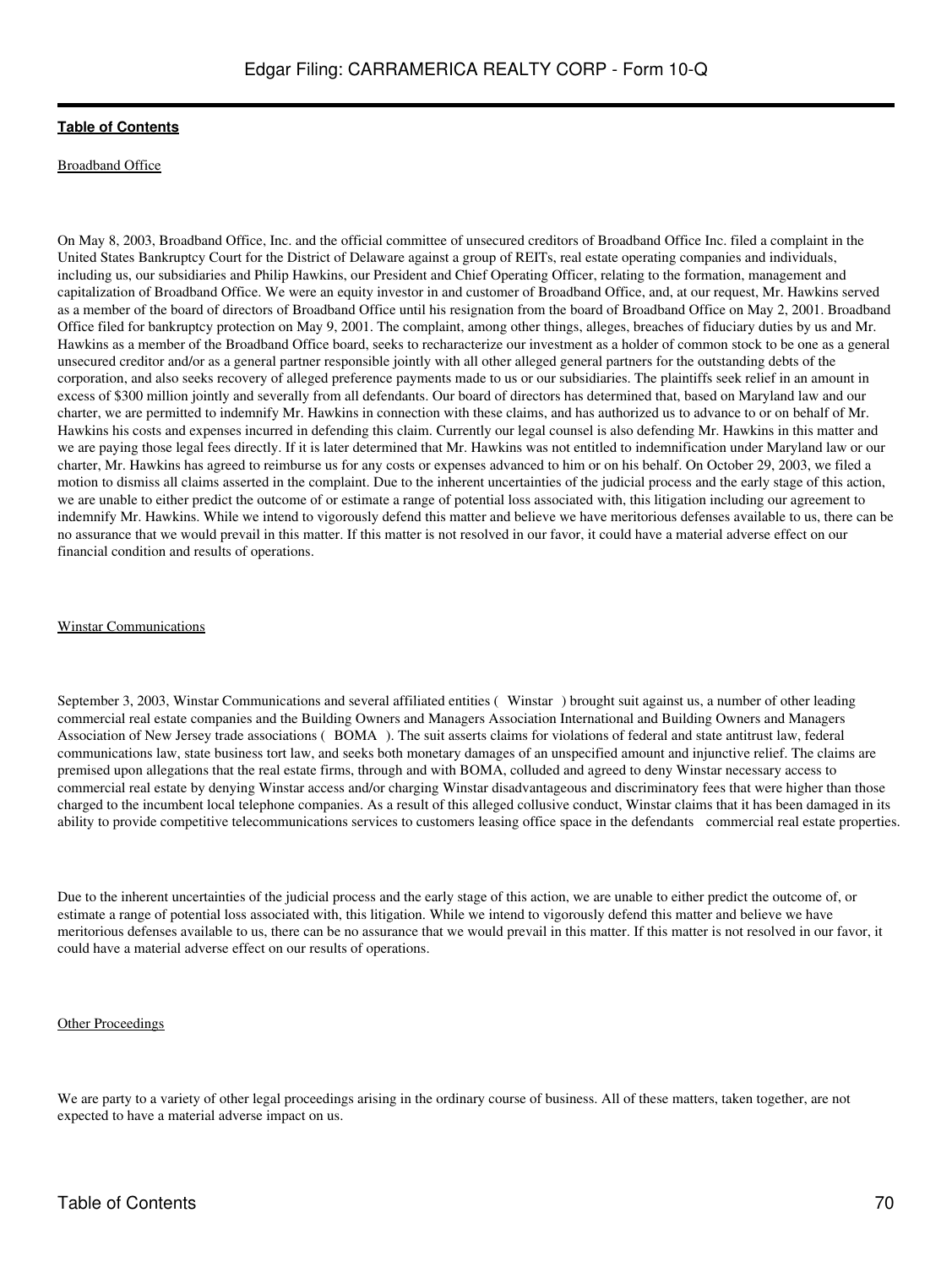## **Item 6. Exhibits and Reports on Form 8-K**

- (a) Exhibits
	- 31.1 Section 302 Certification from Mr. Thomas A. Carr, dated November 5, 2003
	- 31.2 Section 302 Certification from Mr. Stephen E. Riffee, dated November 5, 2003
	- 32.1 Section 906 Certification from Mr. Thomas A. Carr and Mr. Stephen E. Riffee, dated November 5, 2003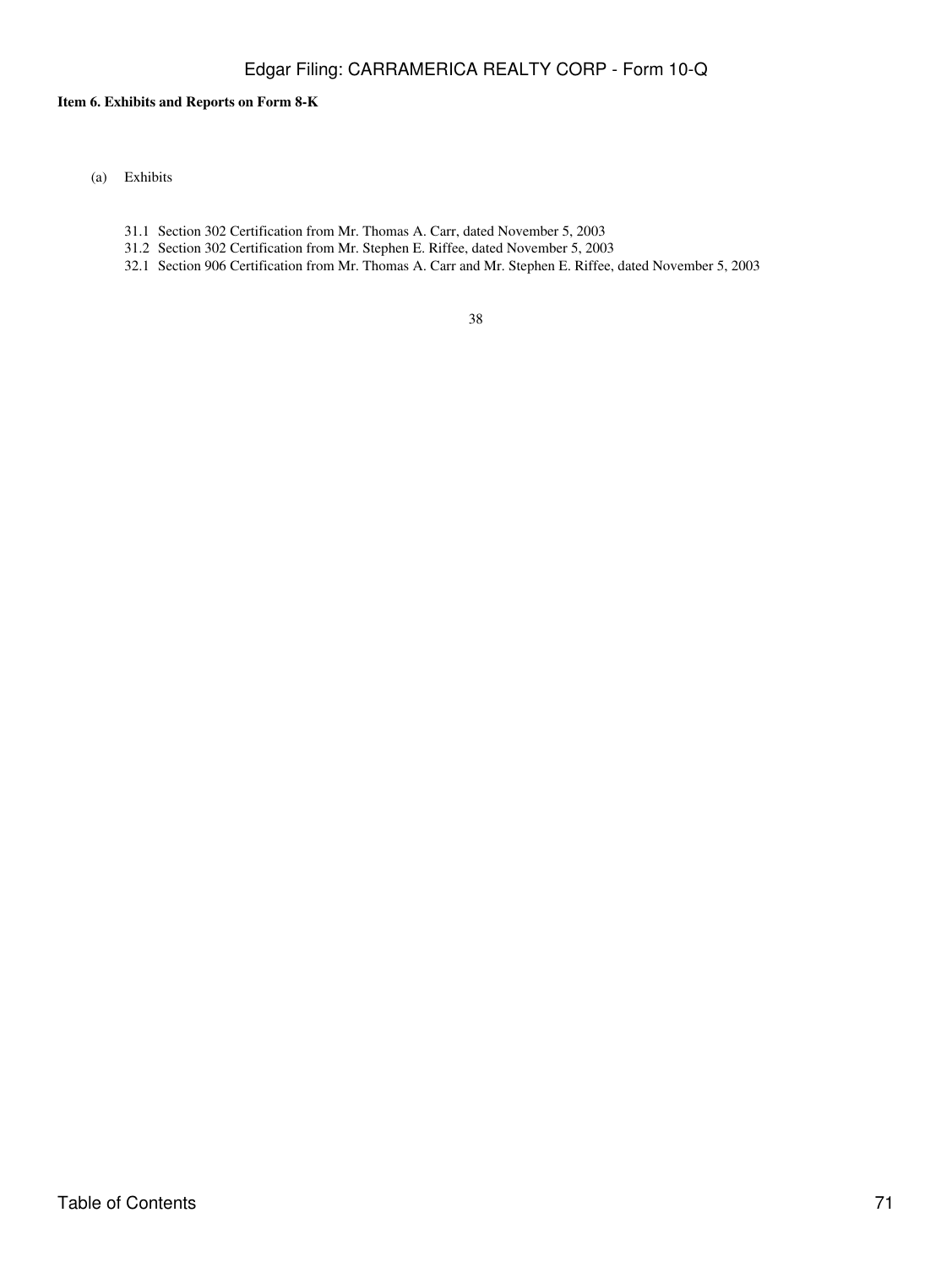(b) Reports on Form 8-K

Current Report on Form 8-K filed on September 3, 2003 regarding a description of material U.S. federal income tax consequences relating to the taxation of the Company as a real estate investment trust and the ownership and disposition of the Company s common stock.

Current Report on Form 8-K filed on September 23, 2003 regarding the offering of 7.5% Series E Preferred Stock, the redemption of Series B, C and D preferred stock, recent accounting changes and updating lease guarantees for HQ Global Workplaces, Inc.